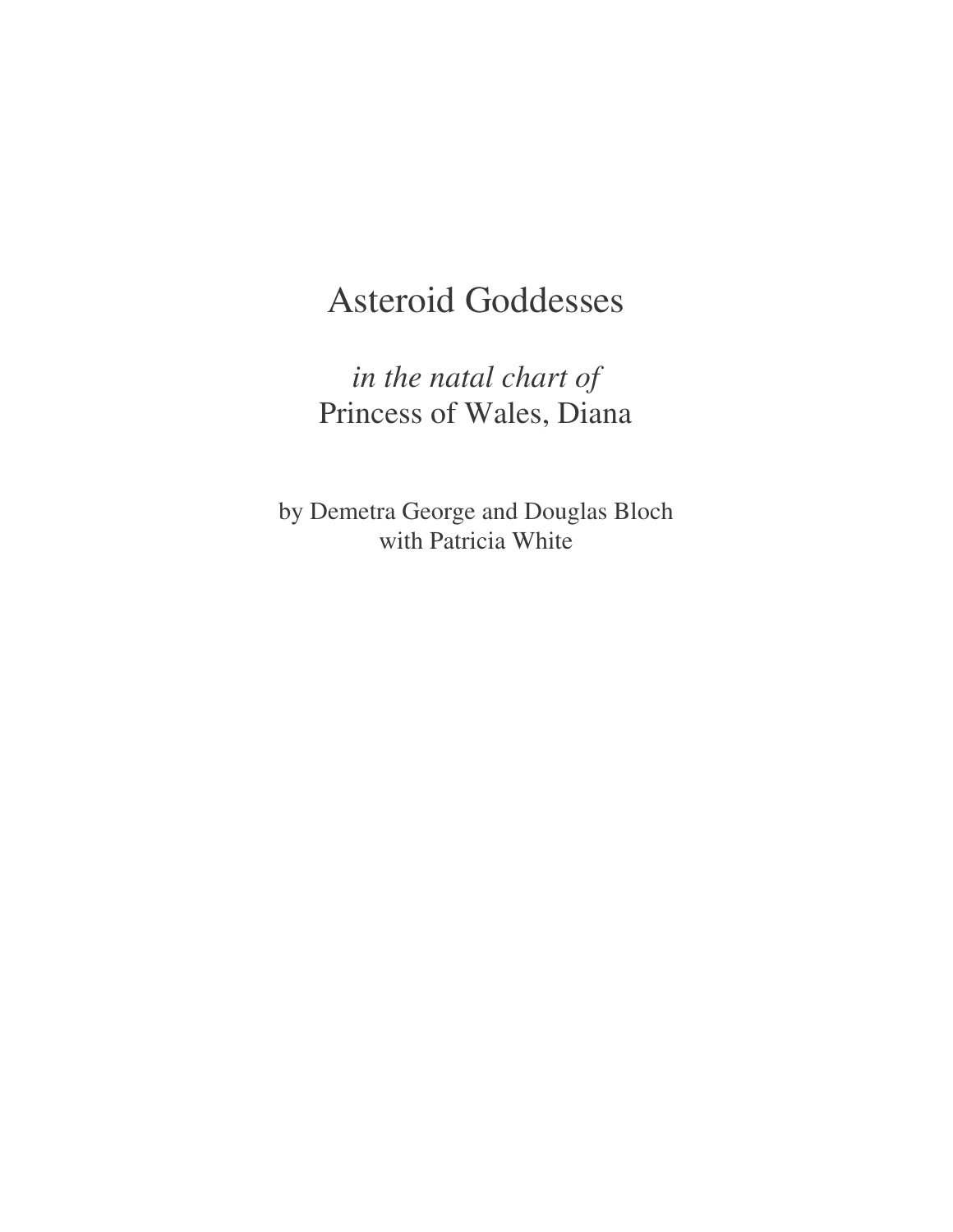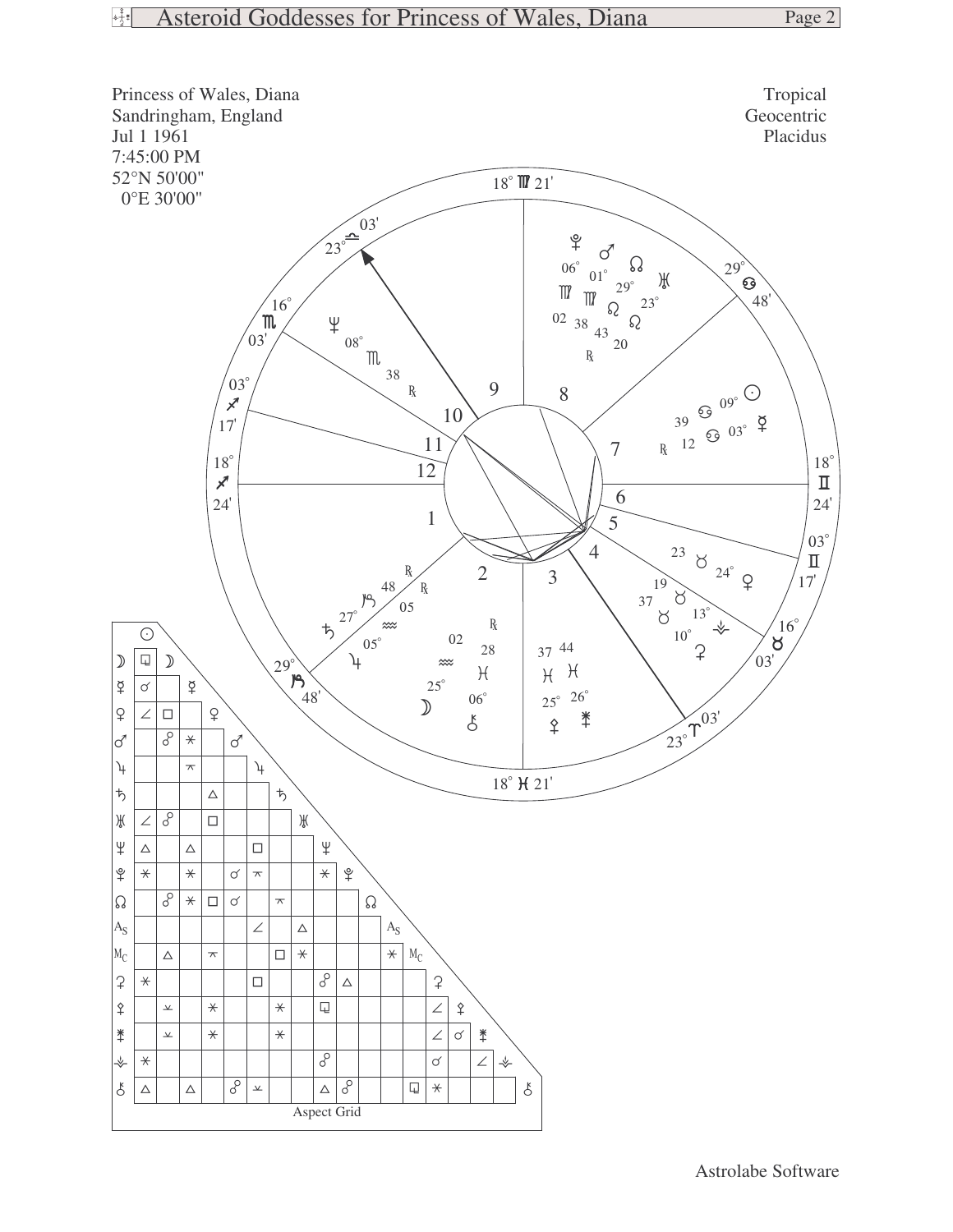| <b>Asteroid Goddesses for Princess of Wales, Diana</b> | Page 3 |
|--------------------------------------------------------|--------|
|                                                        |        |
|                                                        |        |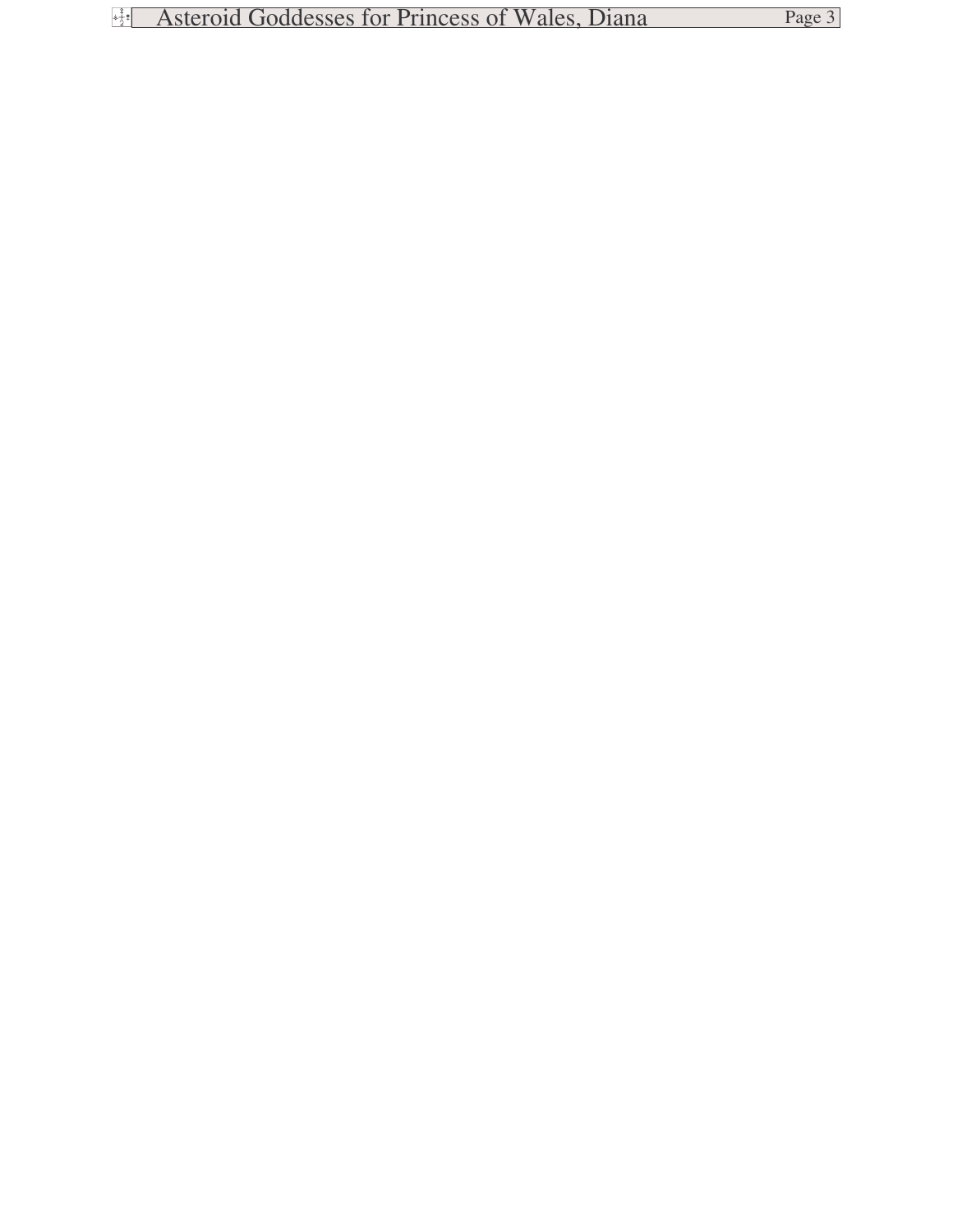# **Asteroid Positions**

| $+7^{\circ}$ 27' 00"<br>$10^{\circ}$ 37' 35"<br>is in $\sigma$ Taurus<br>2 Ceres<br>25° 37' 58"<br>$+9^{\circ}$ 03' 00"<br>$\hat{P}$ Pallas<br>is in $H$ Pisces<br>$+3^{\circ}$ 08' 00"<br>$26^{\circ}$ 44' 04"<br>$*$ Juno<br>is in $H$ Pisces<br>is in $\sigma$ Taurus | Planet       | Sign | Longitude            | Declination                   |
|--------------------------------------------------------------------------------------------------------------------------------------------------------------------------------------------------------------------------------------------------------------------------|--------------|------|----------------------|-------------------------------|
|                                                                                                                                                                                                                                                                          | $\div$ Vesta |      | $13^{\circ}$ 19' 01" | $04'$ $00''$<br>$+10^{\circ}$ |

# **Other Positions**

|               | Planet                   |       | Sign                      | Longitude                  | Declination              |
|---------------|--------------------------|-------|---------------------------|----------------------------|--------------------------|
| $(\cdot)$     | Sun                      | is in | <b>6</b> Cancer           | $Q^{\circ}$<br>46"<br>39'  | $+23^\circ$<br>05' 00"   |
| $\mathcal{D}$ | Moon                     | is in | $\approx$ Aquarius        | $25^{\circ}$<br>18"<br>02' | $-12^{\circ}$<br>54' 00" |
| ¥.            | Mercury                  | is in | <sup>6</sup> Cancer       | $3^\circ$<br>05"<br>12'    | $+18^\circ$<br>41' 00"   |
| ¥.            | Venus                    | is in | $\delta$ Taurus           | $24^\circ$<br>58"<br>23'   | $+15^\circ$<br>58' 00"   |
| ♂             | <b>Mars</b>              | is in | $\mathbb{M}$ Virgo        | 44"<br>38'                 | $+11^{\circ}$<br>55' 00" |
| 4             | Jupiter                  | is in | ** Aquarius               | $5^{\circ}$<br>49"<br>0.5' | $-19^\circ$<br>$31'$ 00" |
| ゎ             | Saturn                   | is in | $\beta$ Capricorn         | $27^\circ$<br>49"<br>48'   | $-20^\circ$<br>43' 00"   |
| Ж             | <b>Uranus</b>            | is in | $\Omega$ Leo              | $23^\circ$<br>09"<br>20'   | $+14^\circ$<br>24' 00"   |
| Ψ             | Neptune                  | is in | m Scorpio                 | $8^\circ$<br>11"<br>38'    | $-12^{\circ}$<br>40' 00" |
| L.            | Pluto                    | is in | $\mathbb{U}$<br>Virgo     | $6^{\circ}$<br>38"<br>02'  | $+21^\circ$<br>00' 00"   |
| ℅             | N. Node                  | is in | $\Omega$ Leo              | $29^\circ$<br>0.5"<br>43'  | $+11^{\circ}$<br>34' 00" |
|               | A <sub>s</sub> Ascendant | is in | $\mathcal{I}$ Sagittarius | $18^{\circ}$<br>25"<br>24' | $-22^\circ$<br>56' 00"   |
|               | $M_C$ Midheaven          | is in | $\triangle$ Libra         | $23^\circ$<br>17"<br>03'   | $-8^\circ$<br>57' 00"    |
| δ             | Chiron                   | is in | $H$ Pisces                | $6^{\circ}$<br>02"<br>28'  | $-3^\circ$<br>38' 00"    |

Software Copyright © 1998 Astrolabe, Inc. Text Copyright © 1998 Demetra George and Douglas Bloch. All rights reserved.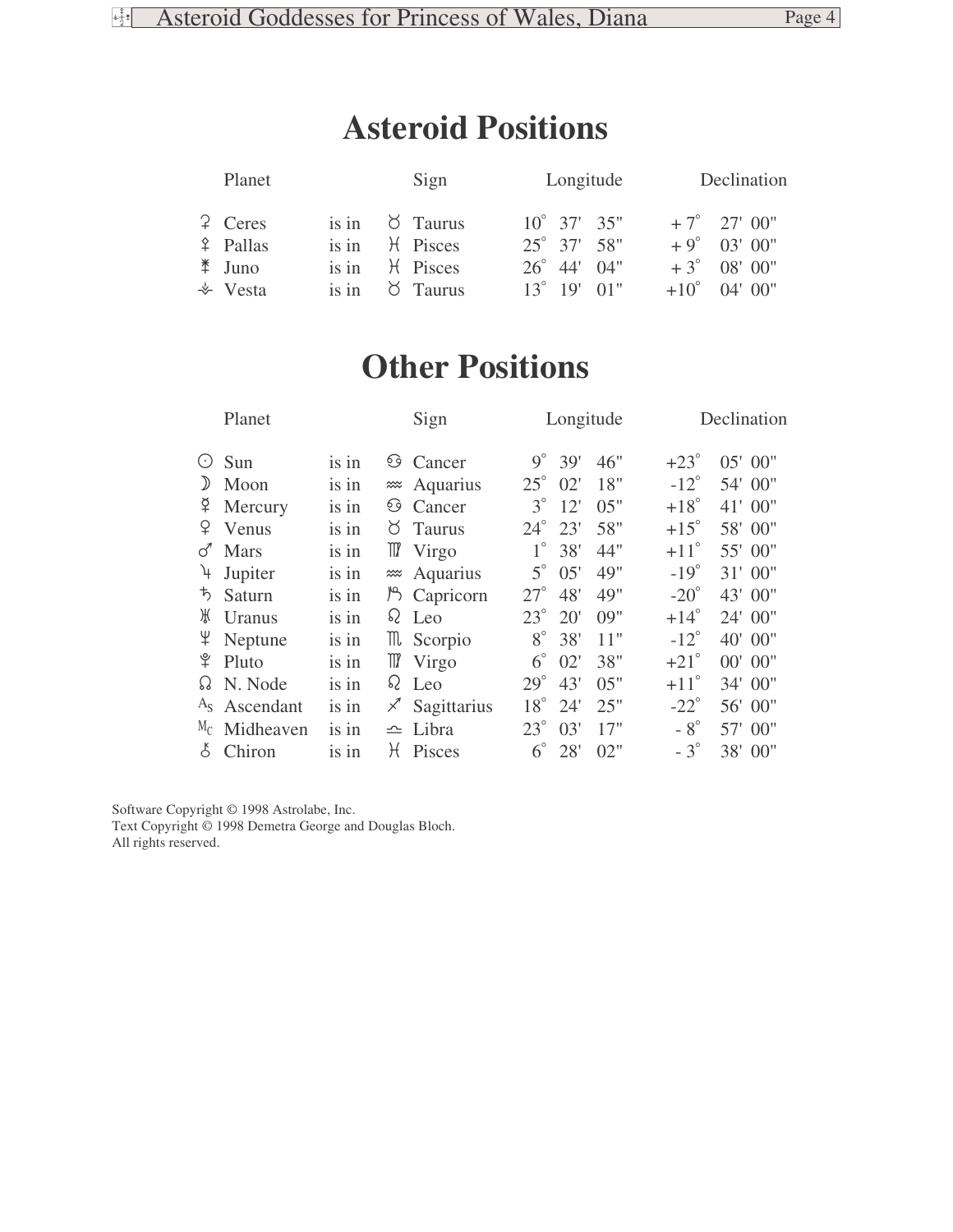# **Planetary Aspects**

| ⊙<br>⊙             | Sun<br>Sun                       | is<br><i>is</i>                           | $\ast$<br>$\star$                             | Sextile<br>Sextile                              |              | 2 Ceres<br>$\div$ Vesta                    | The orb is $0^{\circ}$ 58'<br>The orb is $3^\circ 39'$                                                             |
|--------------------|----------------------------------|-------------------------------------------|-----------------------------------------------|-------------------------------------------------|--------------|--------------------------------------------|--------------------------------------------------------------------------------------------------------------------|
| $\mathcal{D}$<br>♪ | Moon<br>Moon                     | is<br>is                                  | $\underline{\mathsf{v}}$<br>$\overline{\tau}$ | Semisextile<br>Semisextile                      | ⇞<br>¥       | Pallas<br>Juno                             | The orb is $0^{\circ}$ 36'<br>The orb is $1^{\circ}$ 42'                                                           |
| ¥<br>¥             | Venus<br>Venus                   | is<br>is                                  | $\ast$<br>$\star$                             | Sextile<br>Sextile                              | ⇞<br>¥       | Pallas<br>Juno                             | The orb is $1^\circ 14'$<br>The orb is $2^{\circ} 20'$                                                             |
| 4                  | Jupiter                          | is                                        | $\Box$                                        | Square                                          | 7            | Ceres                                      | The orb is $5^\circ 32'$                                                                                           |
| ゎ<br>ゎ             | Saturn<br>Saturn                 | <i>is</i><br>is                           | $\ast$<br>$\star$                             | Sextile<br>Sextile                              | ⇞<br>¥       | Pallas<br>Juno                             | The orb is $2^{\circ}$ 11'<br>The orb is $1^{\circ}$ 05'                                                           |
| Ψ<br>Ψ<br>Ψ        | Neptune<br>Neptune<br>Neptune    | is<br>is                                  | is $\delta$<br>Q<br>ୃ                         | Opposite<br>Sesquiquadrate<br>Opposite          | ⇞            | 2 Ceres<br>Pallas<br><b>Vesta</b>          | The orb is $1^\circ$ 59'<br>The orb is $2^{\circ}$ 00'<br>The orb is $4^\circ 41'$                                 |
| ิ¥                 | Pluto                            | <i>is</i>                                 | $\triangle$                                   | Trine                                           | 7            | Ceres                                      | The orb is $4^\circ 35'$                                                                                           |
| ₽<br>₽<br>₽<br>7   | Ceres<br>Ceres<br>Ceres<br>Ceres | is<br><i>is</i><br><i>is</i><br><i>is</i> | $\angle$<br>$\angle$<br>♂<br>$\star$          | Semisquare<br>Semisquare<br>Conjunct<br>Sextile | ⇞<br>¥<br>ර් | Pallas<br>Juno<br><b>↓</b> Vesta<br>Chiron | The orb is $0^{\circ} 00'$<br>The orb is $1^{\circ}$ 06'<br>The orb is $2^{\circ}$ 41'<br>The orb is $4^\circ 10'$ |
| ⇞                  | Pallas                           | is                                        | ♂                                             | Conjunct                                        | ¥            | Juno                                       | The orb is $1^{\circ}$ 06'                                                                                         |
| 类                  | Juno                             |                                           | is $\angle$                                   | Semisquare                                      |              | * Vesta                                    | The orb is $1^\circ 35'$                                                                                           |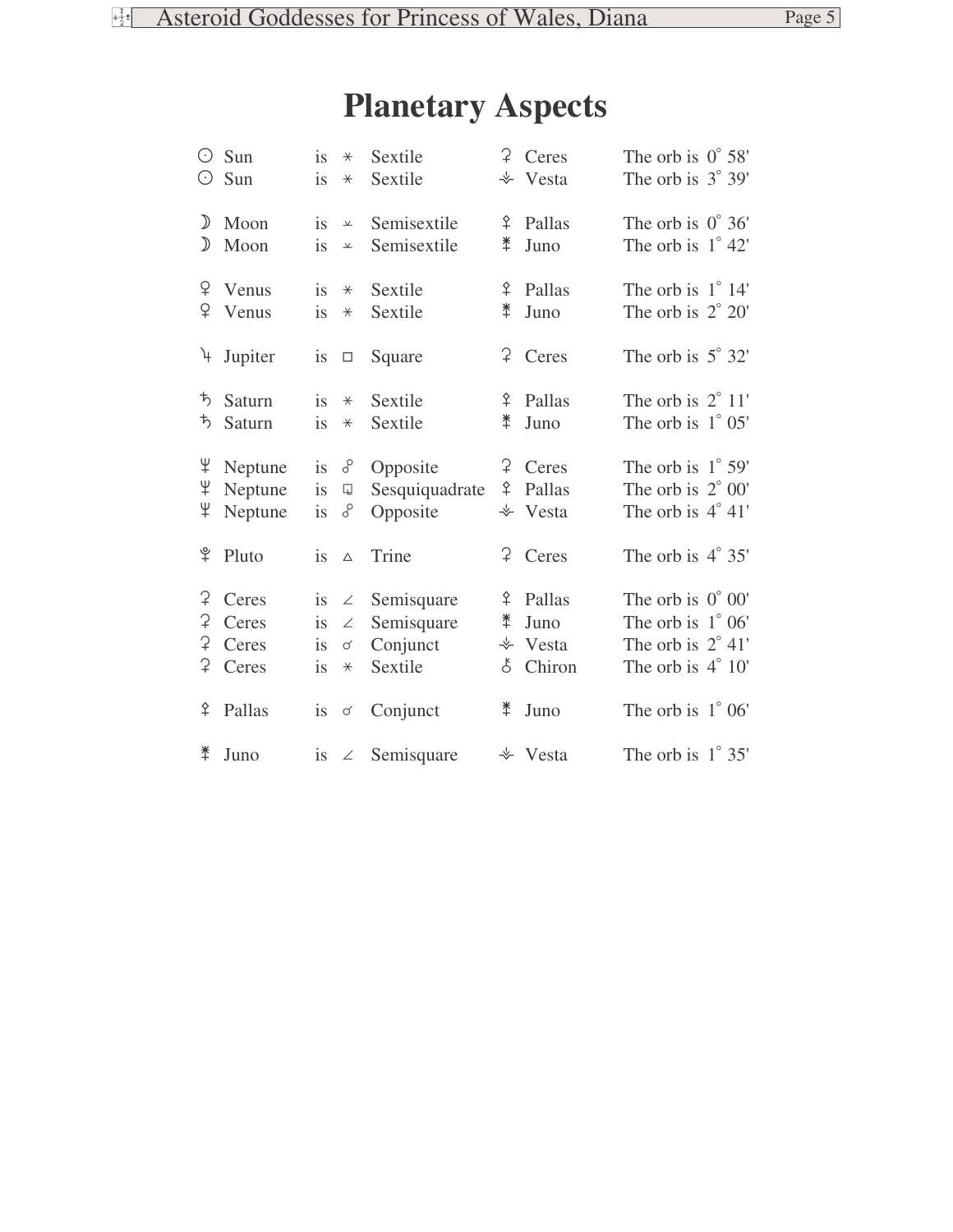# **Introduction: The Asteroid Goddesses**

## **The Discovery of the Asteroids**

The asteroids are small planet-like bodies that orbit the Sun in a belt that lies mostly between Mars and Jupiter. They first dawned on human consciousness in the early 1800s. The first four asteroids to be sighted were given the names of four of the great goddesses of classical antiquity: Ceres (discovered in 1801), Pallas Athene (discovered in 1802), Juno (discovered in 1804) and Vesta (discovered in 1807).

Many more asteroids were soon discovered, so that by the end of the 19th century, over a thousand were known. The first asteroid ephemeris (a table listing planetary positions) was made available to astrologers in 1973 by Eleanor Bach, and it covered only the original four. Today astrologers have computer software that tracks the placements of over five thousand.

# **What the Asteroids Mean for the World**

Astrologers have often observed the tendency for the sighting and naming of new bodies in the solar system to come at the same time in history as the activation of new centers of consciousness in the collective human psyche. Overall, the rapid discovery of so many new celestial bodies in such a short time mirrors the modern acceleration of human brain potential, and the recent exponential growth of information that has yielded so many thousands of new facts.

As to uncovering a more particular meaning for the asteroids, the names that become attached to newly discovered bodies always seem to be significant. Though many asteroids were given the names of gods, people, places, concepts and things, over three-quarters of the first thousand to be discovered were named after goddesses from various mythological traditions.

The naming of so many asteroids after female deities paralleled an awakening of a feminine-defined principle in women, men and society. Around 1973, when the first astrological asteroid ephemeris was published and astrologers began extensive consideration of asteroids, the women's movement emerged, and new aspects of feminine expression began to awaken in human consciousness. Women became imbued with the seed possibilities of feminine creativity and intelligence that expanded and transcended the traditional roles of wife and mother. This period also marked the rediscovery of women's ancient history, the growth of women's culture in creative and professional areas, and the rebirth of the Goddess in women's spirituality. The lives of men and that of society in general have also been affected by the activation and growing influence of a right-brain, feminine-polarity, holistic way of perceiving the world.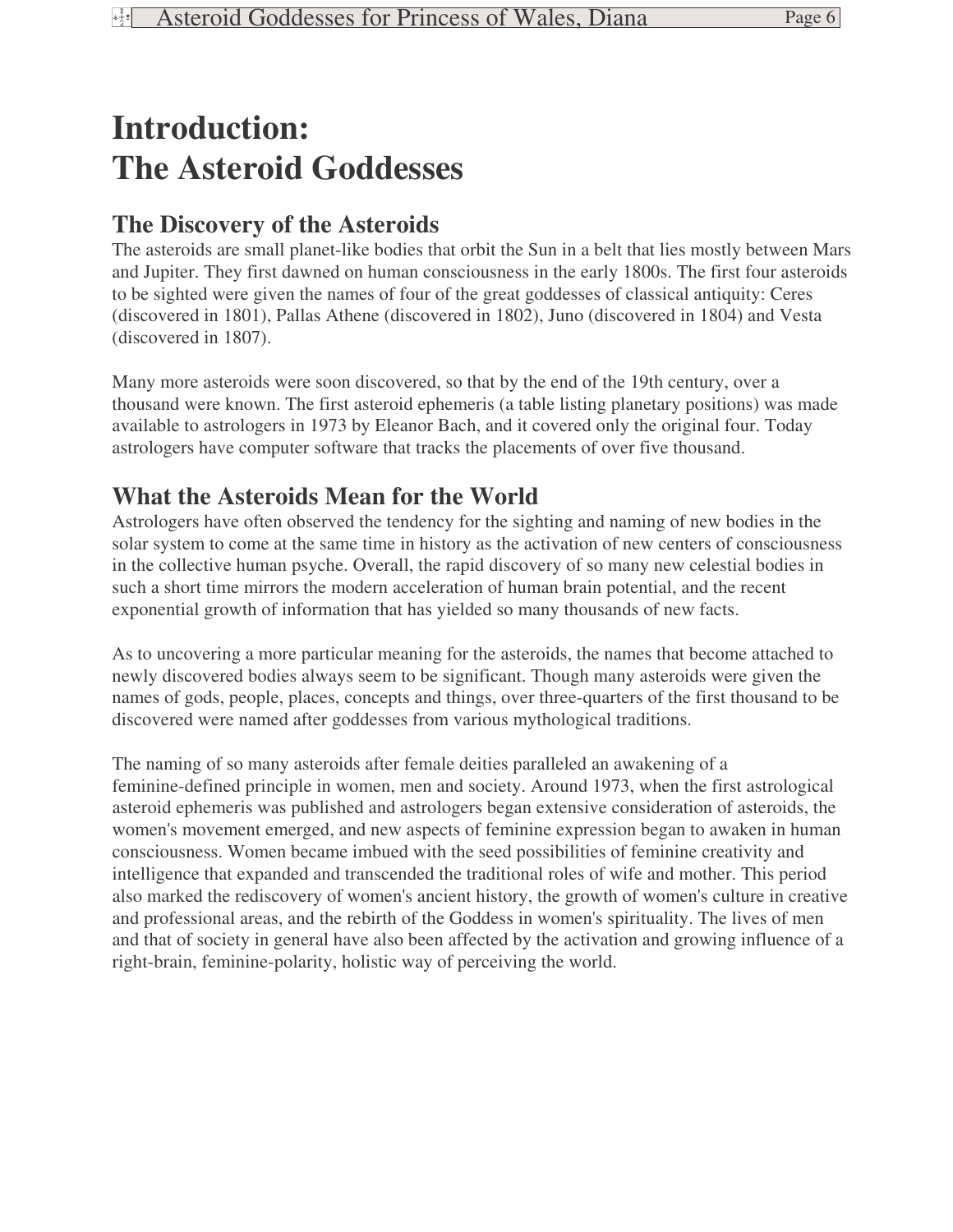In the symbolic language of astrology, the goddess asteroids provided new archetypes that specifically addressed the current psychological and social issues that arose from this activation of the feminine principle. Only two of the usual planets, the Moon and Venus, represent feminine archetypes, and these are of the mother and the wife. Until the asteroids, astrology had to fit all other women's experiences into masculine- defined archetypes. What was needed was a set of symbols by which to describe the other avenues of feminine expression that exist today. During the years since 1972 when astrologers have observed the significance of asteroids in birth charts, they have uncovered a wealth of information that adds insight and understanding above and beyond that gained from the usual ten planets.

## **Astrology's Use of Asteroids**

Clearly, it is impossible to include all the thousands of asteroids in a birth chart and then make sense of them. To select asteroids to look at, some astrologers note only the asteroids that are very closely conjunct important points in the chart such as the Sun, Moon, Ascendant, Midheaven or a particular planet that is being considered. Alternatively, they look for asteroid names that suggest people, places or themes in a person's life, and then see where these asteroids fall in the chart. Using these approaches, astrologers such as Zipporah Dobyns, Jacob Schwartz, J. Lee Lehman, Nona Gwyn Press and Batya Stark (as well as myself) have come up with an amazing number of startling (and often amusing) synchronicities. Playing the asteroid name game is great fun, and it gives yet another comforting manifestation of the interconnectedness of all things.

## **Ceres, Pallas, Juno and Vesta**

Among the thousands of asteroids known, Ceres, Pallas, Juno and Vesta have a special place. While these are not necessarily the largest asteroids, they were the first to be discovered, and as such they have imprinted themselves on human consciousness in a major way.

They also complete the female pantheon of goddesses, rounding out the system of symbols begun in the usual ten planets. Of the six great goddesses of Olympus, only Aphrodite (Venus) and Artemis (the Moon) are represented in the conventional astrological symbol system. The other four great goddesses of Graeco-Roman mythology, Demeter (Ceres), Athene (Pallas), Hera (Juno) and Hestia (Vesta), were missing from astrology until they were re-invoked by their discovery in the early 1800s.

## **The Mandala of the Asteroid Goddesses**

Ceres, Pallas, Juno and Vesta represent four very basic feminine archetypes which amplify and particularize the more general energies of the Moon and Venus. Their relation to the regular planets and to each other becomes clear in a mandala.

The large circle in the mandala represents the Moon, the fundamental feminine principle that contains all the potential expressions of the feminine nature. Behind the Moon resides the Sun, the embodiment of the fundamental masculine principle. The union of the masculine and feminine, of the Sun God and Moon Goddess, give rise to what mystics have described as Oneness.

In the center of the mandala is Venus. As the essence of the feminine nature in her activated form, Venus embodies the feminine creative, magnetic, sexual, reproductive, vital life force. Venus is surrounded by Ceres, Pallas, Juno and Vesta. Each of the four in its unique way uses the creative sexual energy of Venus to express the various functions and activities of the feminine principle as it operates in both women and men.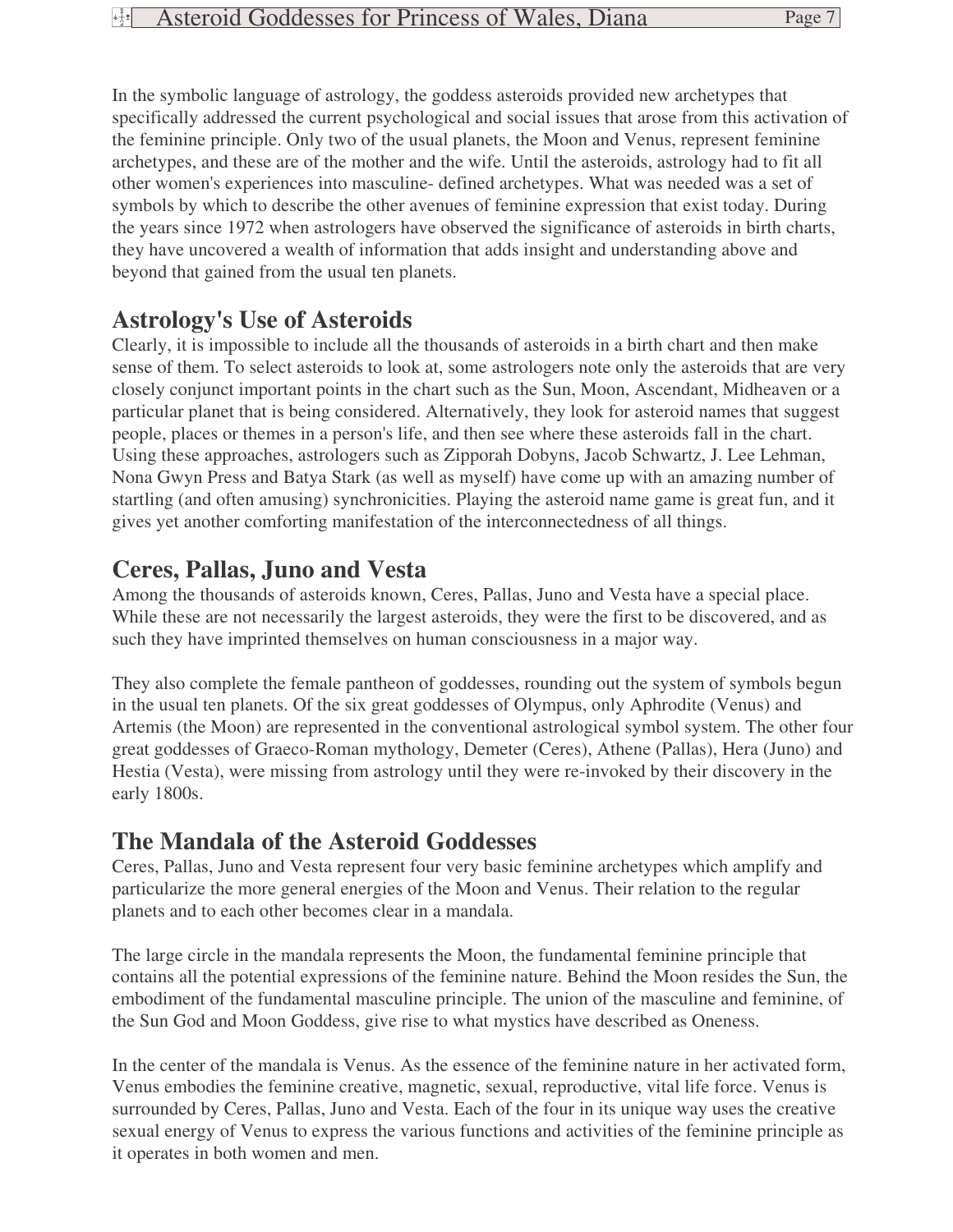

Note that these asteroids are placed at the four cardinal directions of the mandala. These correspond to the four "angles" of the astrological chart: the Ascendant and Descendant to the left and right along the horizon, and the MC (Medium Coeli or Midheaven) and IC (Imum Coeli or Lowest Heaven), at the top and bottom of the vertical meridian line. The basic symbolism of these four great goddesses is as follows:

- **Ceres**, the archetypal Mother and the Goddess of Agriculture, gives birth to the world of physical form, bearing children and providing food for their survival. As the Mother archetype, she stands for the principle of unconditional love and nurturing support in both women and men. In the above mandala she is placed at the IC, the very bottom of the horoscope wheel, which in astrology is related to the foundation, the roots, and the family.
- **Pallas Athene**, the daughter of Zeus, is the Goddess of Wisdom who generates mental and artistic creations from her mind. Sprung from the head of her father, she represents the principle of creative intelligence. Her place in the mandala is at the MC, the "head" of the chart, the uppermost point, which symbolizes one's ambitions and one's visible, socially useful accomplishments.
- **Juno**, or Hera, was the wife of Zeus. As such, she is the Goddess of Marriage who fosters and sustains union with a partner. More generally, she symbolizes the principle of relatedness and commitment to another over time. In the mandala, she is placed at the Descendant, which in the horoscope wheel is the point that signifies reaching out from the Self to another in order to complete oneself in a one-to-one relationship.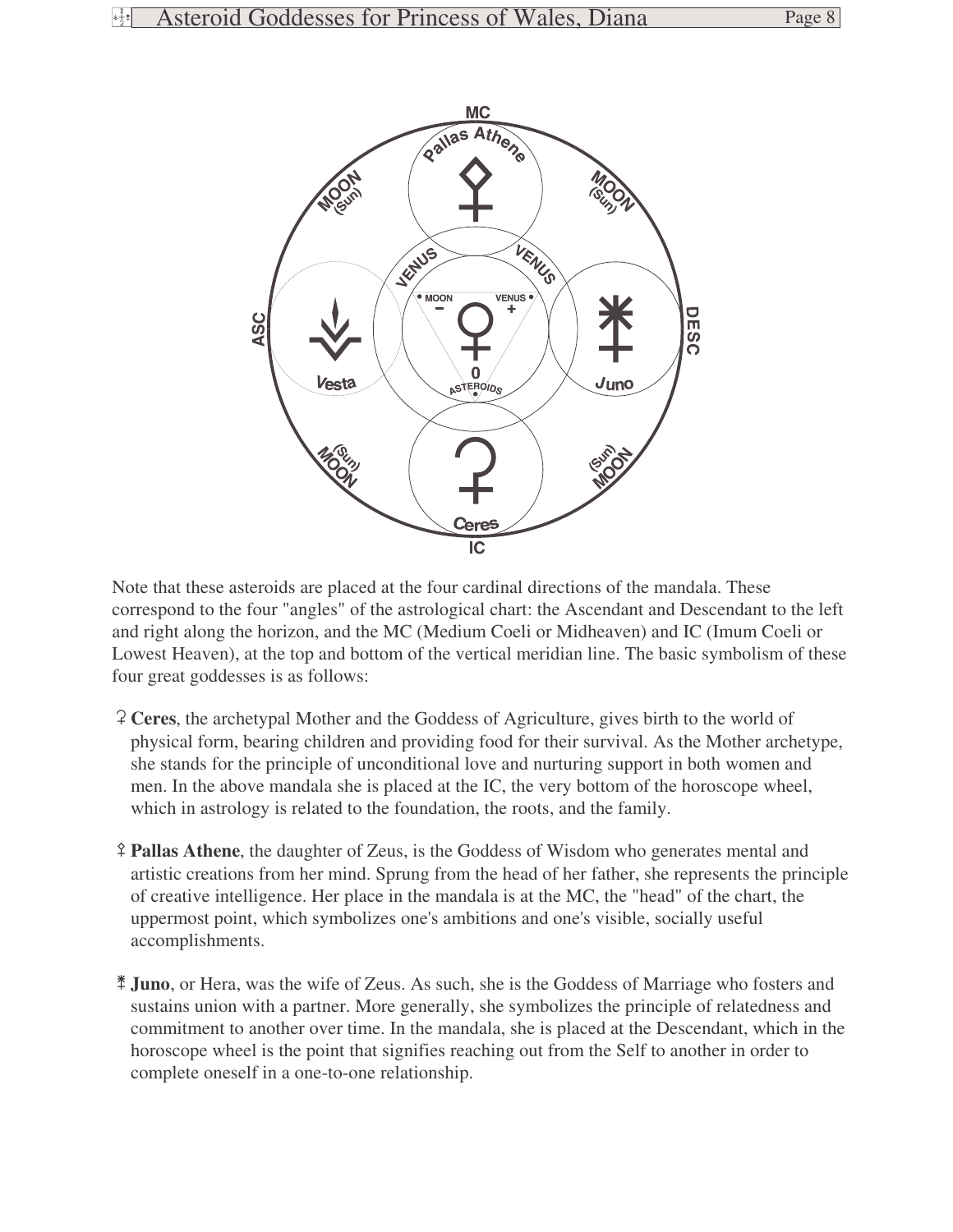**Vesta**, or Hestia, was Zeus's elder sister who never married. In mythology she became the protectress of the hearth and the sacred altar flame. The archetypal Temple Priestess, she is a virgin in the original sense of being whole and complete in oneself. In the system of goddess symbols, she represents the principle of spiritual focus and of devotion to following one's calling. Placed in the mandala at the Ascendant, Vesta corresponds to the Self.

These asteroids represent the primary relationships of a woman's life: that of mother, daughter, wife and sister. The fertile sexual energy of Venus is used by Ceres to birth children of the body, by Pallas to birth children of the mind, by Juno to build relationships with others, and by Vesta to deepen a relationship with the Self or with the Divine.

## **The Asteroid Goddesses in the Charts of Men**

Just as the planets named after male gods pertain to the lives of women, these asteroids named for female goddesses are also important in the lives of men. The recognition and honoring of one's contrasexual side completes and strengthens the personality, embracing the unintegrated energies that are often sources of trouble.

- **Ceres**expands on the Moon's symbolism by further illuminating the relationship of a man to his mother and also to women and other nurturing figures in his adult life. In addition, Ceres signifies a man's own tender, caregiving side and the ways in which this part of his nature can find expression. Typical manifestations of Ceres energies in a man are teaching and mentoring, pediatrics and pedagogy, farming and gardening, cooking and nutrition, medicine and therapy, ecology and environmental protection, and, of course, his part in helping his own children thrive and grow.
- **Pallas**, for a man as well as a woman, can symbolize his capacity for strategy, his quest for clarity and truth, his sense of justice, the acquisition of skill and ingenuity in useful arts, and the ability to channel life energy for healing. Just as she can in women, Pallas can signify either a man's rejection of the feminine within himself, or the drive to integrate the opposite sexual polarity into his psyche. The placement of Pallas can also suggest how a man perceives the strong, independent women in his life. This usually has to do with his sense of his own competence.
- **Juno** can signify a man's style of dealing with marriage and other forms of partnership, including, in some cases, business partnerships. Her placement determines how the struggle between the self and the other plays out, and whether the partnerships a man enters into are likely to be equal or unequal. Juno may also show the sort of wife a man is likely to pick, and his attitude toward married women in general. This asteroid has to do with the man in his procreative role as husband and father, and, by extension, in any joint venture for the production of a new entity. Just as she does for a woman, Juno may also show how a man deals with the infidelity of a partner.
- **Vesta**signifies a man's relationship to himself as a complete being, apart from relationships with others. Her placement can suggest to a man how he can best become still, look within, and tend to Deity or his inner spirit. Just as she does in women, Vesta can also signify a man's urge to conserve and preserve the home, the state, the culture and its institutions.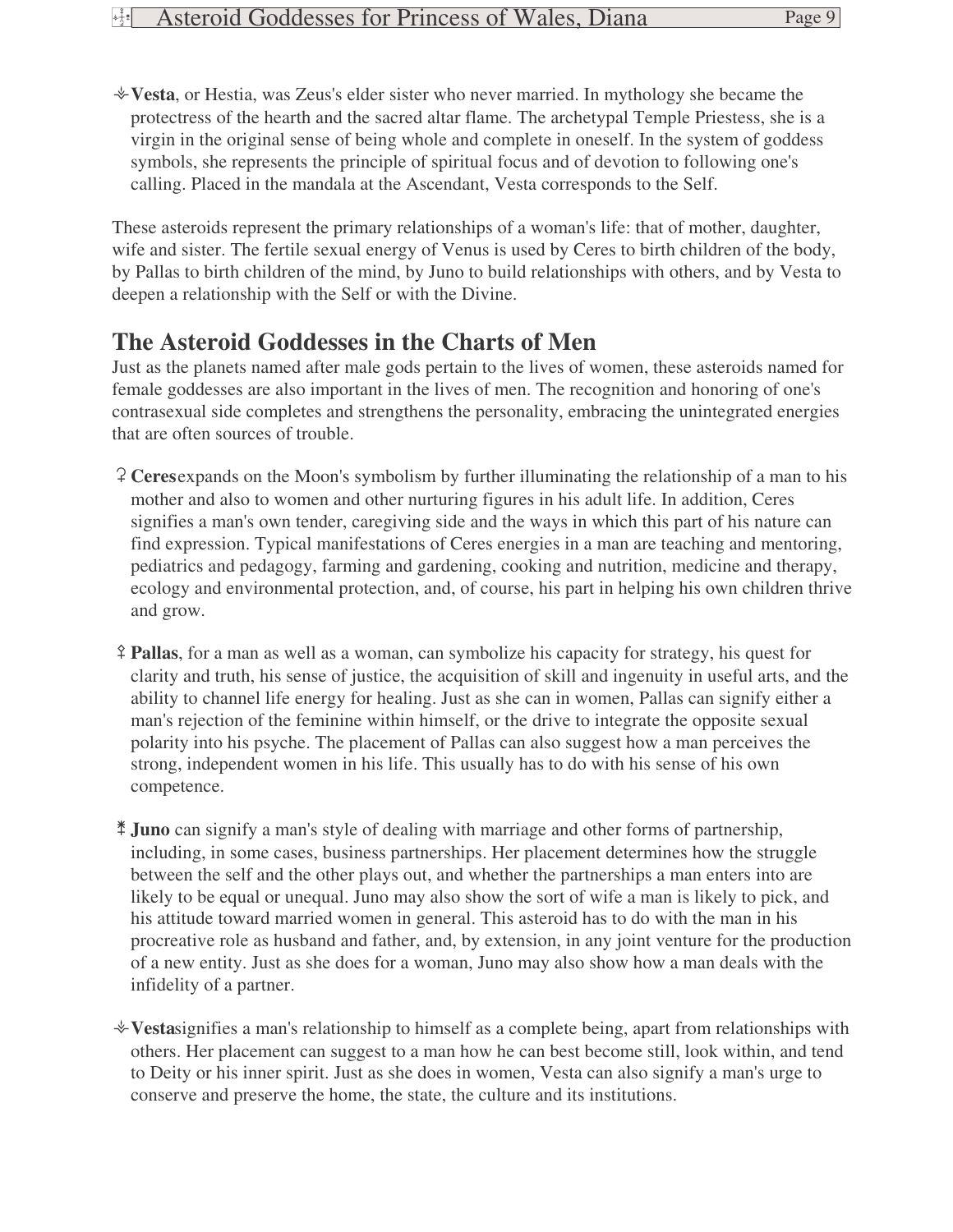## **The Asteroids as Developmental Stages**

When you combine the above basic symbolism of the first four asteroids with the order in which they were discovered, the four great goddess asteroids form yet another self-contained symbol system, one that defines four stages of human, and most particularly feminine, lives:

- **Ceres**, the first asteroid to be discovered, governs the first stage of life, when the person's primary focus is the mother. This is the stage of the Child.
- **Pallas**, the second to be discovered, suggests the time of life when the child starts looking toward the father to be initiated into the rules of the world outside the home. This period starts when many girls become tomboys and dream of their future careers. It continues into the period when young people are out in the world studying or working or pursuing a career but are not yet parents. In a woman's life this pre-reproductive stage is that of the Maiden.
- **Juno**, the third asteroid to be discovered, was the archetypal wife on Olympus and was also a protectress of childbirth. She suggests the one stage of a person's life that is commonly devoted to marriage and reproduction. In a woman, this is the stage of the Matron.
- **Vesta**, the last-discovered of the four, represents the final stage of life when a woman's focus commonly turns away from child-bearing and child-rearing, and she turns toward cultivating herself as a separate individual, apart from her family relationships. In women, this post-reproductive period is the stage of the Crone. This supplements the pre-reproductive or self-contained Virgin symbolism already mentioned in connection with Vesta.

Arranging the asteroids in this way gives further clues to their meaning. Naturally, however, a woman may embody the symbolism of any of these asteroids at any time in her life.

These life stages pertain to a woman's life in particular, something that has until recently been largely neglected. They of course have their analogies in the lives of men, but in a slightly modified form, since reproduction does not tend to be so central to men's lives and many men can reproduce well into old age. Like women, men typically have a Ceres stage in which their primary attachment is to their mother, a Pallas stage where they are initiated by the father into the outside world, a Juno stage when they are husbands and fathers working to sustain a family, and a Vesta stage when they are free to retire and cultivate their inner lives.

# **How to Use This Report**

You could think of your birth chart as a play. The planets and asteroids are the actors, harmonizing with, clashing against, or ignoring one another, depending on the aspects that they do or do not make with the other points in the chart. The sign of the zodiac that the asteroid or planet is in shows where the actor is "coming from": whether he or she is at home or in foreign territory, and his or her style of operation. The house that a planet or asteroid falls into is like the scenery, showing the area of life in which that archetype is most likely to operate.

The house cusps, and the Ascendant, Imum Coeli, Descendant and Midheaven (which in most systems of house division are the cusps of the First, Fourth, Seventh and Tenth houses) are the fastest-moving points in the chart. Moving about one degree along the zodiac during every four minutes of time, they travel all the way around the zodiac every twenty- four hours.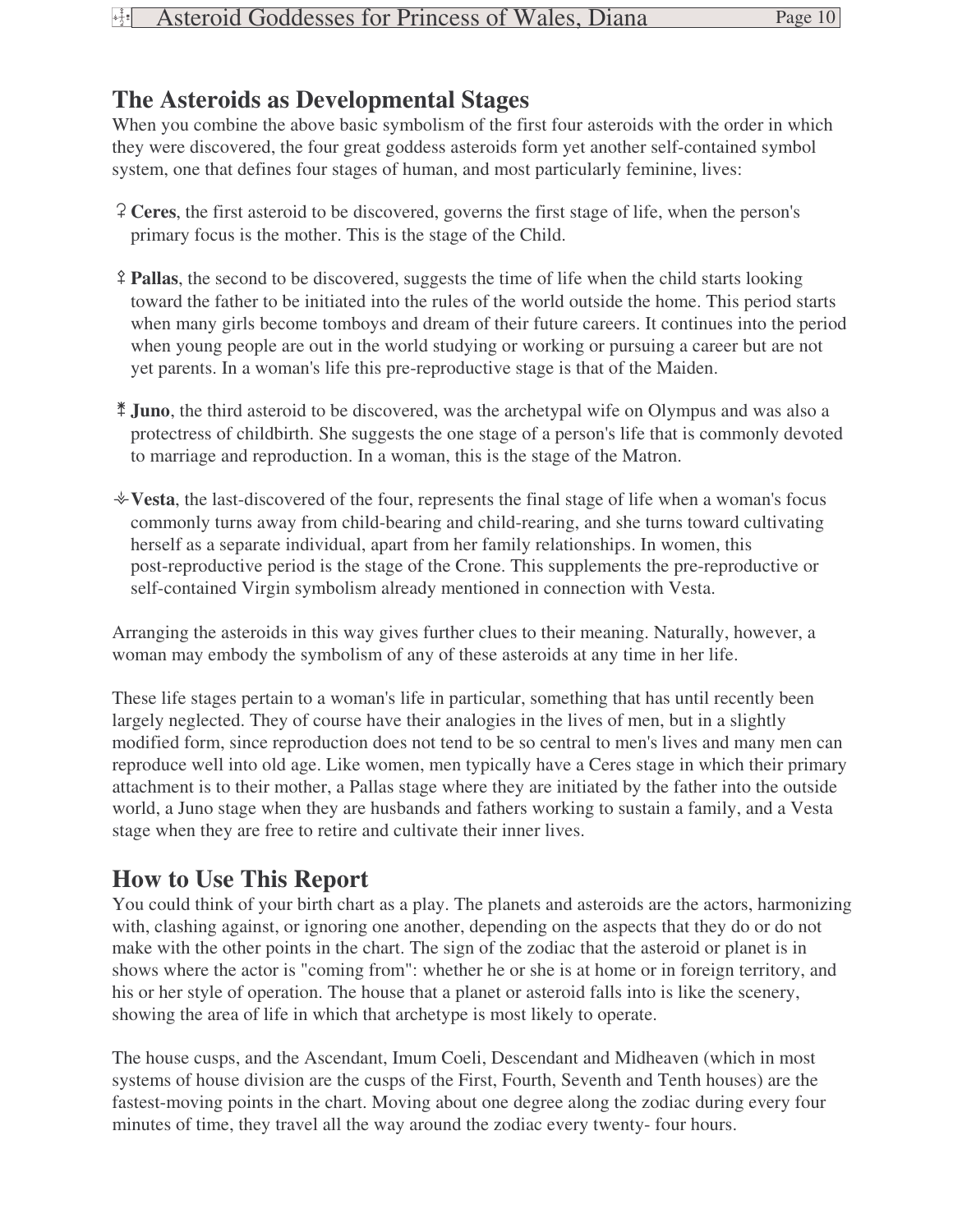These are what make your chart different from the charts of other people born the same day. They deliver the most personal, particular information in your chart, but for them to do so, your birth time must be given as accurately as possible, preferably within a half-hour of time. If you are uncertain of your birth time, it is best to ignore the paragraphs that deal with houses, or with conjunctions to the Ascendant, Imum Coeli, Descendant or Midheaven. If necessary, you can probably get your birth time from your birth certificate, obtainable from the Bureau of Vital Records in the state where you were born.

# **When You're Reading This Report**

When you read about the sign and house placements of each asteroid, it is best not to draw any conclusions about that asteroid until you after you've read about the asteroid's aspects. For example, if you had Ceres in Cancer conjunct the planet Uranus, Ceres's Cancerian need for emotional security would be offset by Uranus's desire for freedom and change. Both indications may apply, but in different areas of life, or you may feel an ongoing sense of contradiction and tension between the two. Conversely, if several indications reinforce each other, their manifestation in your life will most likely be strong and obvious. Also remember that when a planet is at the end of a house within a degree or two of the cusp of the next house, it starts to take on the meanings of the next house as well.

## **An Important Note about Aspects**

The authors do not consider the "hard" aspects (squares, oppositions, semisquares and sesquiquadrates) and other traditionally difficult aspects (like quincunxes and sometimes semisextiles) as uniformly bad. Neither do they consider the so-called "soft" or "easy" aspects (trine and sextile) as always good. Practicing astrology from a mythic and psychological point of view, they find that the nature of the two archetypal principles being connected is more important than the nature of the aspect. Regardless of the type of aspect being made, most people experience the entire range of interactions between two planets (or between a planet and an asteroid).

We believe that people grow by integrating opposing polarities in the psyche (represented by the opposition aspect) and by resolving inner conflicts (represented by the square). We do not wish to give you the limiting suggestion that the issues depicted by difficult aspects are impossible to resolve, or give you a false sense of security that the so-called good aspects require no awareness and effort on your part. You will therefore find that the interpretations in this report cover a wide range of both positive and negative possibilities for each aspect.

Aspects do, however, differ in *strength*. Major aspects (particularly the conjunction and opposition) and aspects involving the Sun or Moon tend to speak louder than others. To help you spot the more important aspects in your chart, you'll see notations ranging from "Very strong influence" to "Slight influence."

You can get an even more precise idea of the strength of an aspect by looking at the aspect table at the beginning of this report. The values in the "The orb is" column show how far the aspect is from being exact. If you see an aspect with an orb of zero (that is, less than one degree), you can mentally "bump up" the aspect's rating a notch (for example, from "Strong" to "Very strong"). Conversely, if you see an orb greater than eight degrees, you can consider the aspect's importance diminished.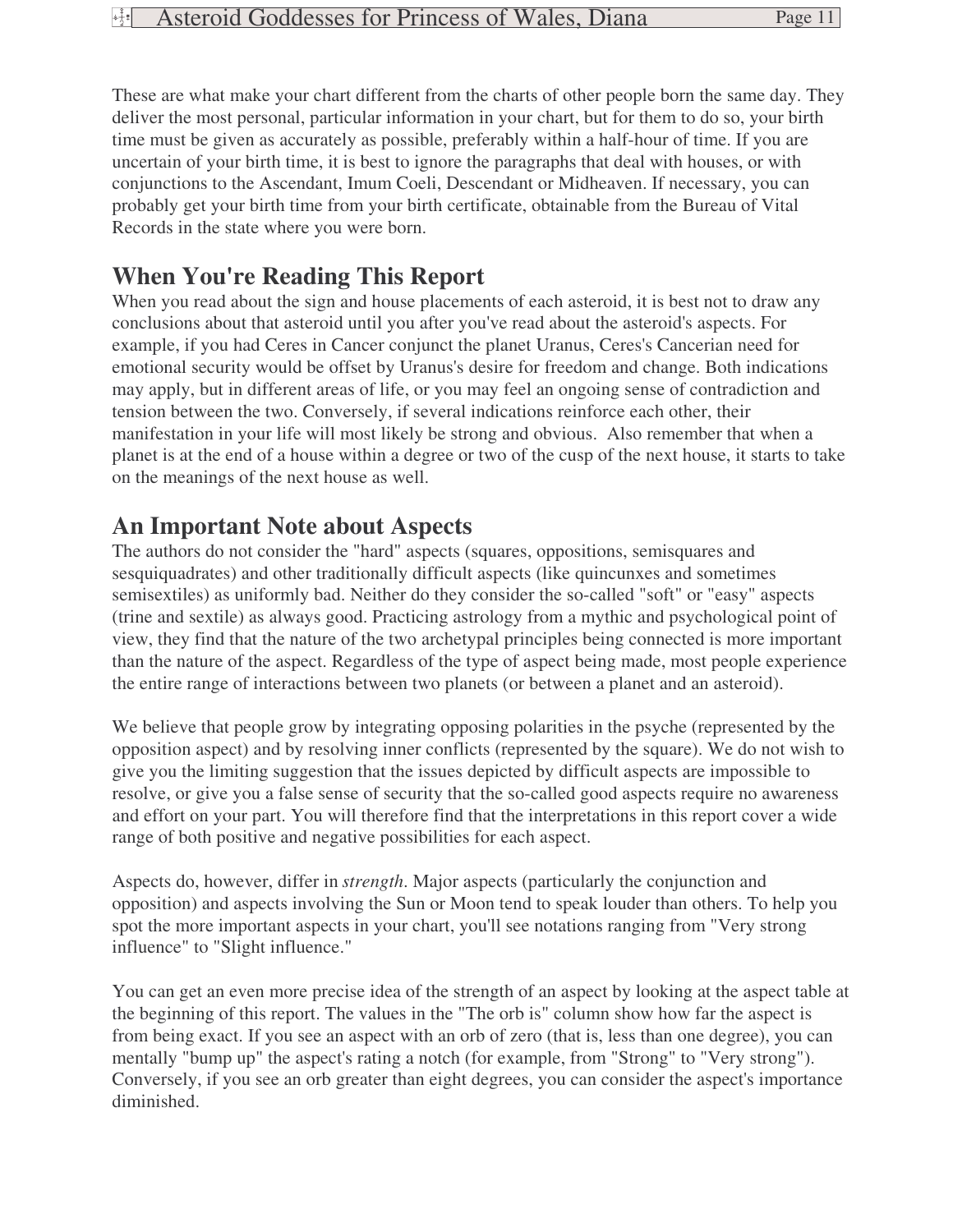With this said, let us now explore the role that each of these four asteroid goddesses plays in your astrological chart.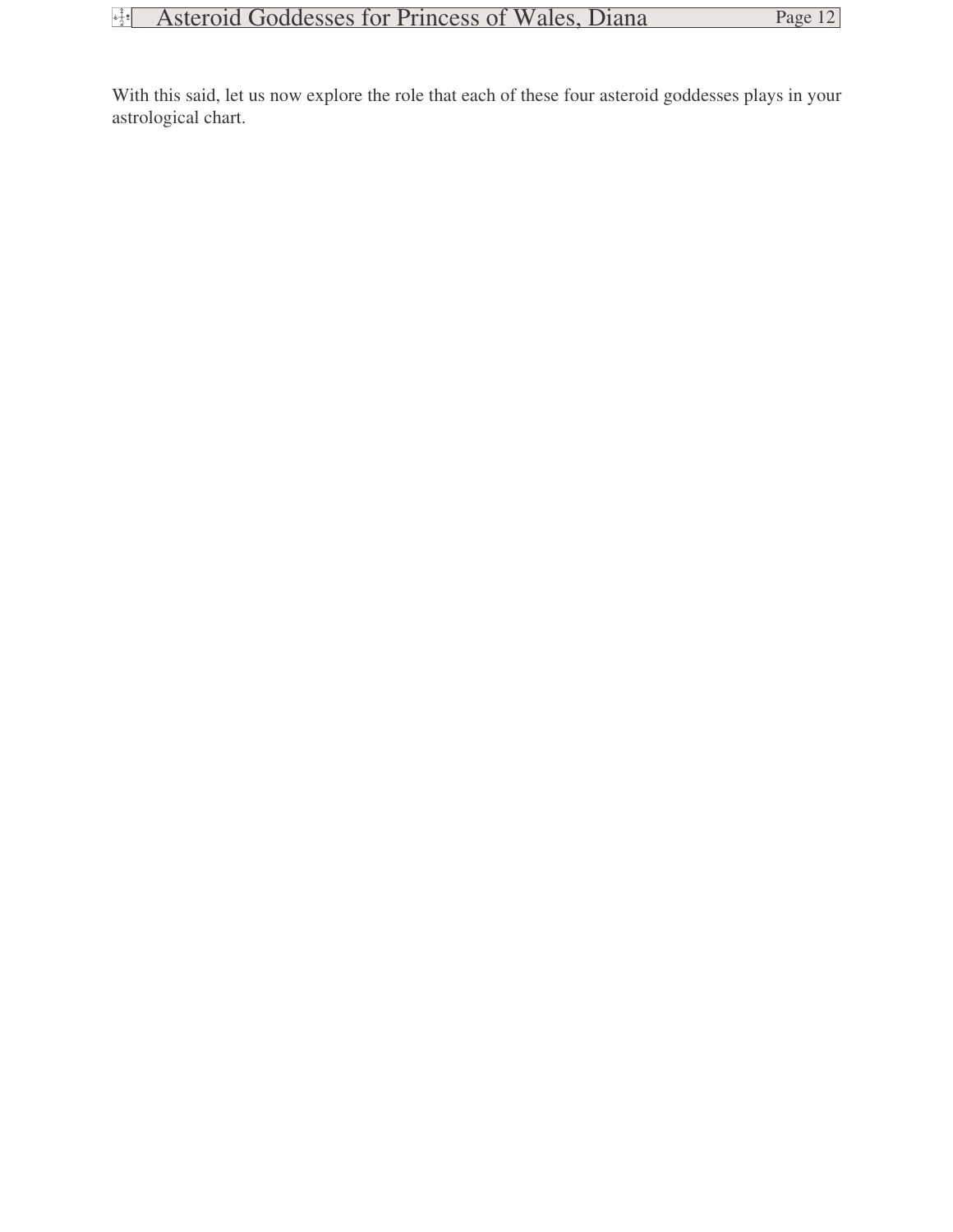# **Part One: Ceres, the Mother**

Appropriately, the first asteroid to be discovered was named after the Olympian goddess who most exemplifies the mother - the first human being with whom most of us have contact, the first relationship that we encounter in life. Ceres, the Mother, deals with all sorts of mother-child issues. Of the four stages in a person's life, she signifies the Child.

The glyph or written symbol for Ceres takes the form of a scythe. Besides signifying the goddess of agriculture, this tool for harvesting suggests both the roundness of a breast and the themes of separation and death that run through the legend of Ceres. As the mother, she brings us into life, and, like the Christian Mary who grieves over her crucified Son, she also lets us go into death, thus starting another cycle. For this reason she is associated with the IC of the horoscope, the very bottom of the day cycle, where, in the system of astrological houses, life begins and ends.

## **The Myth of Ceres**

Known to the Greeks as Demeter, Ceres was the goddess of agriculture who worked unceasingly to bring food and nourishment to the people of the earth. One of the great classical myths tells of her daughter Persephone's ravishment and abduction by Pluto, lord of the underworld. Grieving, Ceres wandered over the earth in search of her missing child. In her grief, depression and anger, she caused a famine, withholding production of all food until her daughter was returned.

Persephone meanwhile had eaten pomegranate seeds, a symbol of sexual awareness, thus giving Pluto a claim over her so that she could not be returned permanently to her mother. A compromise was reached whereby Persephone would spend part of each year in the underworld with Pluto caring for the souls of the dead, but each spring would be reunited with her mother in the upper world as she initiated the dead into the rites of rebirth. For over two thousand years, this drama was celebrated regularly in ancient Greece as the initiation rites of the Eleusinian mysteries.

## **Ceres Within Us**

Ceres represents the part of our nature that longs to give birth and then to nourish and sustain the new life. She represents the essential bonding or lack thereof that occurs between mother and child. She is the impulse not just to nurture, but also to be nurtured by others through the giving and receiving of acceptance and unconditional love.

The story of Ceres and Persephone speaks to the complex mother-child relationship, emphasizing the interplay of closeness and separation, of nurturing and eventual letting-go as the child becomes an adult able to function on her or his own. Once the letting-go is accomplished, the child is free to reestablish the bond in a different key by becoming a friend to the parent and by producing grandchildren.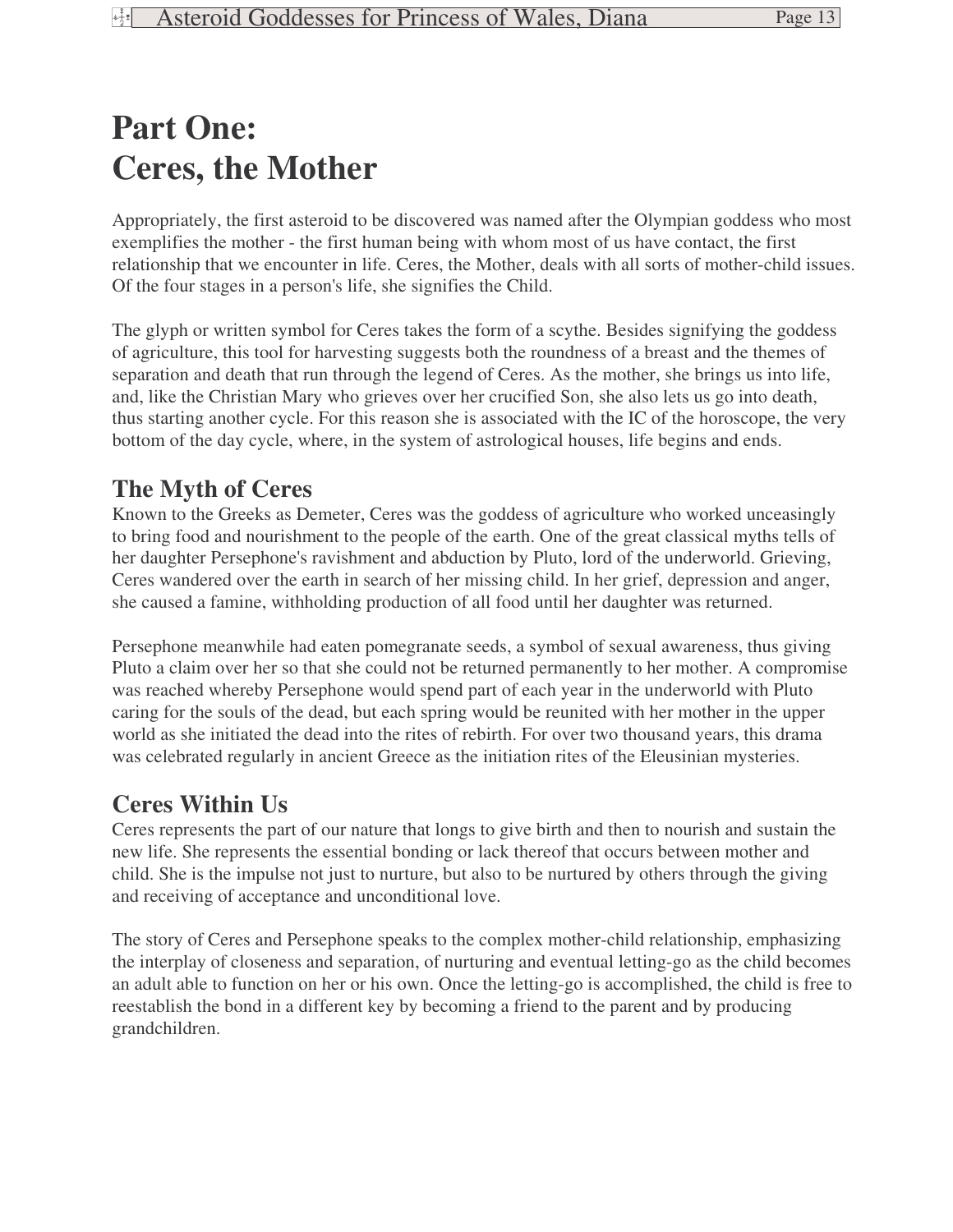The Ceres myth also contains the themes of major physical or emotional loss, separation, abandonment, rejection, and estrangement that occur between parents and children, and later in life with other loved ones. One example of this is the anguish we face in cases of divorce or adoption when we need to share our children with their other parent. Ceres symbolizes attachment to whatever we have given birth to or created, and also the agony of losing it. If her myth is one of loss, however, it is also one of return, of death but also rebirth. Reminding us that loss makes way for new birth, Ceres can teach us the lesson of letting go.

A central part of Ceres bonding is the giving of food as an expression of love. In our early experiences as children, this food and love may be freely given. In other instances, however, it is conditionally awarded, withheld as a form of punishment, pushed upon us, or simply neglected. Then the self-love and self-worth of the child are undermined and underdeveloped, causing a host of psychological problems.

The mythological Ceres withheld food in the midst of her grief and depression. Correspondingly, one typical kind of Ceres wound is an obsessive relationship with food, including the whole range of eating disorders and food-related illnesses. Related to this, there can also be problems with a poor body image.

In her grief, Ceres became immobilized. Thus another Ceres problem manifests as being plunged into depths of depression or despair, making us incapable of daily functioning, work, and all other forms of productivity. To the extent that depression is associated with incomplete mourning, working through the stages of grief (shock, anger, bargaining, depression, and ultimately acceptance) can help to promote healing in times of loss.

An additional theme comes from Ceres's daughter Persephone being raped by Pluto, her mother's brother. This points to fears that parents may have in protecting their children from similar harm. Certain Ceres placements in the chart may also point to one's having oneself experienced incest or other sexual abuse as a child.

In a desire to keep their children safe, parents with strong Ceres placements can become overly controlling and restrictive. In order to establish their own identity, their children may then struggle against the parental attachment. This, in turn, can bring up the Ceres theme of loss of the child.

On a transpersonal level, Ceres as the Mother of the World moves us to care about the homeless and hungry, and also about the destruction of the earth's resources. She urges us to take compassionate action to provide for fundamental human needs, and to care for the body of the earth which supports and sustains us.

Ceres not only gave birth to the living, but in her aspect as Persephone she received the souls of the dead back into her womb to prepare them for rebirth. Thus Ceres can also express as a vocation for either midwifery or hospice work, facilitating the transition from death to life and back again on either the physical or the psychological level.

Ceres embodies the great truth of transformation, that from death comes new life. This comes not just from the Persephone part of her story, but also from the nature of food, which always requires the taking of plant or animal life in order to sustain our own lives.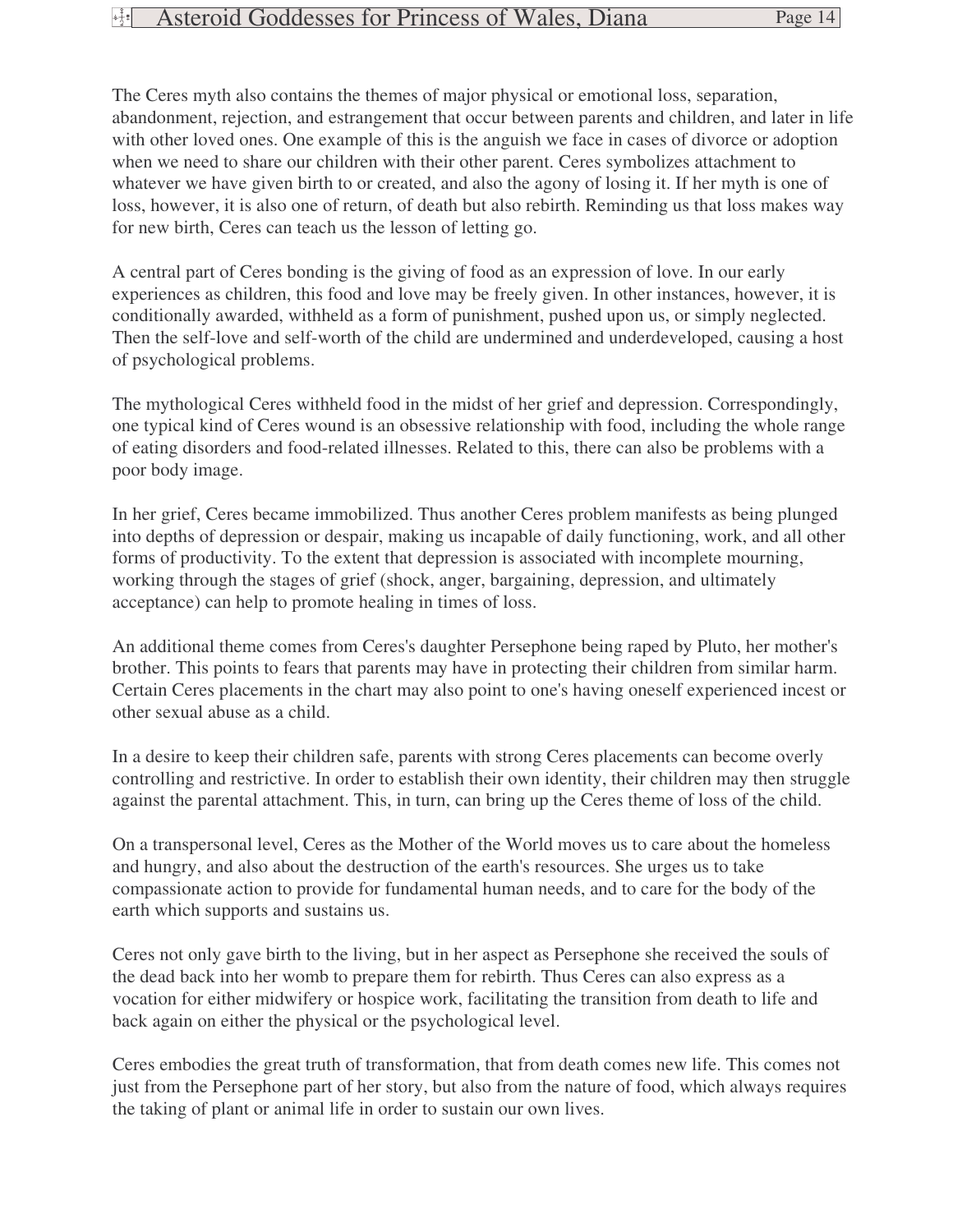Ceres also teaches the wisdom that over-attachment and possessiveness can eventually bring loss, whereas sharing and letting go lead ultimately to reunion.

## **Ceres in Your Chart**

#### **Ceres's Zodiacal Sign**

The zodiacal sign of Ceres shows the particular quality of nurturing that you experienced as a child. This sets the stage for how you presently nurture the child within yourself, and ultimately determines how you nurture others. The sign position of Ceres can alert you to possible problems with nurturing, and can direct you to the kinds of experience that you need to feel unconditionally loved and accepted.

These indications may be reinforced or contradicted by other factors in the chart such as aspects and (if you have given an accurate birth time) houses. Therefore, to get a rounded picture, be sure to read through the whole section on each asteroid.

#### *Ceres in Taurus*

When you were born, Ceres was traveling through the sign Taurus. This means that when you were a child you most likely identified nurturance with receiving physical security, a sense of stability, and being touched and held. You also wanted your caregivers to provide a home environment with lots of physical comforts.

If these needs were not met in an ideal manner, you may have felt either materially impoverished or anxious and fearful about a lack of material in your life. You may have reacted (and still be reacting) to this lack by feeling that you never have enough. This can lead to excessive attachment to things or to the hoarding of possessions.

As an adult, you still desire to have these needs met by whomever you turn to for your nurturing whether it be a parent, partner or other loved one. Your natural style of nurturing others is by fostering their physical security and providing for them in tangible ways. Also, in being a good provider for others as well as yourself, you can achieve a feeling of self- worth and self-acceptance. Just as when you were a child, your feelings of warmth and safety have a lot to do with your physical surroundings.

#### **The House that Ceres Occupies**

Assuming that the birth time that you have given is accurate within an hour or so, the houses of the horoscope give more particular information about the way the asteroids and planets operate in your chart.

Besides the Fourth House, which shows your earliest upbringing, the house that Ceres falls into shows where or in what department of life you may most directly feel the need for mothering and nurturing. The house that Ceres is in also suggests the areas in which you are likely to feel your profoundest losses. In addition, it can give a key as to what kinds of experiences will either foster feelings of self-love, or feelings of self-criticism and rejection.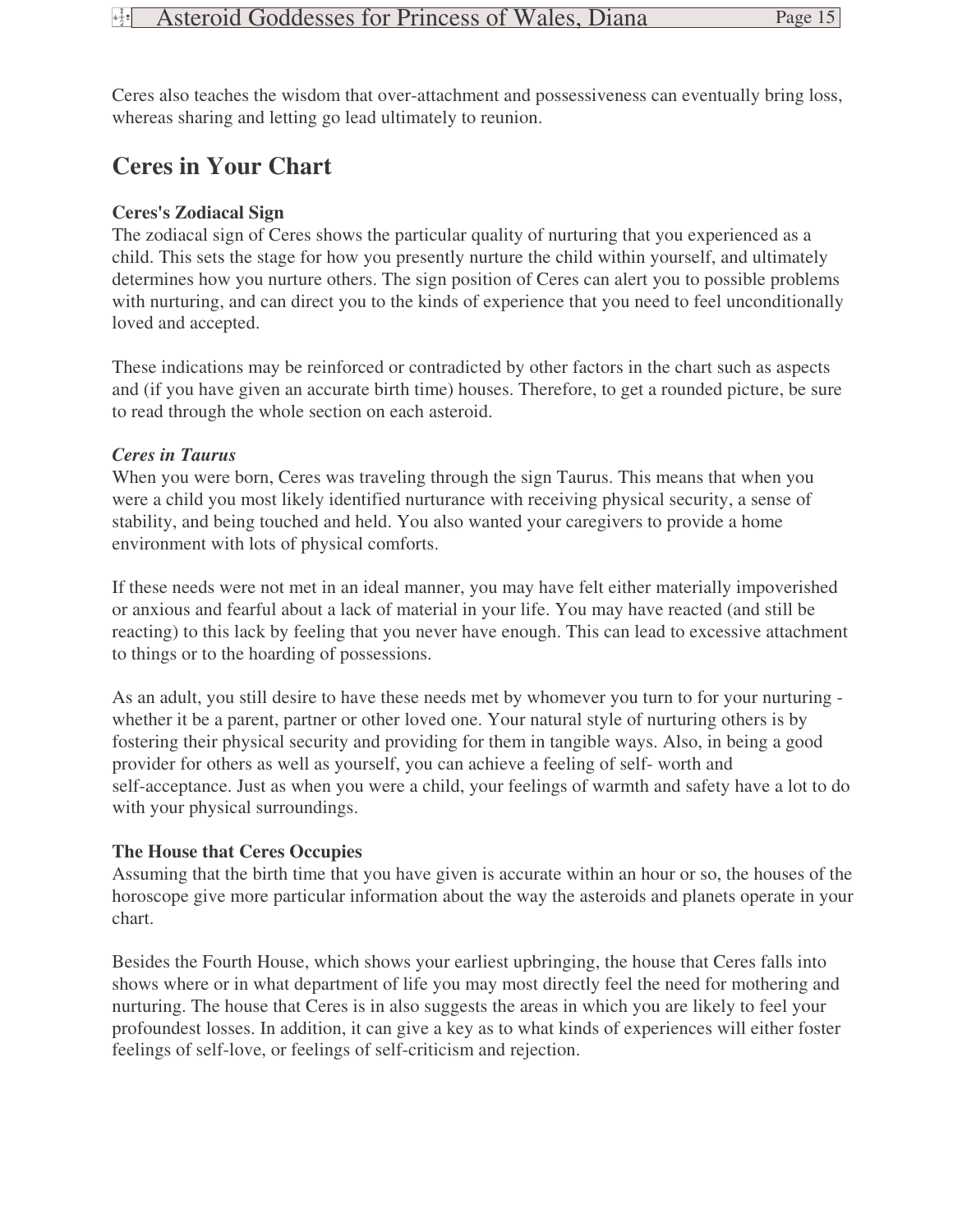#### *Ceres in the Fourth House*

With Ceres moving through the Fourth House at the hour of your birth, your need to nurture is most easily expressed in the area of home and family. Issues relating to parents and other family matters tend to play an especially important role in your life. You have a strong connection to your lineage and ancestry, and may need to engage in family-of-origin work in order to heal deeply imbedded familial patterns.

To provide a psychological or physical foundation for yourself and your family, you may also have a stronger-than- average need to own land or a home. It is as if you draw nourishment from the land itself. To satisfy this craving, you may even make a purchasing real estate into a vocation.

In the course of life, people inevitably lose family members through death, physical separation, or emotional estrangement. For you, such losses and separations have a special significance. You may find your human attachments intense to the point of obsession, and surrounded by a fear of loss. You may feel as if your roots and the very ground you stand on are about to vanish under you. Sometimes this can become literally true as, instead of people, those with this Ceres placement lose their home or real estate or become separated from their homeland or ancestral roots.

Whatever happens, it helps to remember that in the myth of Ceres, loss is only part of a cycle of loss and then return. Once you have let go of what is lost, the way is open for whatever is fresh and new to come into your life. At first you may be upset if what is returned to you is not the original object or source of your nurturance - for example, not your own child or your former home, but instead a substitute. In these times remember that you are the child of the Great Nurturer, and that she who loves you always provides what is best for your growth at this particular moment. Concentrate on the hidden gift within the loss. Be grateful for whatever you have been given, and your joy will increase.

#### **The Aspects that Ceres Makes**

The aspects that Ceres makes with other planets and asteroids show how her nurturing energies interact with the concerns of the other gods and goddesses in your chart. If her aspects reinforce the themes suggested by her sign and house, these themes are bound to be obvious in your life. If the aspects in some way contradict the themes of the sign and house, they may give rise to interesting tensions that take some creativity and practice to resolve. If an asteroid makes an aspect with the Sun or Moon, her importance for you is greatly magnified.

#### *Ceres sextile the Sun. Strong influence.*

*Ceres, the great nurturer, unites with the symbol of your basic identity and conscious purpose.*

This aspect suggests that parenting or some other kind of nurturing is central to your being. Whether or not it is directed toward your own children, you have a strong desire to love, protect, take care of. Either literally or figuratively, you are driven to give birth or start something, and then to nourish and sustain the new entity as it grows.

Paralleling the Ceres myth, at some point in your life you may have to deal with loss, separation, rejection or abandonment from your parents, children or other family members, or with the loss of something else that you have created or which is dear to you. According to the myth, after a period of grieving and withdrawal, this loss can be followed, in one form or another, by a return.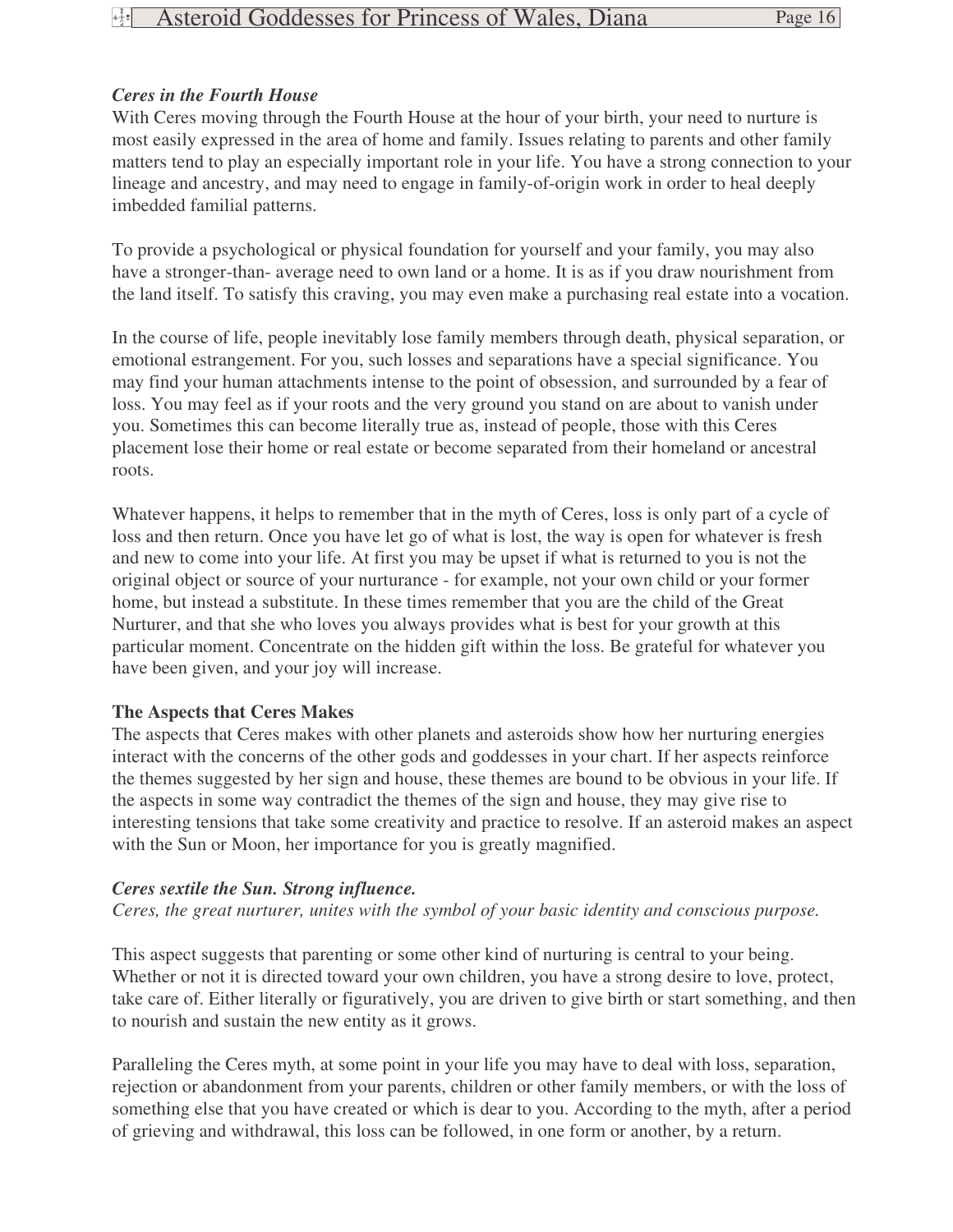You may become intensely involved with your family, either parenting your children or taking care of your parents, or both. Outside of the family, you may find that activities such as growing or preparing food, feeding the homeless and hungry, protecting Mother Earth through environmental activism, or working with the dying (as in the hospice movement), take a central place in your life.

A person who lives out the Ceres-Sun archetype is Yoko Ono, wife of the late John Lennon. With Ceres conjunct the Sun in Aquarius/Pisces, she suffered the denial of her first child, lost her husband, and as a single parent has given much of her inheritance from John Lennon to feed poor and hungry children.

There are some potential dangers in this aspect. One is that excessive attachment to your children or loved ones can lead you to smother them with over-protectiveness. As a result, the child or other loved one may struggle to break free from your control. In the past, you yourself may have had to struggle to assert your own independence from an overbearing or controlling parent. This over-attachment to a child could also stem from underlying fears that, like Persephone, the child could experience sexual violation.

Remember that, in the myth, Pluto dragged Persephone into the underworld. Paralleling this, people with strong Ceres energies sometimes have children who slip into the underworld - through substance abuse, running away, experiencing sexual violation, getting involved in unsavory circumstances, or having a life-threatening illness. Fortunately, the myth suggests that the child will eventually return.

Another danger of this aspect is that you may feel a conflict between being your own person and taking care of others. If you self-sacrifice long enough, you will also sacrifice intimacy and closeness with your loved ones. This is because when you suppress your own needs, you eventually lose touch with yourself. You cannot have real intimacy with others if they find "no one there" with whom to relate. To nurture the souls of your loved ones, you must first nurture and develop yourself.

Other Ceres problems may include a low self-image, the thwarting of your nurturing needs, an obsessive relationship with food (which may turn into an eating disorder), a poor body image, or recurring themes of depression and rejection. The resolution of these challenges lies in developing a positive sense of self-worth. Again, the key is always to remember to nurture yourself. If you seek counseling or therapy for such problems, your counselor may have a Ceres- like, nurturing style.

To increase your understanding of this important aspect, we suggest that you pay special attention to the story of Ceres. As you do so, you may find that other themes from her story are reflected in your life experience.

#### *Ceres square Jupiter. Moderate influence.*

*Ceres's capacity to nurture and protect combines with Jupiter's urge to search for meaning, truth and ethical values.*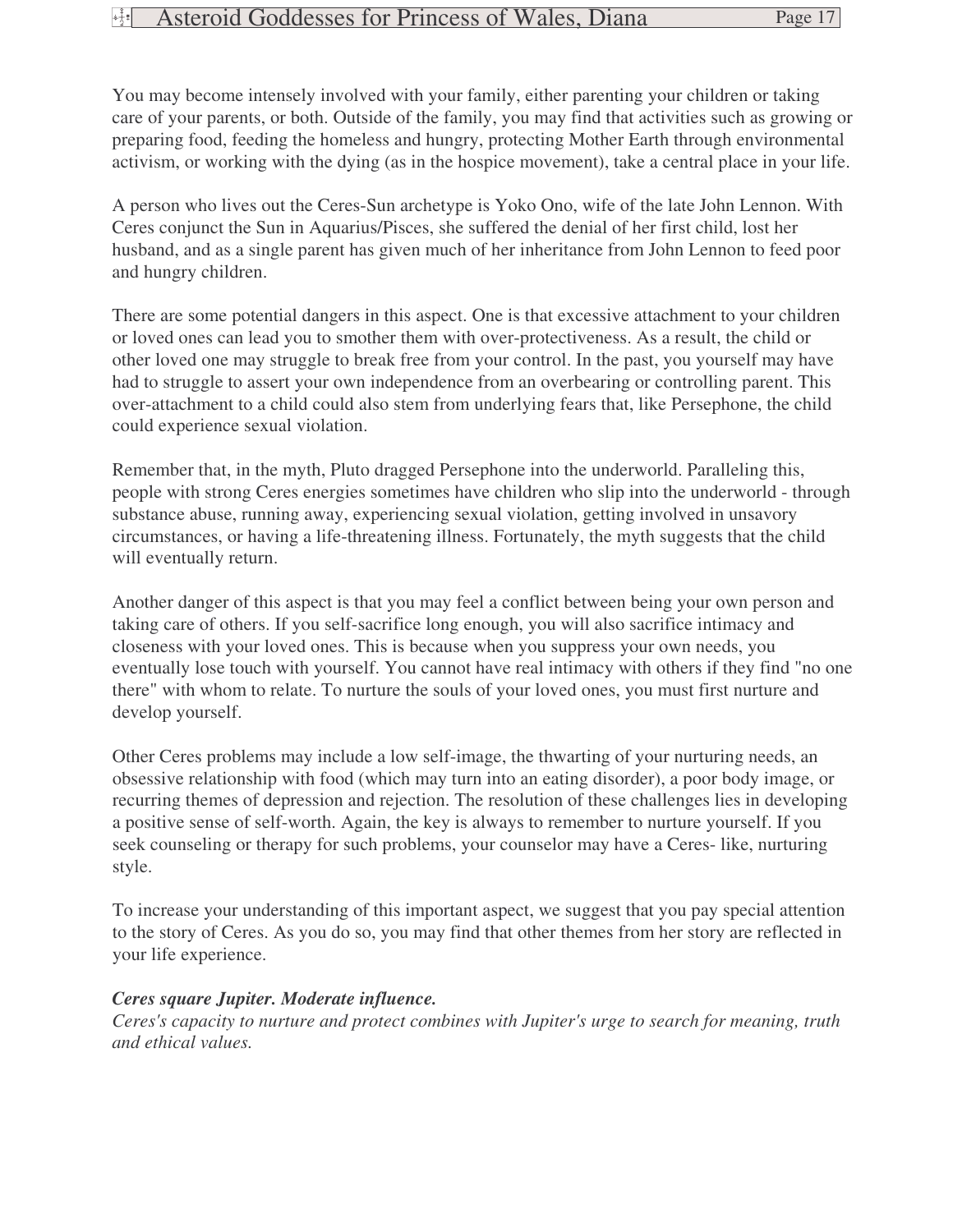This aspect intensifies Ceres's need to bestow love and unconditional acceptance. Jupiter's generous nature increases - even to excess - your desire to nurture your loved ones, and to provide for their well-being and domestic comfort. Jupiter also influences you to nurture your children by giving them the best of educational opportunities and by imparting a strong system of values and beliefs.

On the wider scene, you may nurture people's minds as well as their souls through teaching and publishing. Or you may provide for others by becoming involved in world hunger programs or with the large-scale production, provision, and distribution of food and other basic services.

Since Jupiter rules excess, and Ceres rules self-worth, there is a potential for grandiosity through an overinflated sense of self. This could be the result of a parent's overindulging you. When you left the nest, you may have felt shocked that the world didn't cater to your every need.

There is also a danger of over-identifying with the parental role and believing that you must bestow all good things, perhaps even the best, on your family and perhaps on the rest of the world as well. Remember that if you give too much, you deplete your own nurturing reserves. This can lead to personal overindulgence such as overeating or overspending. To keep this overweening hunger at bay, you must remember to balance generosity to others with generosity to yourself.

#### *Ceres opposition Neptune. Strong influence.*

*Ceres's capacity to nurture and protect combines with Neptune's urge to transcend the finite self and merge with a greater whole.*

A combination of Ceres and Neptune like this can indicate a sensitizing of the nurturing impulse to create a depth of compassion and empathy for all beings.

The unconditional love you experience through your connection to Spirit inspires you to give selflessly to others. You may be involved in work to alleviate suffering in the world. Your psychic sensitivity to the emotions of others fits you well to serve as a healer and helper, or to nourish others through artistic creations.

Your primary caregivers may have been spiritual, artistic, psychic or involved in healing pursuits, and this may reflect in your own style of caregiving later in life. Alternatively, one or both of your parents may have had emotional problems, played the role of martyr, been involved in substance abuse, or had difficulty in coping with the material world. To the extent that you took on the pain of your parents, you may be struggling with the same issues yourself.

You may have been raised in an environment where the chaos of the family system made it difficult to distinguish between fantasy and reality. You may have idealized one or both parents and may therefore have unrealistic expectations of the type of nurturing that you can receive from others. When your needs are not met, you may feel disillusioned and let down. Your resulting emotional neediness may predispose you to seek nurturing by playing the victim. Or, unable to bear your emotional pain and isolation, you may seek refuge in some form of escapism such as drugs, alcohol or overeating.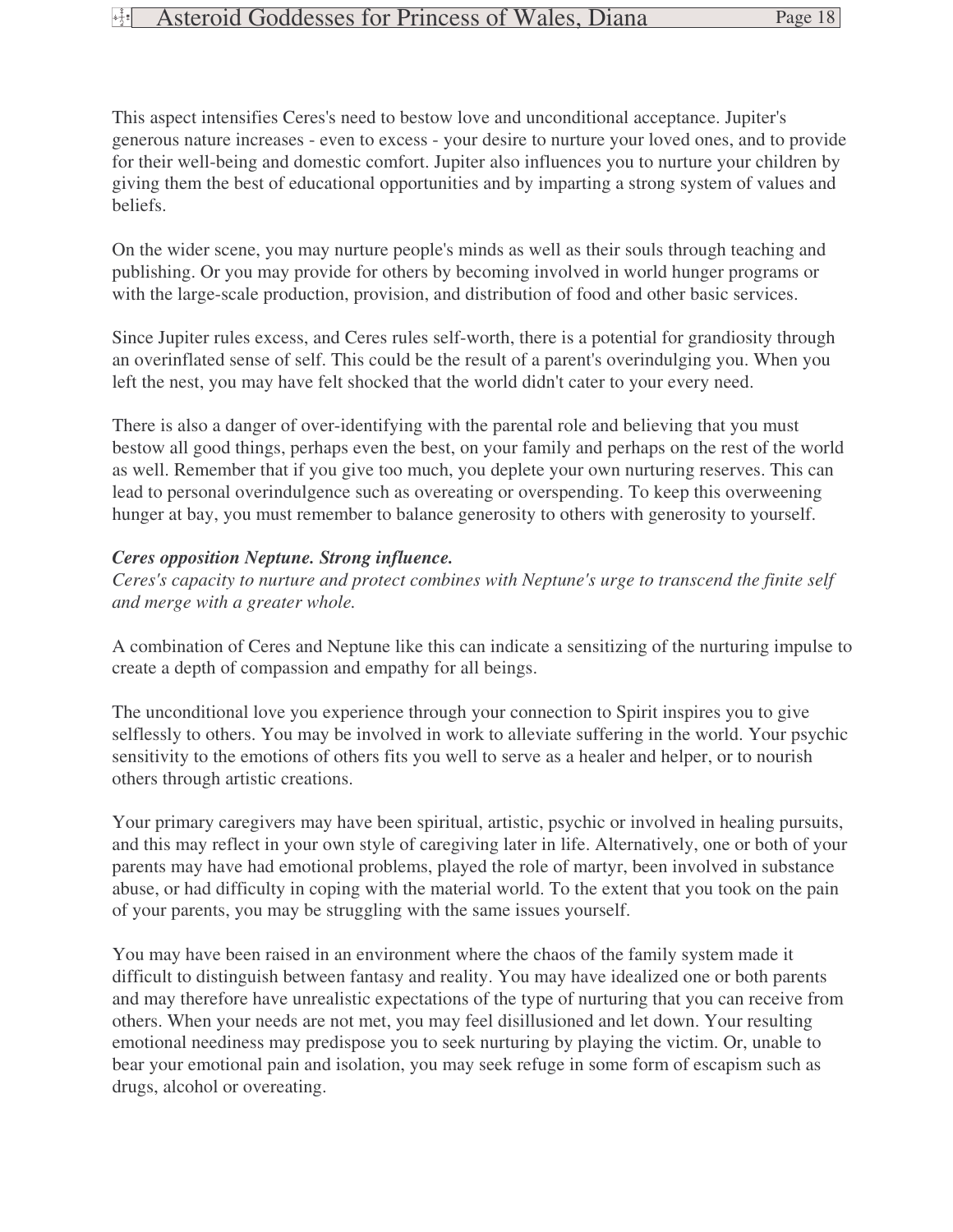To resolve such Ceres-Neptune challenges, you ultimately need to find your nourishment through Spirit, through experiencing the oneness that connects all beings. You can fulfill your innate longing for wholeness by ministering to the wounds of others, but you must guard against indiscriminately trying to rescue people in the hopes of fixing or rehabilitating them. Truly to help others, you must first find nourishment for yourself by contacting the Spirit within.

#### *Ceres trine Pluto. Moderate influence.*

*Ceres's capacity to nurture and protect combines with Pluto's urge to bring about profound change.*

This aspect gives your nurturing activities a particular emotional intensity. You tend to form deep emotional bonds with your parents, children and other loved ones, and in general you may possess a profound understanding of the human psychological world.

This emotional intensity embraces the issues of life and death. Your quality of nurturing has to do with Ceres's rulership over the Eleusinian rites of death and rebirth, and Pluto's rulership of the underworld. As a child you may have experienced the death of one of your parents or had a life/death crisis yourself. As a result of this, your nurturing presence may enable you to facilitate others in their passage into either life or death, as a midwife or hospice worker, or on a personal level with family or friends. Alternatively, you could do therapeutic or shamanic work, being a comforting companion on people's voyages into their personal hells.

Just as Ceres lost her daughter Persephone each year, you may have periodic losses in your life, or need to share what you most love with another. You may be forced to go through the trauma of losing a child or loved one - either through death, separation, kidnapping, or adoption. In case of divorce, you may have to learn to share the responsibilities of parenting with your ex-spouse; or you may lose children in a custody battle. Sometimes, as Ceres had to share her daughter with Pluto, you will need to share your "mental children," such as books and artistic creations, with collaborators.

Your losses may lead to times of intense grief, sorrow, and depression. This can be alleviated through accepting the teaching of the Ceres-Pluto myth: that letting go precedes return and renewal, that death is followed by birth, and that loss is replenished by gain. A real understanding of this truth is needed to erase the fear of loss and change from your subconscious and replace it with trust, acceptance and joy.

You may have fears about your children's safety that become obsessive. Worrying about them incessantly, you may try to control their coming and goings. Following the Ceres myth, you may be especially concerned over the possibility of your child being sexually violated, or your parents may have had such fears about you.

In the myth, Ceres had a power struggle with Pluto over her daughter Persephone. In your upbringing, intense power struggles for control and domination may have occurred within the family system or between you and your caregivers, so that you may have had to struggle against being oppressed or controlled. If you lost the struggle, you may feel weak and powerless as an adult, and may then have to work on developing a sense of your own strength. If you won, you may be a naturally dominant person who rides roughshod over others, brings about beneficial change, or does a little of both.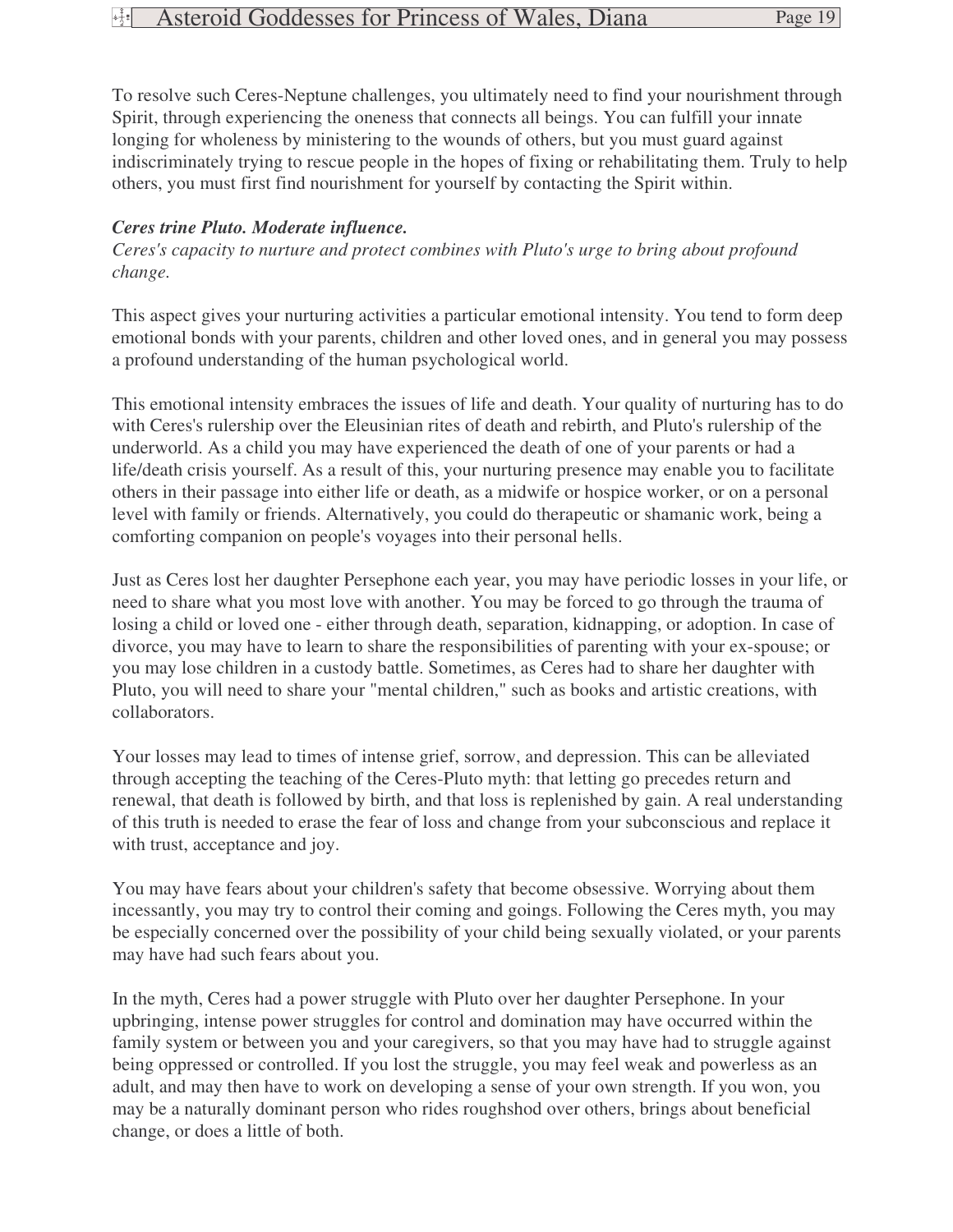Paralleling the life/death symbolism of Ceres and Pluto, your mother may have displayed both a loving and an abusive side. This can create a confusing Good Mother/Bad Mother split. You may have lived in fear, never knowing when your parent's dark side would emerge. This reality is especially evident in alcoholic families or other addicted families where the parent alternates between being Dr. Jekyll and Mr. Hyde.

This aspect evokes more than any other Ceres aspect the archetypal Ceres-Pluto themes of loss and return, and of power struggles over a beloved person or object. The chief lesson that this aspect offers is that we cannot become overly attached to that which we love.

#### *Ceres semisquare Pallas. Slight influence.*

*Ceres's capacity to nurture and give unconditional love combines with Pallas's capacity for creative intelligence and original perceptions.*

This Ceres-Pallas interaction in your chart shows that you have the potential to give birth to powerful creative ideas and perceptions. This is because you can channel your procreative energy into mental and artistic forms and also into political activism. Any of the Pallas art forms such as drawing, painting, graphics, photography or domestic crafts may appeal to you. You can also nurture on the social level by working for those institutions, such as schools, public housing and feeding programs, that protect, nourish and promote healthy growth.

In her aspect as Hygeia, Pallas signifies healing powers, with a special strength in mental healing. Thus, your nurturing energy could also be expressed in any of the healing arts, but particularly in areas such as creative visualization or hypnosis. An example of Ceres conjunct Pallas is Mary Baker Eddy, founder of the Christian Science religion and spreader of the doctrine of mental and spiritual healing.

You are particularly suited to combine the empathetic values of Ceres with the intellectual pragmatism of Pallas Athene. In your role as a parent, you may give your child a high regard for education and learning. It is also possible that your children may be especially bright or creative, or that they may have learning disabilities that will call upon your ability to nurture the mind. With this ability, you may also work as an educator with talented and gifted or otherwise exceptional children.

When the energies of Ceres and Pallas are not well integrated, you may have, as in the Pallas myth, over-identified with the father and denied or rejected the mother figure in your life. (Or, conversely, you may have favored your mother over your father.) Psychologically, this can lead to alienation from your feminine nature, creating a split between your intellectual and emotional sides and blocking your creative abilities.

On an external level, you may have felt pressure to thwart your mental and educational development in order to serve your family, or you may experience a conflict between family and career. Full integration of these energies can be achieved through learning to balance nurturing yourself with the obligations and responsibilities in the world. The many parents who combine a rich family life with a fulfilling career show that this integration is indeed possible.

#### *Ceres semisquare Juno. Slight influence.*

*Ceres's urge to nurture and give unconditional love combines with Juno's desire for a committed relationship.*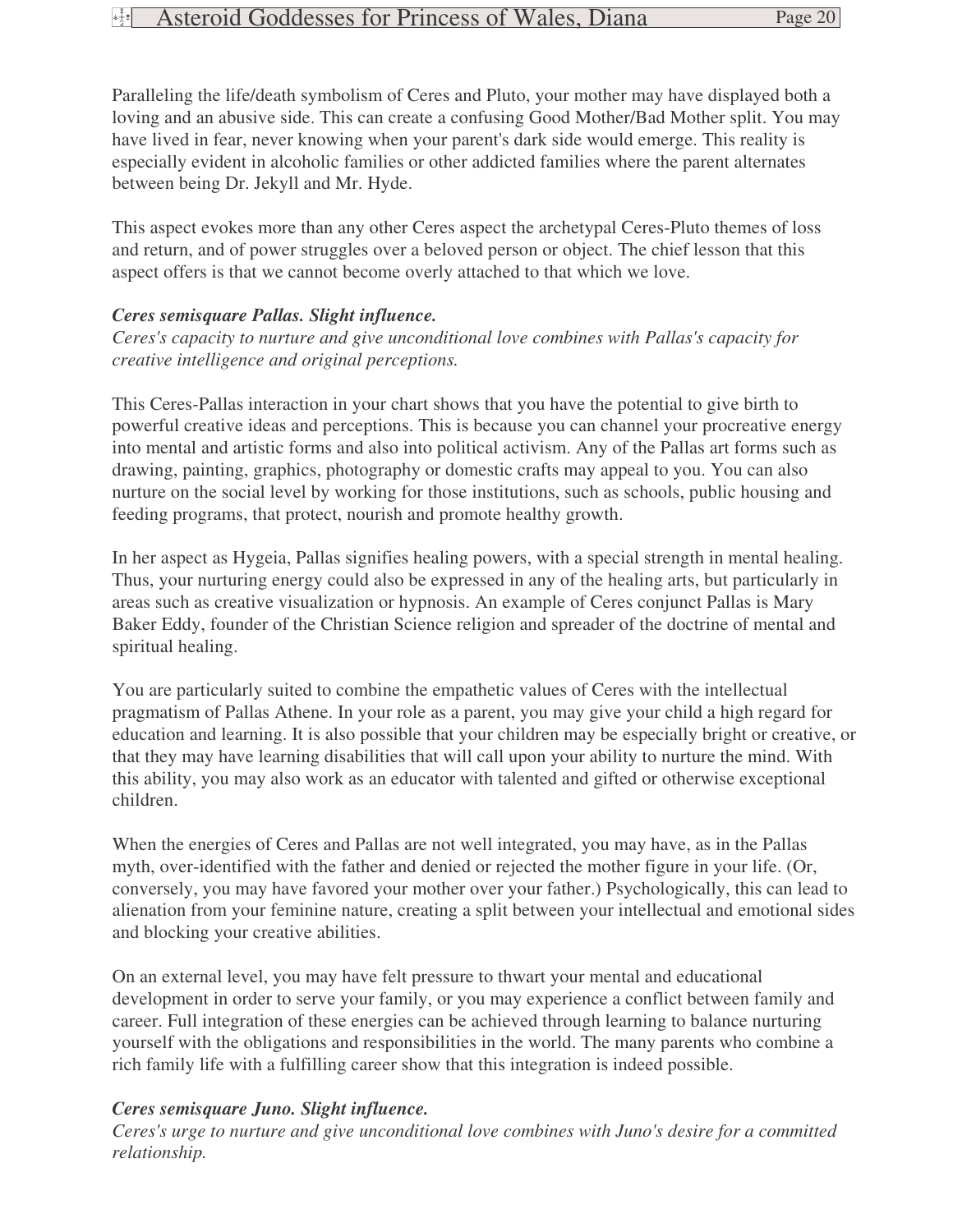With this contact, the likelihood is high that the purpose of your primary relationship will be to raise children and create a family. If there are no children, you and your partner will mutually exchange unconditional love and caretaking. The two of you may become involved with Ceres-related projects such as gardening, nurturing others, and caring for the earth. Also, nurturing each other through the preparing and sharing of food may be important in your relationship.

You may attract a nurturing, parental partner, or your partner may see you in this way. More than most people, you may experience your partner as nurturing and providing. If Ceres energies are not working well, however, you may experience your partner as over-attached, smothering or dependent.

In your committed relationships, parental issues may be played out with one person playing the role of "parent" and the other playing the role of "child." There may be nothing wrong with this, especially if you periodically switch roles so that each person can play both parent and child. Problems arise when roles become rigid and one partner becomes excessively dependent on the other. Juno's need for mutuality and equality is subverted by this kind of dependency.

Another way this aspect could work out is that unresolved difficulties with your parents could bleed over into your primary relationship. Thus, your unmet needs from your parental relationships as well as your resentments may be projected onto your partner. Therapy can be helpful to decondition the subconscious images and past imprinting that may be contaminating your relationship in the present.

There may exist potential disagreements with your mate over child rearing. In addition, you may experience conflicts between your responsibilities as a parent and those as a partner. If your children are from a previous marriage and your spouse does not get along with them, then you may experience conflicting pulls of loyalty between the two. There may also be problems with inlays or other members of your partner's family.

Alternatively, your primary relationship may be not with a mate but with either your parents or your children. As an adult, you may share a home with your parents. This could be to care for them as they age. You could also care for them from a distance, but your relationship with them would be somehow central in your life. Or, in the absence of a mate, you may look to your children to meet your primary relationship needs. This is not healthy for the child, who could become emotionally enmeshed with you.

#### *Ceres conjunct Vesta. Strong influence.*

*Ceres's capacity to nurture and give unconditional love combines with Vesta's urge to deepen one's relationship to one's true Self, explore one's spirituality and find a true vocation or path of service.*

This connection in your chart between Ceres and Vesta suggests a special devotion to your family, and also a special ability to experience or give nurturing through your work, vision quest, or spiritual practice. Whether it is to children or other loved ones, one of the principal ways you nurture is by providing spiritual guidance. In some instances, you may become inspired to dedicate your life to serving and nurturing others. Another appropriate way to combine these archetypes is to focus on your own self-care and self-nurturing.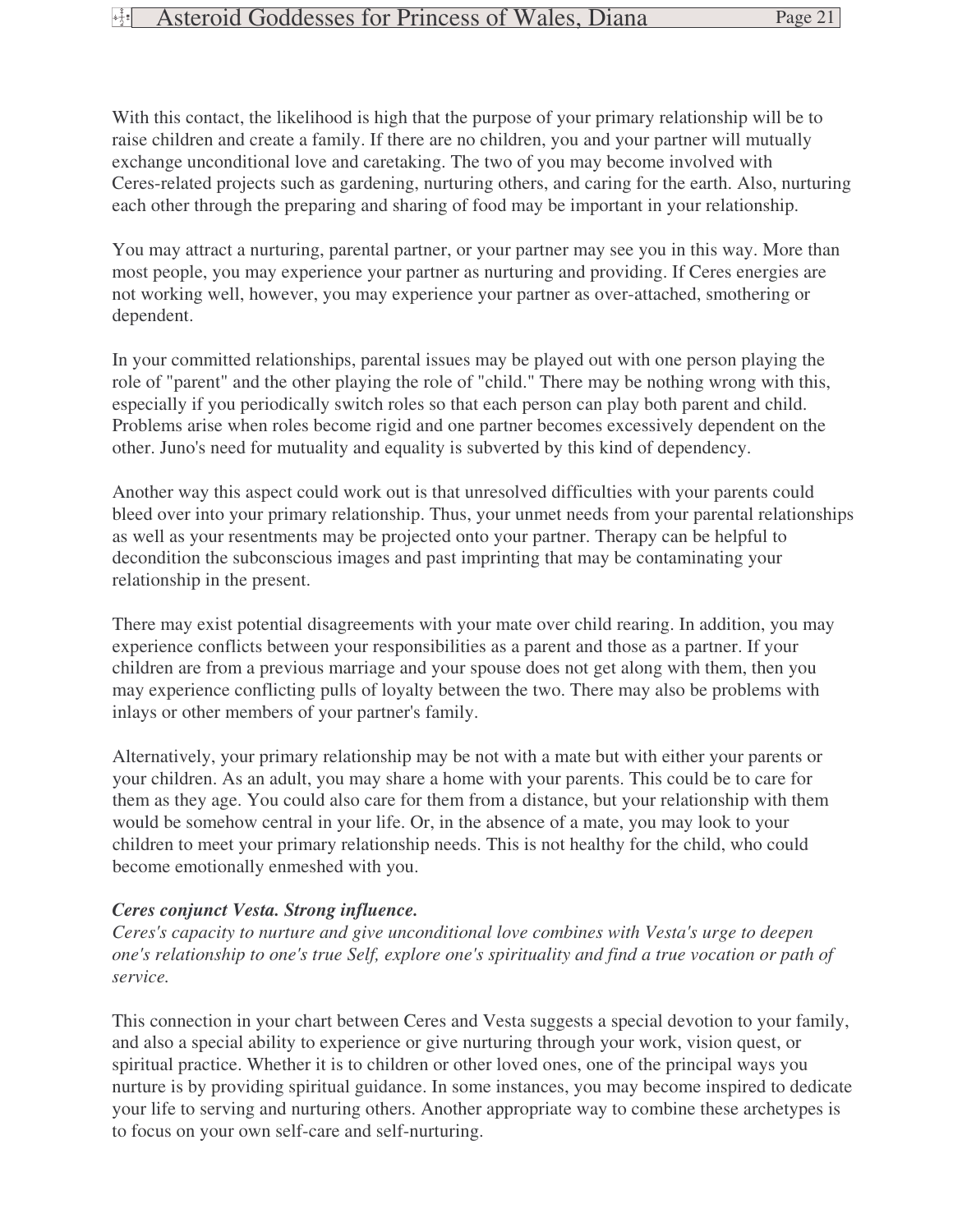You may follow a spiritual path that worships the Divine Mother or Mother Earth; or you may play a parental role in your spiritual community - for example, being the mother superior of a convent. Because of Ceres's connection with the death/rebirth mysteries, you may become involved with hospice work.

Sexuality can be another way you nurture yourself or others. At the same time, sexual inhibitions or complexes may make it difficult for you to get your sexual needs met. In your family of origin, there may have been either inappropriate sexual acting- out or total sexual repression. Emotional or physical incest may have also been part of your early childhood experience. Based on Vesta's mythology, you may have fears of giving birth. These fears may manifest as problems in conceiving or carrying a child to term.

There is an inherent conflict between Ceres's desire to tend to family demands and Vesta's need to seek solitude or to be engrossed in work. You will want to find creative ways to balance these competing needs. If you are not able to do this, you may feel alienated from the parenting role or from the family system. Thus, you may periodically want to withdraw from your familial responsibilities in order to nourish yourself and your soul.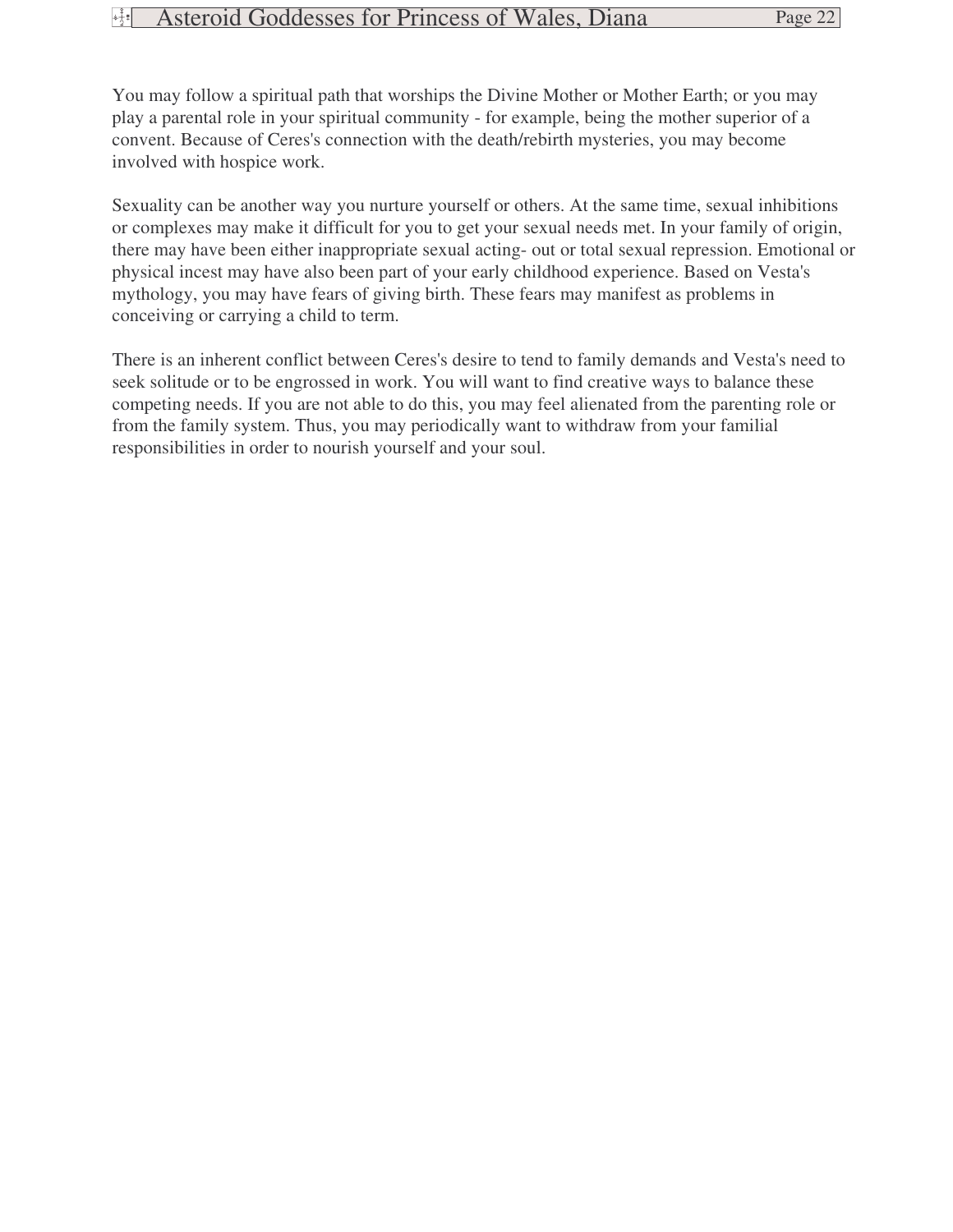# **Part Two: Pallas, the Daughter**

Pallas, the second asteroid to be discovered, was named for the goddess who, instead of being born from the womb, sprang from the head of her father and in her later actions exemplified strengths that are often thought of as masculine. Befittingly, this second asteroid to be discovered represents a second developmental stage in people's lives, when they look to their fathers to provide them with the firmness and independence to leave the home and go forth into the world. This is the time of life when one acquires skills and a sense of competence, and starts to formulate oneself as an independent person. In societies where female children were expected to marry at the earliest possible age, this stage was largely neglected in a woman's development, but it is a stage as important for women as it is for men. For either sex, only when this stage is successfully mastered is one truly ready to embark on the next stage, wherein one becomes a partner in a relationship of equals.

The astrological glyph for Pallas pictures the spear that is carried by the goddess in many depictions. The spear points upward and outward toward the world at large. Like the suit of swords in the Tarot, the spear suggests the intellect, which probes and severs, seeking knowledge and separating one idea from another to achieve clarity. The glyph also suggests a head upon a body; signifying the goddess's origin, her associations with the intellect, and the movement from the womb center to the head, or from the bottom, or IC, of the horoscope wheel to the top, or Midheaven.

## **The Myth of Pallas Athene**

Pallas was better known to the Greeks as Athene, the Goddess of Wisdom. She is said to have sprung full-grown, clad in a suit of gleaming war armor, from the crown of the head of her father, Zeus (Jupiter), and to have immediately taken her place at his right-hand side.

As patroness of Athens, she presided over military strategies during wartime and over justice in peacetime. She also fostered useful arts, including spinning and weaving, pottery, healing and other areas in which human skill and ingenuity improve the quality of life for all. Another art that she fostered was horse-taming (an interesting association in light of the "horse-crazy" stage that many girls go through in early adolescence).

Among all the goddesses, the classical Greeks held Pallas Athene in a unique position of power and respect. She walked easily and freely through the world of gods, heroes, and men as their colleague, advisor, equal, and friend.

She was idealized as Athene Parthenia, the virgin warrior queen, and took neither lovers nor consorts. In the myths she denied her matriarchal origins, claiming that no mother gave her life, as she arranged for the death of her sister Medusa. In all things except marriage, she upheld male supremacy.

The price that was extracted from her was the denial of her femininity. She severed her connection from her mother (Metis), her sisters, the community of women, and her sexuality, and lost touch with her feminine qualities of sensitivity, softness, and vulnerability.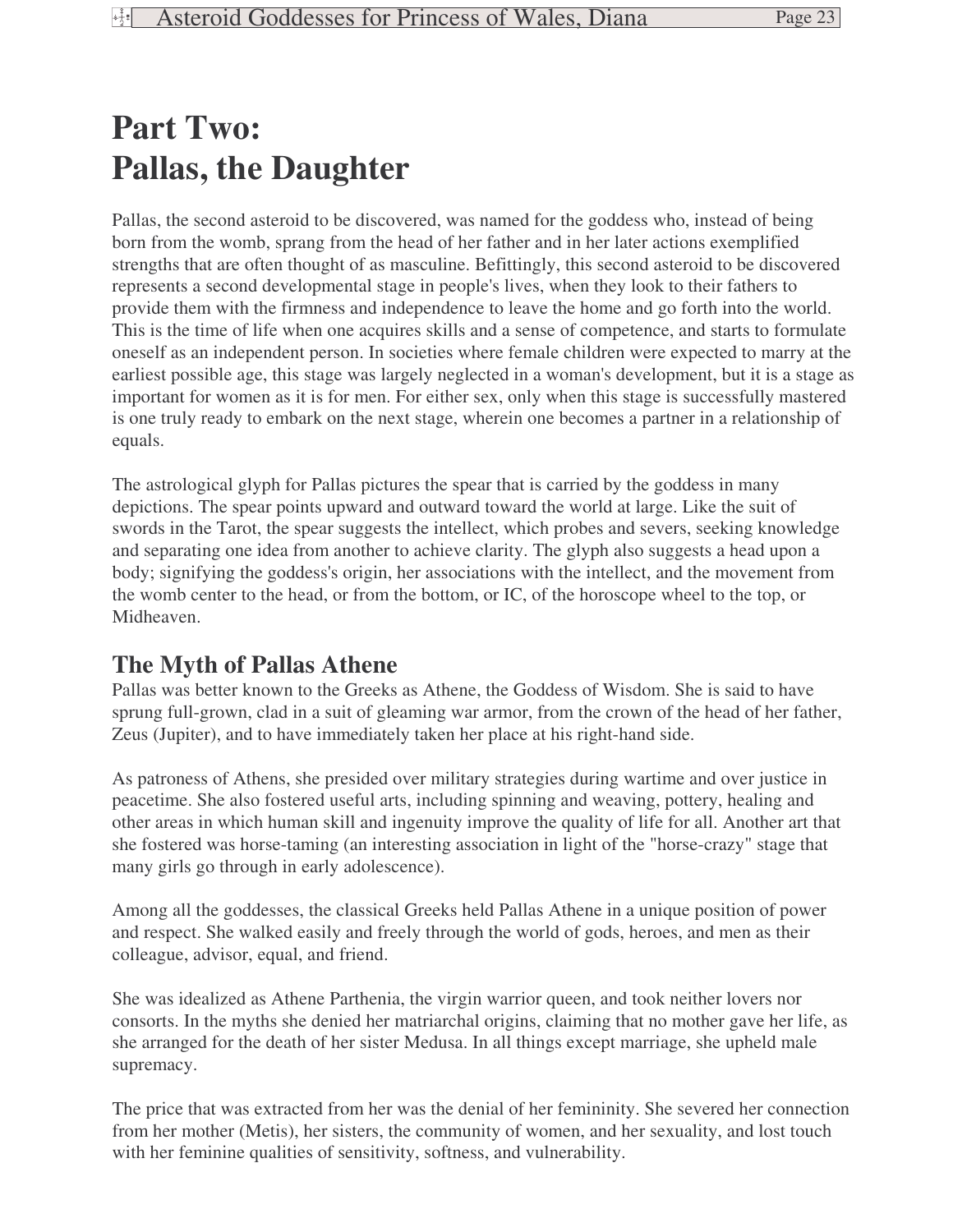Pallas Athene is mythologically related to an ancient lineage of goddesses from the Near East, North Africa and Crete who were associated with the serpent as a symbol of wisdom and healing. She affirmed this connection by placing the head of her dark sister, Medusa, the serpent-haired queen of wisdom, in the center of her breastplate. In the yogic tradition, kundalini energy is depicted as a serpent that is coiled at the base of the spine ready to rise through the spinal canal and emerge from the top of the head as cosmic illumination. This has similarities to the wisdom of Pallas Athene, who emerged from the head of Jupiter.

## **Pallas Within Us**

Pallas Athene's association with both the serpent and the taming of horses suggests that her basic theme has to do with reason civilizing the forces of nature for the benefit of humankind. As a woman, she represents the force of nature that brings new life into being, the raw energy that underlies aliveness. As her father's daughter, she executes his will, using that force for the good of society. Administering justice, she is able to discern the truth amid tumultuous emotions. Healing illness, she diverts the life force back into the proper channels. As a weaver and potter, she uses cleverness and dexterity to turn raw materials into useful objects.

Through the ages, women have been major contributors to these arts of civilization. However, in some eras such as the one we are emerging from, many of the civilized arts including the law, medicine and manufacturing were largely taken over by men while the role of most women was limited to handmaiden and reproducer of the race.

In our culture still, women who are smart, powerful, strong, and accomplished are like Pallas in that they may not be considered "real women." They are often pressured to make a choice between career and creative self-expression on the one hand, and relationship and family on the other. We see Pallas Athene all over again in the high-school girl who is applauded for her victory on the debate team, but who is not asked to the prom.

The danger of the Pallas Athene archetype is one of severing our feminine side and encasing the wounds in armor. This may lead us to further our ambitions with a kind of cold, ruthless, calculating, expedient strategy.

To heal ourselves, we must remember that even though the Greek myths had Athene denying her female origins, they still made her not a god but a goddess, one whose unique strength has its roots in the feminine powers of nature. Her story enlarges the possibilities for women, telling women everywhere that they, too, are free, if they wish, to channel their womanly life-creating Venus energy not only through their procreative powers but also through their intellects. This is the Pallas way of enriching and enhancing life. Pallas Athene, that productive and powerful goddess, shows that women do not have to be men to be effective in the world. As women, they are able to impart a special kind of life- promoting energy to intellectual and professional pursuits.

As Zeus's favorite daughter, the archetypal "daddy's girl," Pallas Athene points to another issue, our relationships to our own fathers. In our birth charts she reveals the ways in which we emulate them, seek their approval, want to interact in their world, and give them power over our lives. A strong, well-placed Pallas in a woman's chart usually shows a girl who was cultivated by her father and who has learned valuable life skills from him.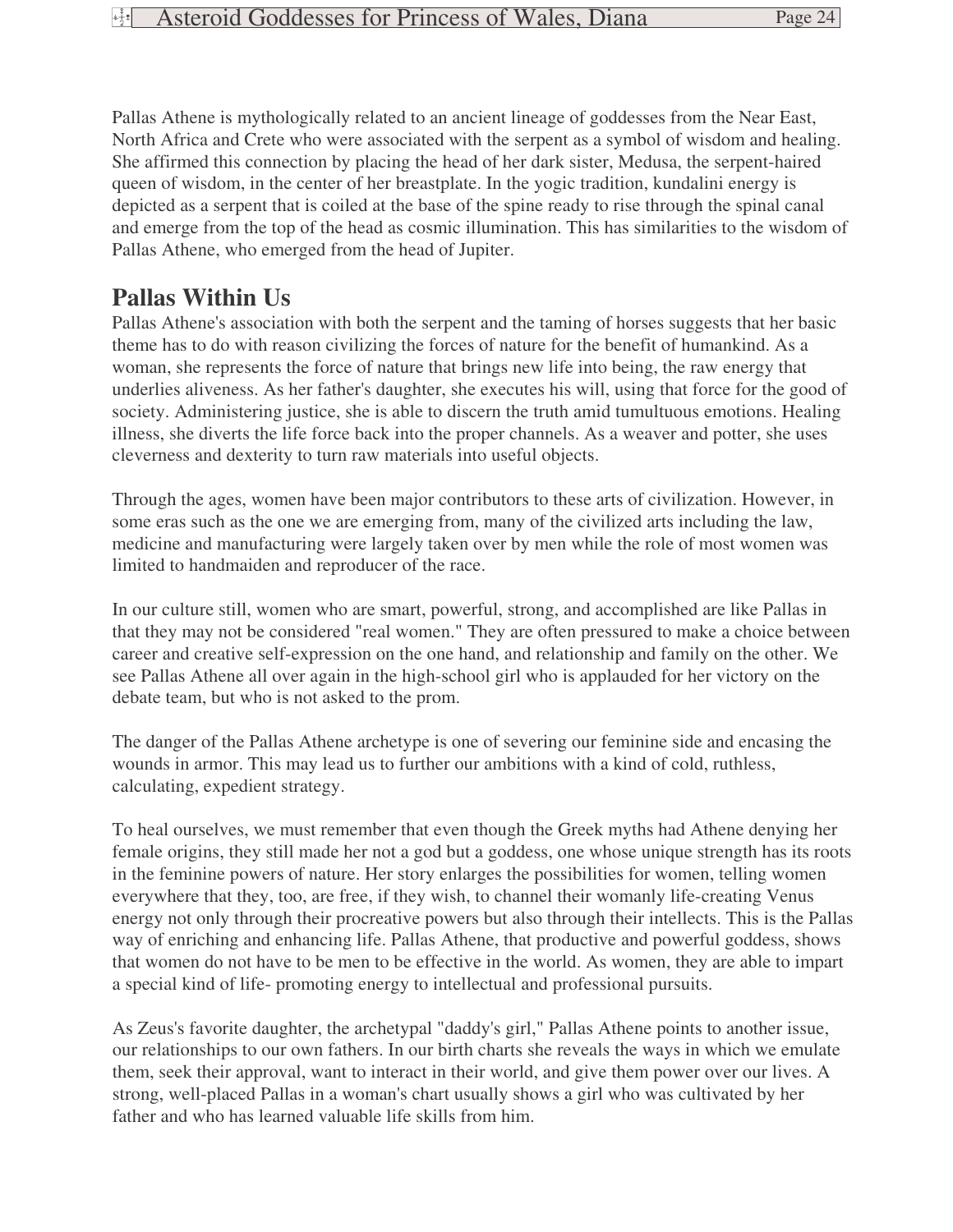As a woman dressed in the garb of a warrior, Pallas speaks to calling up and expressing the masculine within women, and the feminine within men. This movement toward androgyny balances and integrates polarities within the self and brings wholeness through reclaiming our contrasexual identity.

Pallas Athene's serpent symbolism also connects her to the healing arts. In one of her guises she was called Hygeia, goddess of miraculous cures. Her armor and shield can be likened to our immune system warding off attacks. She especially represents the power of our minds in curing disease.

To sum up, Pallas represents the part of you that wants to channel creative energy to give birth to mental and artistic progeny, children of the mind. She represents your capacity for creative wisdom and clear thinking, and speaks to your desire to strive for excellence and accomplishment in your chosen field of expression. The model of the strong, courageous, ingenious, artistically creative and intelligent woman, Pallas shows how you use your intelligence to seek truth; how you achieve in practical, mental or artistic fields; and how you work to attain worldly power.

Insofar as Pallas is the military strategist and the administerer of justice, her placement in the horoscope shows how you apply your intelligence to warding off attack and preserving balance and integrity in your body, mind and social interactions. This is not only a matter of self-defense, it is also a fundamental principle of healing. The placement of Pallas in your chart shows the healing modalities that are likely to work best for you, either when applied to yourself, or by you to others.

In addition, the placement of Pallas may suggest how you relate to your father and to what fathers stand for, and how you incorporate the qualities of the opposite sex into your own makeup. It may also suggest what life was like for you when you were deciding upon a career and setting out for yourself in the world.

# **Pallas in Your Chart**

### **Pallas's Zodiacal Sign**

The zodiacal sign in which Pallas was placed at your birth shows the style of perception through which your creative mind operates, and also your style of applying your creative intelligence and ingenuity to the affairs of life. It can therefore have a lot to do with your career and hobbies. It also shows the special kind of wisdom and skill that you offer to the world. In a sense, the placement of Pallas shows how you carry out the will of the Deity (or the light within you), and make it materialize here on Earth.

#### *Pallas in Pisces*

Your creative intelligence springs from a special ability to perceive the underlying unity in people and things.

As a healer, you may have a knack for intuitive diagnosis, or find yourself interested in psychic or spiritual healing. For your own well-being, you might use the psychological techniques of guided imagery and dream interpretation, as well as meditation, devotion, and tuning in to your spirit guides. Other possible avenues of healing might be through music or dance. It's possible that you may heal through the feet, as in podiatry or reflexology.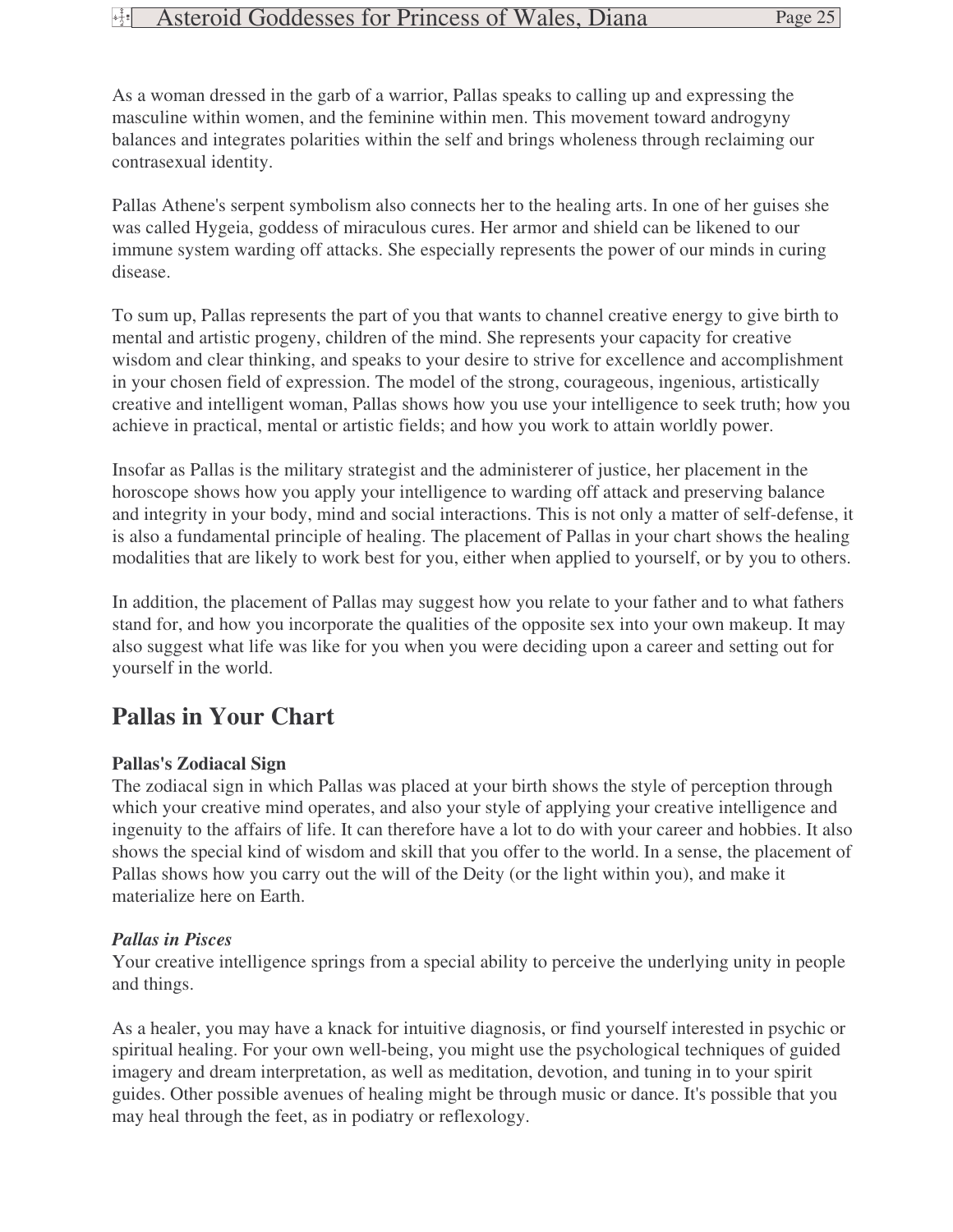Your artistic production would tend to be especially poetic, imaginative, or inspirational. You may like to create in cinema, photography or other areas that play with light and illusion. (For example, Walt Disney, whose fantasies have entertained generations, has Pallas in Pisces.) Music and dance are other likely avenues of expression, and these may well have an ethereal quality that brings back to earth something from the heavens or the beyond.

In the realm of politics, you may identify with the archetype of the enlightened warrior, the bodhisattva, or the martyr. With your sense of the underlying unity between all people, you are likely to be motivated by compassion, for both the highly placed and the downtrodden, no matter what their station in life. Because you can approach the powerful without self-righteousness, you are doubly effective in helping the unfortunate. To achieve your aims, may use or advocate nonviolent resistance, turning the other cheek and refusing to use force. Besides the issues dealing with human welfare, areas such as toleration, pacifism, and the resolution of conflicts may also engage your creative ingenuity.

The wisdom of Pallas in Pisces is the wisdom of compassion: the recognition of universal suffering and desire for all beings to be happy. It is also the wisdom of knowing when to let go and let a higher power do the job.

#### **The House that Pallas Occupies**

The house in which Pallas is found shows what departments of life are most likely to provide the outlet for your creative intelligence and ingenuity. Taken along with the Tenth and Sixth houses, which are the traditional significators of your calling and your daily work, the house that Pallas occupies can be an indicator of your career. Along with the Fifth house, the house in which Pallas is found can also indicate your hobbies.

#### *Pallas in the Third House*

Pallas Athene in the Third indicates that your creative intelligence may well be expressed through some form of communication, be it writing, speaking, teaching, advertising, reporting the news or otherwise transmitting information. Along with other media for the spoken or written word, telephones, computer networking, and the Internet are likely to have a special fascination for you. In your development, an older brother or sister may have assumed a "fatherly" role in your life, teaching you about the world of work and ideas and helping you find a career.

You probably have a greater than average thirst for knowledge, learning and the collecting of facts. On a philosophical or scientific level, you may use your creative intelligence to explore the nature of the mind and how it works. Since the Third House rules earlier education, you may also be attracted to educational philosophies, such as those of Maria Montessori or Rudolf Steiner, that promote the creative expression and independent thinking of the child.

You may engage in work involving neighbors or siblings, and your political activism may find expression through your neighborhood, community, or other aspects of your daily environment. Alternatively, Pallas in the Third House can involve you in some sort of local, everyday transportation, such as trains, buses, chauffeuring or piloting.

#### **The Aspects that Pallas Makes**

The aspects that link Pallas to other planets and asteroids in your chart show how her intelligence and skill become connected with other drives such as your urge to nurture, to communicate, to create and to assert yourself.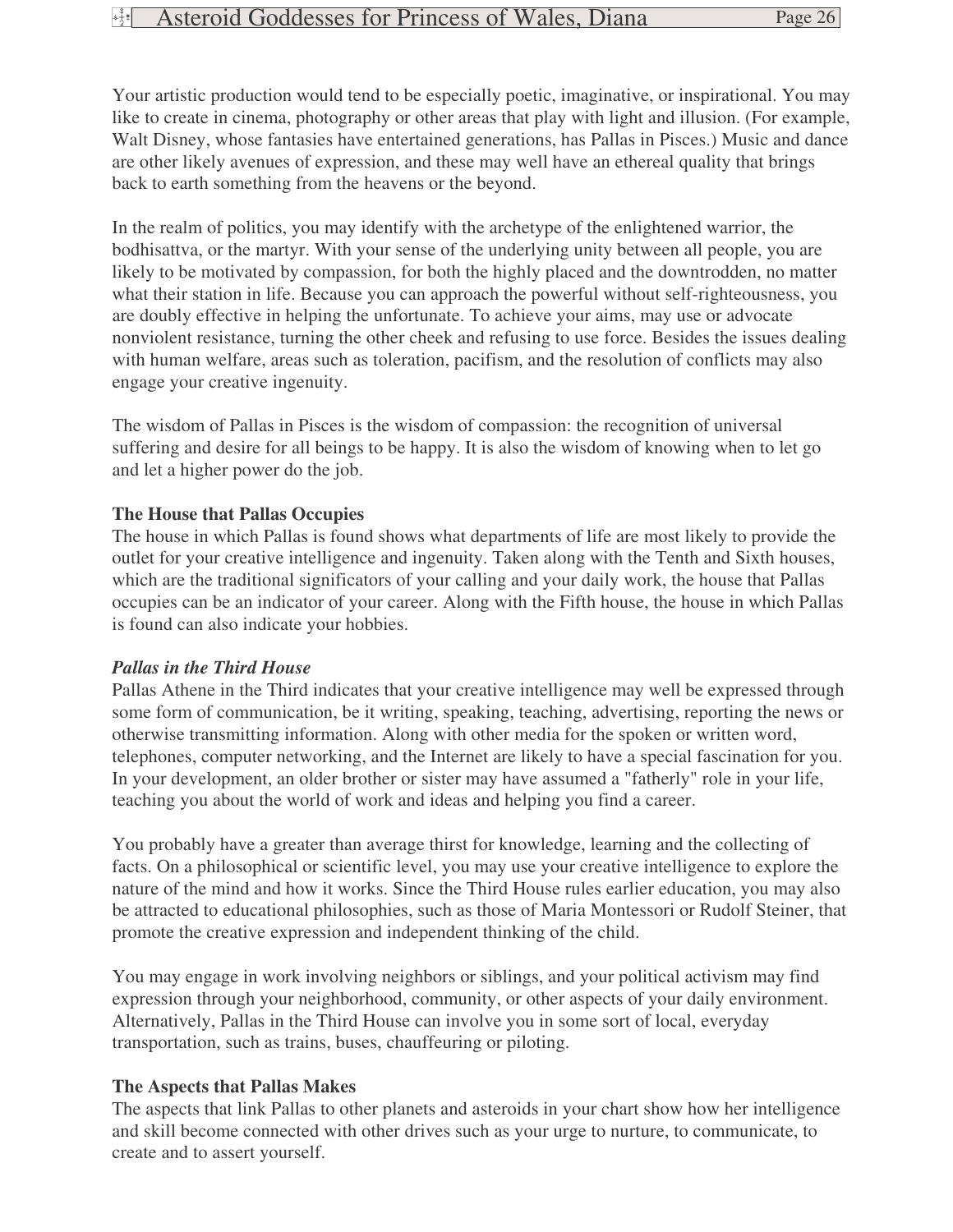#### *Pallas semisextile the Moon. Moderate influence.*

*Pallas, archetype of the wise daughter, combines with the symbol of the feminine, emotional and feeling nature.*

When it works well, this combination can show a fusion of intellect and emotion, producing a clear perception of the world of feelings. With a harmonious Pallas- Moon aspect, your intelligence and creativity are augmented by feminine powers and abilities that are strongly experienced and clearly expressed. You may possess a highly intuitive and fertile mind as well as overall psychic ability. This could suit you for work, such as psychotherapy, in which your keen pattern perception can help to heal the emotional problems of others.

Because Pallas defended those under attack, you may become involved with the protection and defense of the helpless and disempowered. One expression of this combination would be working as an advocate for women, or for young children and their mothers.

Like Pallas Athene, women with this aspect can model to others an image of a woman who is strong, successful, intelligent and creative. If you are a man, you may attract Pallas women who are strong, creative, and independent. Such was the case with Chopin, who had Pallas in Aries opposing the Moon (his own feminine nature) in Libra. Delicate in health, this composer of exquisite piano music became involved with the iconoclastic and mannish woman writer George Sand.

When the energies of Pallas and the Moon do not combine harmoniously, you may experience an ongoing conflict between your mind and your feelings. As a child, you may have viewed your mother as weak, powerless and ineffectual, and have preferred to identify with your father. You may have had conflicts with, or were not attuned to, your sisters or other women. This may have led to an alienation from your own feminine qualities of softness, sensitivity and vulnerability. Out of a strong fear of being dependent in any way, you may put on a false front of independence. As an adult, you may call upon logical, analytical and cold behavior as a means to gain worldly power and success.

The resolution of these conflicts lies in acknowledging a feminine-defined intelligence that integrates the mind and heart, combining Pallas Athene's logical thought with the Moon's intuition, warmth, and feeling.

Further to understand this important aspect, we suggest that you re-read the story of Pallas. As you do so, you may find that many of its sub-themes as well are reflected in your life experience.

#### *Pallas sextile Venus. Moderate influence.*

*Pallas's creative wisdom combines with Venus's urge to create beauty and to express love and sensuality.*

This relationship with Venus brings out the aesthetic qualities of Pallas Athene and indicates that you have a special ability to channel Venus's sexual energy into artistic or mental creations. You could be engaged in any of a number of artistic expressions, including the visual and tactile arts as well as the whole gamut of crafts. Since Pallas was known as the goddess who gave weaving and spinning to humanity, these may well be arts involving textiles.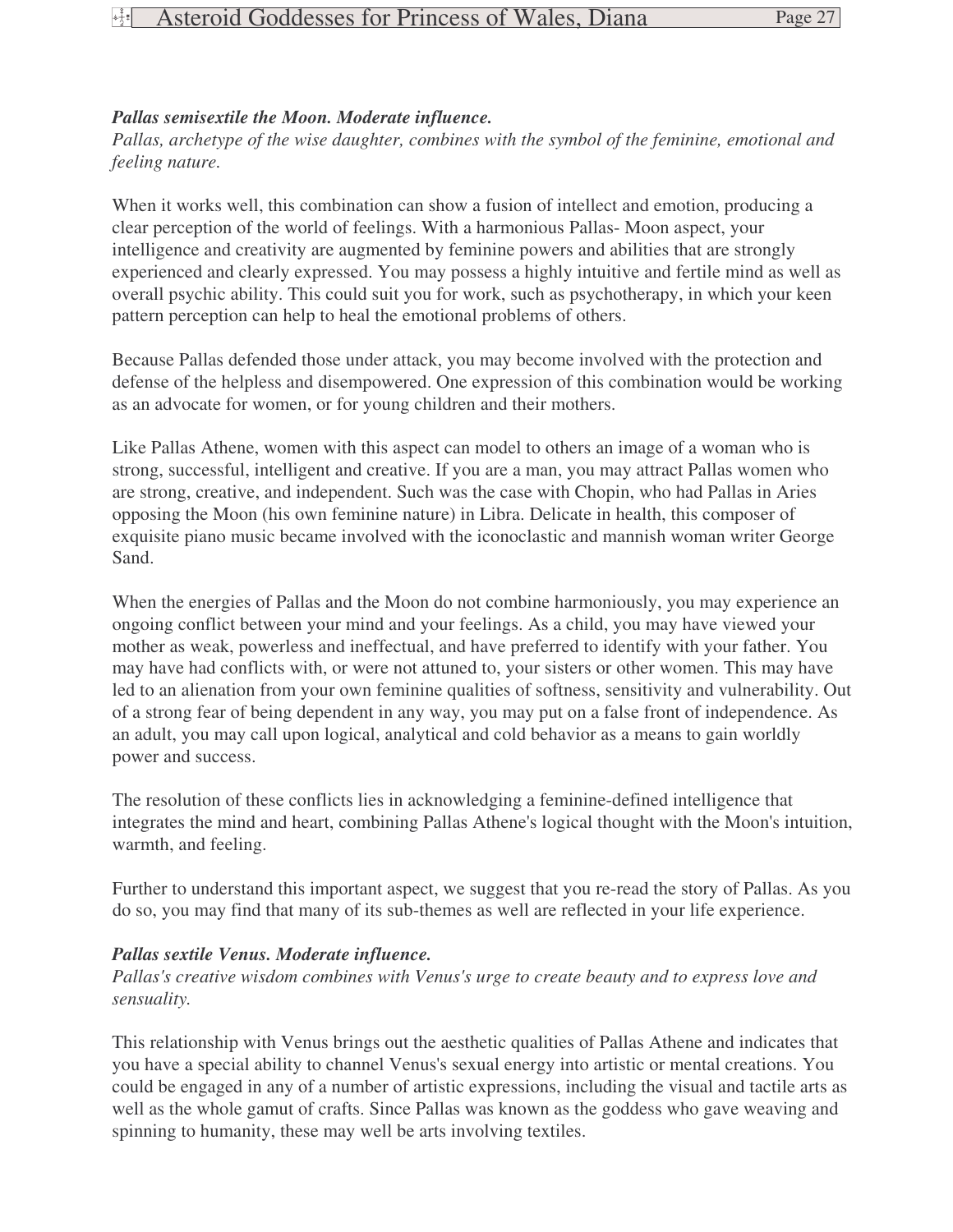Since mythical Pallas was also prominent in political and worldly life, your feminine nature can find successful expression these areas by being an advocate and protector of women's rights.

One example of an artistic Pallas-Venus contact is the avant-garde creativity of Yoko Ono, who had Pallas conjunct Venus. The political nature of this contact is shown by Eleanor Roosevelt, who with a Pallas-Venus conjunction in the Ninth House took on the role of a world ambassador of peace and good will.

There is also, however, an inherent conflict between Venus and Pallas. In the Homeric hymns, Pallas Athene was one of the three goddesses who was not pleasing to Venus Aphrodite. This is because Pallas was a virgin goddess who had no interest in sexual liaisons. A Pallas-Venus combination in your own nature may create a conflict between intimate relating and creative and worldly accomplishment, a conflict that leads you to sacrifice one for the benefit of the other.

In this culture, intelligence and worldly success are not seen as feminine qualities, and often women who develop this part of their natures are considered to be mannish, or not "real women." This may have been especially true when you were an adolescent. In that time of life, boys or girls who are identified as "brains" are often perceived as not being datable. On the one hand, you could have thought, "Since I am not datable, I might as well be smart." Or, "I am going to suppress my intelligence so as not to threaten men and so I will be accepted by them." The latter scenario specifically applies to women in this culture.

The healing of Pallas-Venus conflicts lies in the realization that creativity and wisdom arise out of the feminine principle, and you do not have to alienate yourself from your sexuality in order to express your creative intelligence.

Pallas's asexualization could also be interpreted as a movement toward androgyny. Women may find themselves more in touch with their masculine energies, and men with their feminine sides. Due to this depolarization of male/female stereotype roles, such people can feel equal and at ease as a friend in the company of both men and women.

However, there may also be a confusion over the nature of one's sexual identity so that these associations do not lead to sexual relations. The resulting buildup of frustrated sexual energy is often redirected into creative and mental accomplishments.

#### *Pallas sextile Saturn. Moderate influence.*

*Pallas's creative intelligence combines with Saturn's urge to create structure, limits and form.*

Saturn in combination with Pallas Athene can give you a high degree of self- discipline and systematic thinking to manifest your creative ideas. You have the potential for great mental concentration and focus, which can make you extremely productive and enable you realize your plans. Especially in business activities, you can make wise decisions resulting in recognition and rewards.

You may, however, need to face the issue of whether to measure your success as defined by the traditional order or by your own values. Your parents may have had unrealistic expectations for success which you could not live up to; or societal definitions of success may not equate with your own. To remain true to Pallas and do her creative work, you may have to listen to your own inner promptings.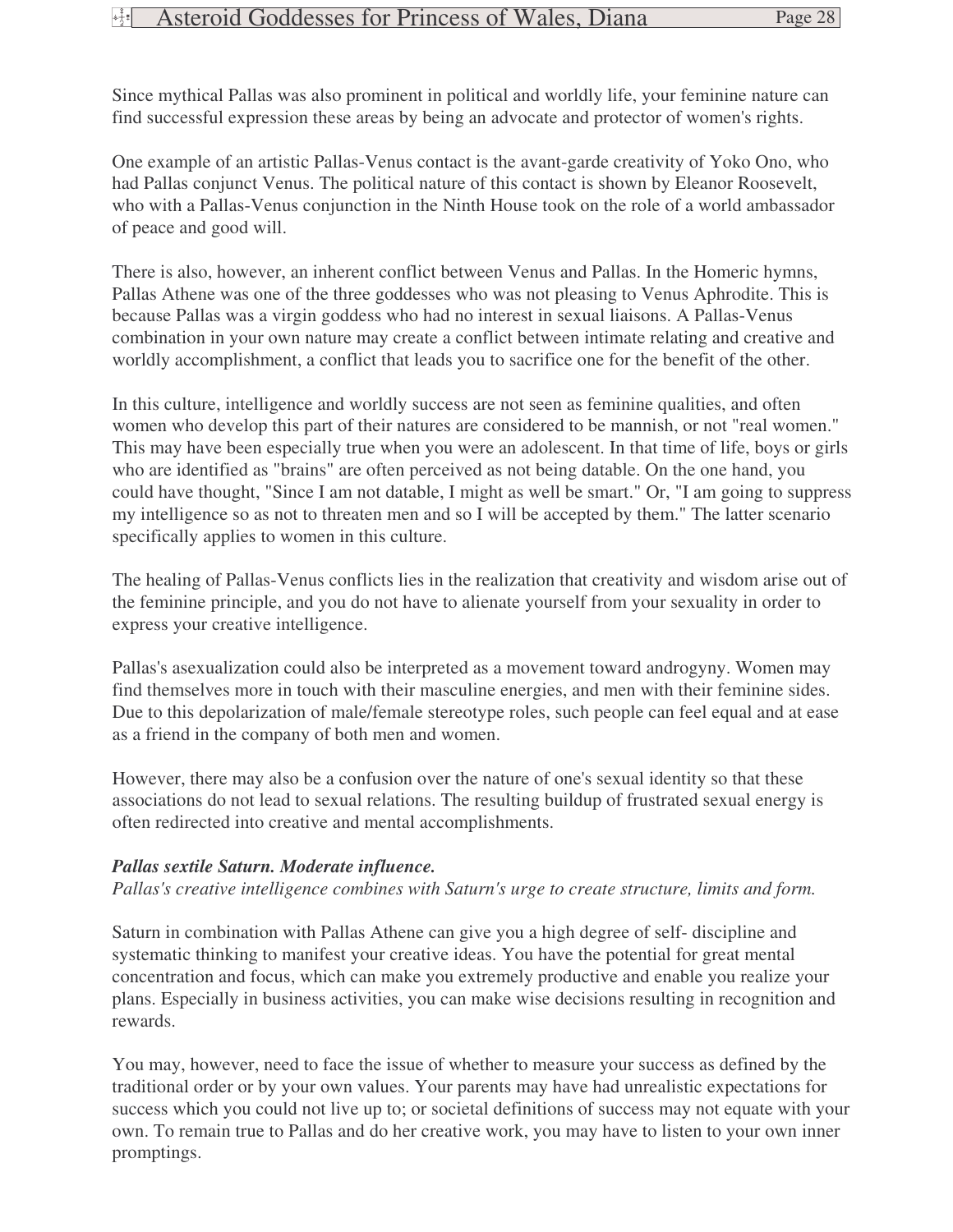Another difficulty you may have with this combination is a conflict between pragmatism and your need for artistic expression. You may have been told by your parents or teachers, "It's okay to write (or paint, sculpt, etc.), but don't try to make a living from it." Comments like this can lead you to doubt your creative talent, devalue its worth, or not even try for fear of failing. You may thus experience a sense of frustration or delay about externalizing your creative projects. To fully express your creativity, you will need to challenge and release whatever negative beliefs are blocking your creative process.

When connected with Saturn, Pallas, the archetypal daughter, can also signify a range of father-daughter complexes. You may have strongly identified with a stern father (or other parent who embodied austere masculine values) who may have had a strong control over you. You may have seen the feminine as being weak and ineffectual and not worthy of emulation. Internally, you may devalue and reject your own feminine qualities, thus cutting off a valuable, life-giving energy.

On the constructive side, this aspect emphasizes the law-giving activities of Pallas Athene and may signify work in upholding the law and the criminal justice system.

#### *Pallas sesquiquadrate Neptune. Slight influence.*

*Pallas's creative intelligence combines with Neptune's urge to transcend one's boundaries and merge with a greater whole.*

This Pallas-Neptune aspect in your chart gives you the potential to sensitize your perceptions and have access to more subtle realms and dimensions. These include the world of dreams, psychic phenomena, and expanded states of consciousness.

Such a combination often shows a strong interest in metaphysical, spiritual and occult study. Spiritual practices that involve concentrated focus on visual imagery may appeal to you. You may have telepathic abilities and the capacity for psychic healing, perhaps using color or music. You may have pronounced artistic creativity in areas such as poetry, music, visual art, photography or cinema.

Politically, Pallas-Neptune types are attracted to programs that seek to alleviate suffering or benefit the underprivileged or needy.

Some difficulties that you may encounter with this combination include having periods of mental confusion. In extreme cases, people may be unable to distinguish between the real and unreal and may have delusions or hallucinations. Due to the impressionability symbolized by Neptune, you may attract negative psychic influences which create fear and disorientation. The resolution of these problems lies in expressing your mental creativity and sensitivity in a tangible and well-grounded manner.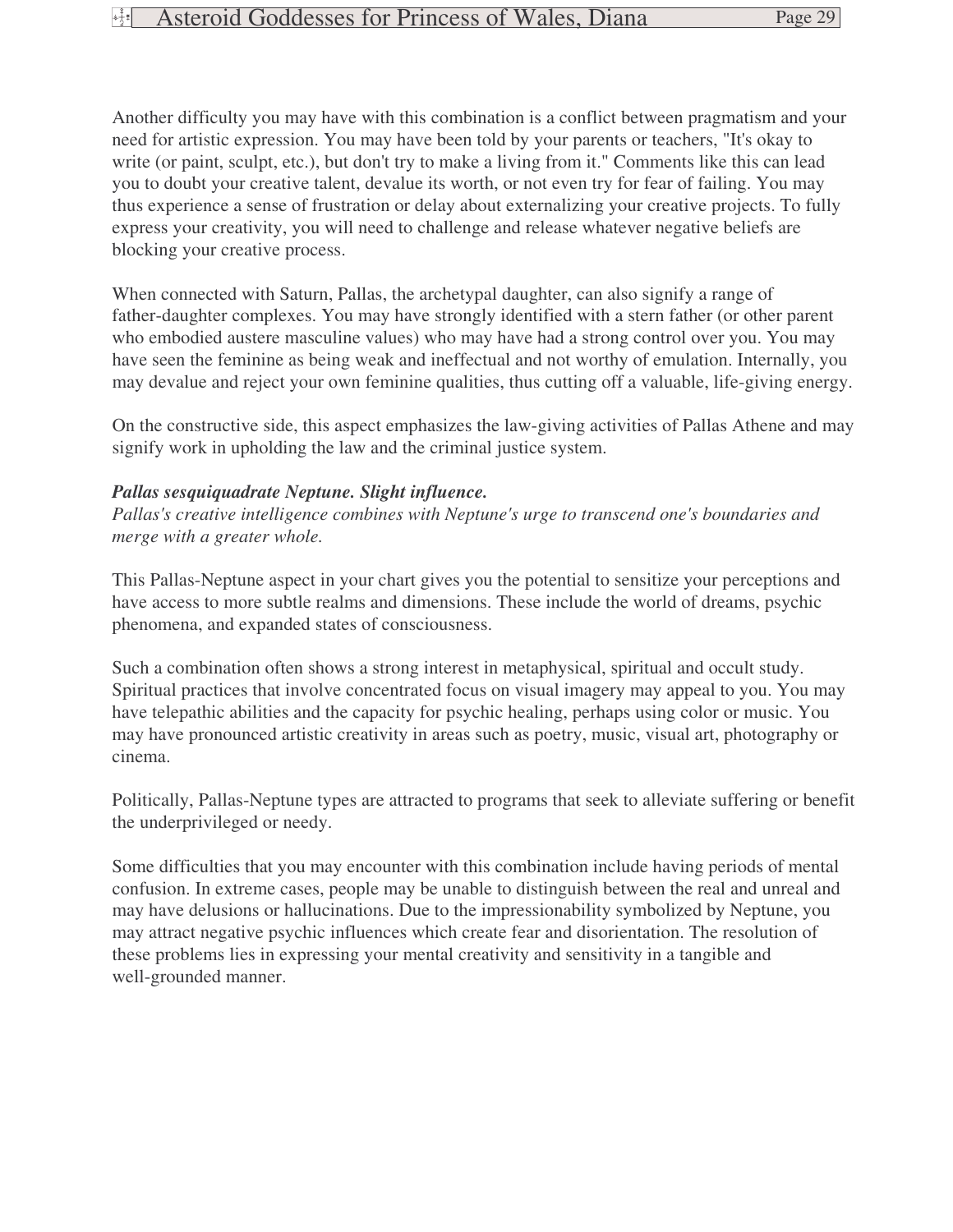You may be attracted to psychedelic or mind-expanding substances as a way of entering altered states of reality. In ancient cultures, psychedelic drugs and alcohol were used in sacred rites in order to commune with the gods. In modern times, this sacred function of drugs has been largely forgotten so that the use of these substances usually leads not to spiritual illumination but to addiction and despair. Richard Alpert, born with Pallas conjunct Neptune square the Moon, provides an interesting example of this facet of Pallas-Neptune. Originally a professor who was a leading force in the psychedelic revolution of the 1960s, he eventually became Ram Dass, a spiritual leader who advocated meditation and other traditional Eastern religious practices as a way to reach Deity.

When the androgynous tendencies signified by Pallas combine with Neptune's tendency toward confusion, one can have doubts about one's sexual orientation, or sexual life-energies may take a disembodied form. Often sexual energy may be sublimated into artistic expression or spiritual service. A case in point is Saint Francesca Cabrini, who was born with was born with Pallas conjunct Neptune in Pisces.

#### *Pallas conjunct Juno. Strong influence.*

*Pallas's creative intelligence combines with Juno's urge to have meaningful long-term relationships.*

This Pallas-Juno aspect makes it quite possible that you will contribute greatly to your partner's creative self-expression or work in the world. It is also likely that your own creative endeavors will be expressed through some kind of long- term partnership, most probably marriage. Such was the case with Princess Diana, who had Pallas conjunct Juno in Pisces. Through her marriage to Prince Charles, she attained a position where she found her own remarkable Piscean talent for charitable work. In the same way that Juno was First Lady of the Olympic pantheon, Diana was Queen of Hearts to the British people and ultimately to the world.

If the partnership is not marriage, it can be with an artistic collaborator or business associate. In some cases, it could even be that you work with more than one collaborator in a group.

It is also possible that your inquiries or enterprises have to do with relationships or with the institution of marriage. On a fundamental psychological level this was true of Carl G. Jung, the founder of Analytic Psychology, who had Pallas conjunct Juno in Leo. In his quest to find how human beings can achieve a sense of wholeness, he wrote about the inner marriage of male and female elements within the self.

When Pallas and Juno are in a stressful relationship, there can be a conflict between relationship needs and the need for individual enterprise and creativity. When the conflict is internalized, you may find yourself torn between marriage and career. When the conflict is externalized, you may find one partner placing limits on the other's accomplishments. Your challenge, then, is to acknowledge the value of the other in the creative process and to find a way to incorporate his or her contributions while being true to yourself.

If a stressful Pallas-Juno relationship surfaces as difficulty in forming and being happy in long-term partnerships, it would be well to look at your earlier relationship to your father. Examining the way in which this earlier tie was troubled and then making peace with the father figure within you is a way you may resolve your relationship problems in adult life.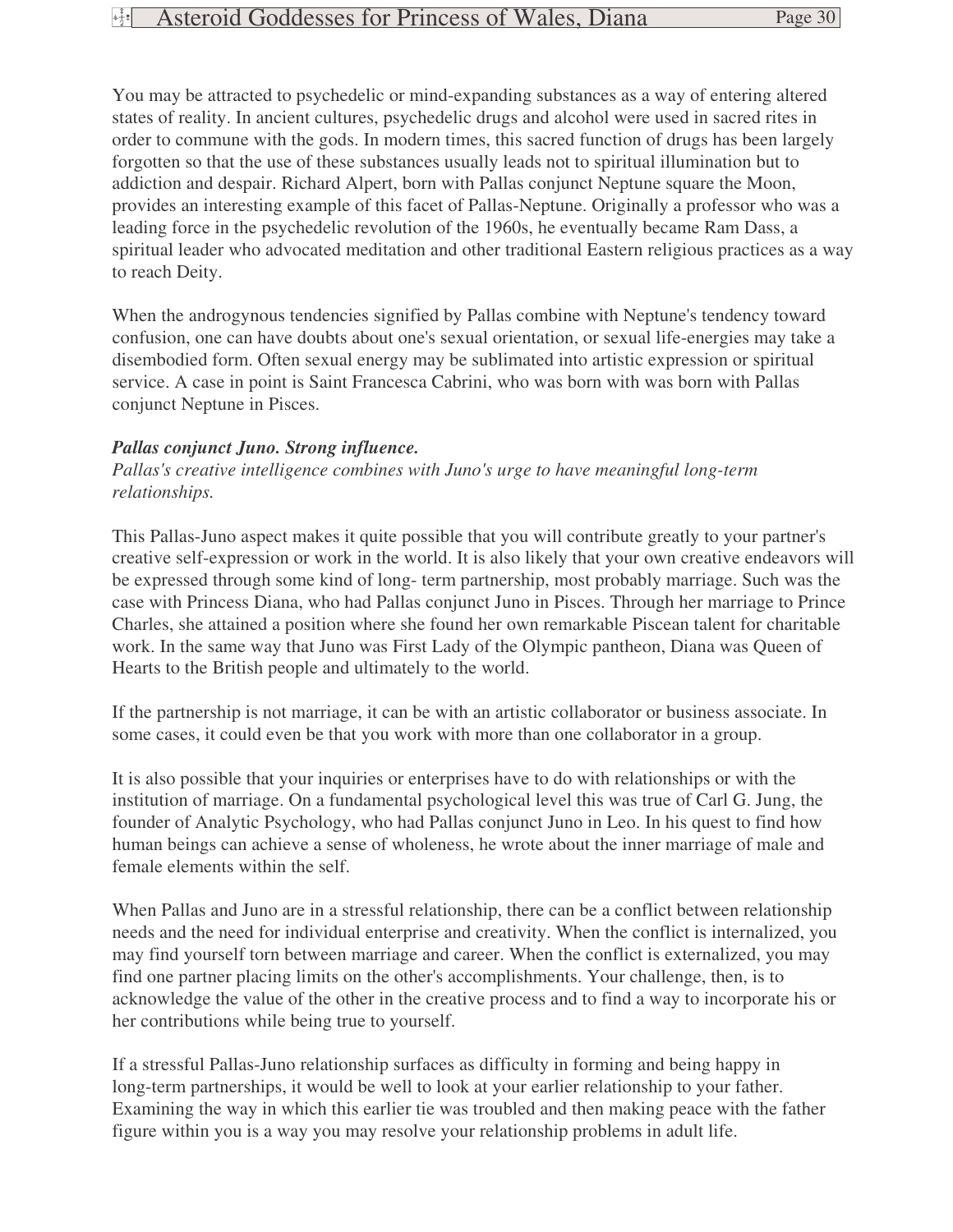# **Part Three: Juno, the Wife**

Juno, the third asteroid to be discovered, represents a third stage of life. After the Pallas stage of going out into the world, possibly to have a career, one is ready to encounter one's equal and embark upon the journey of partnership that usually takes the form of marriage.

The glyph for Juno suggests a scepter, befitting the queen of the gods, and a flower, befitting her femininity. In general form, the glyph for Juno resembles that for Venus; but instead of the circle denoting Venus's mirror, there are outward- pointing rays, indicating that the seductive femininity of Venus is about to turn outward, bearing fruit in marriage and children.

## **The Myth of Juno**

In classical mythology, Juno, known to the Greeks as Hera, was wedded to Jupiter (Greek Zeus), supreme king of heaven and earth. As such, she became his queen and the Goddess of Marriage. In the myths of an earlier time, however, long before her meeting with Jupiter Juno was one of the primary great goddesses in her own right. As the only one who was his equal, Juno was chosen by Jupiter to initiate with him the rites of legal, monogamous, patriarchally defined marriage. As his queen, she became but a figurehead and was repeatedly deceived, betrayed, and humiliated by her husband's many infidelities. In the myths Juno was portrayed as a jealous, manipulative, vindictive, revengeful, and malcontent wife who, after tempestuous fights, would periodically leave her husband. However, she always returned to try to work things out one more time.

# **Juno Within Us**

In the human psyche, Juno represents that aspect of each person's nature which feels the urge to unite with another person to build a future together in a committed relationship. This partnership is sustained over time through a formal and binding commitment, whether it be a worldly or a spiritual bond. Juno speaks to our desire to connect with a mate who is our true equal on all levels - psychologically, emotionally, mentally and spiritually.

When we do not receive intimacy, depth, equality, honesty, respect and fulfillment in our unions, Juno speaks to our emotions of disappointment, despair, anger and rage, which can overwhelm us. This is especially true when we have given up a great deal, such as a career, family, home, or religion, to enter the relationship. The Juno in us makes us confront the issues of submission and domination, fidelity and infidelity, trust and deception, forgiveness and revenge. In her realm we find ourselves in power struggles for equality as we attempt to balance and integrate ourselves with another person and learn to transform selfish desires into cooperative union.

Within a context of separation and return, Juno encourages us to take the vow of "for better or worse, in sickness and health, till death us do part." She brings the wisdom that conscious relationship is a path to spiritual enlightenment, and the knowledge that relationships allow us to perfect and complete ourselves.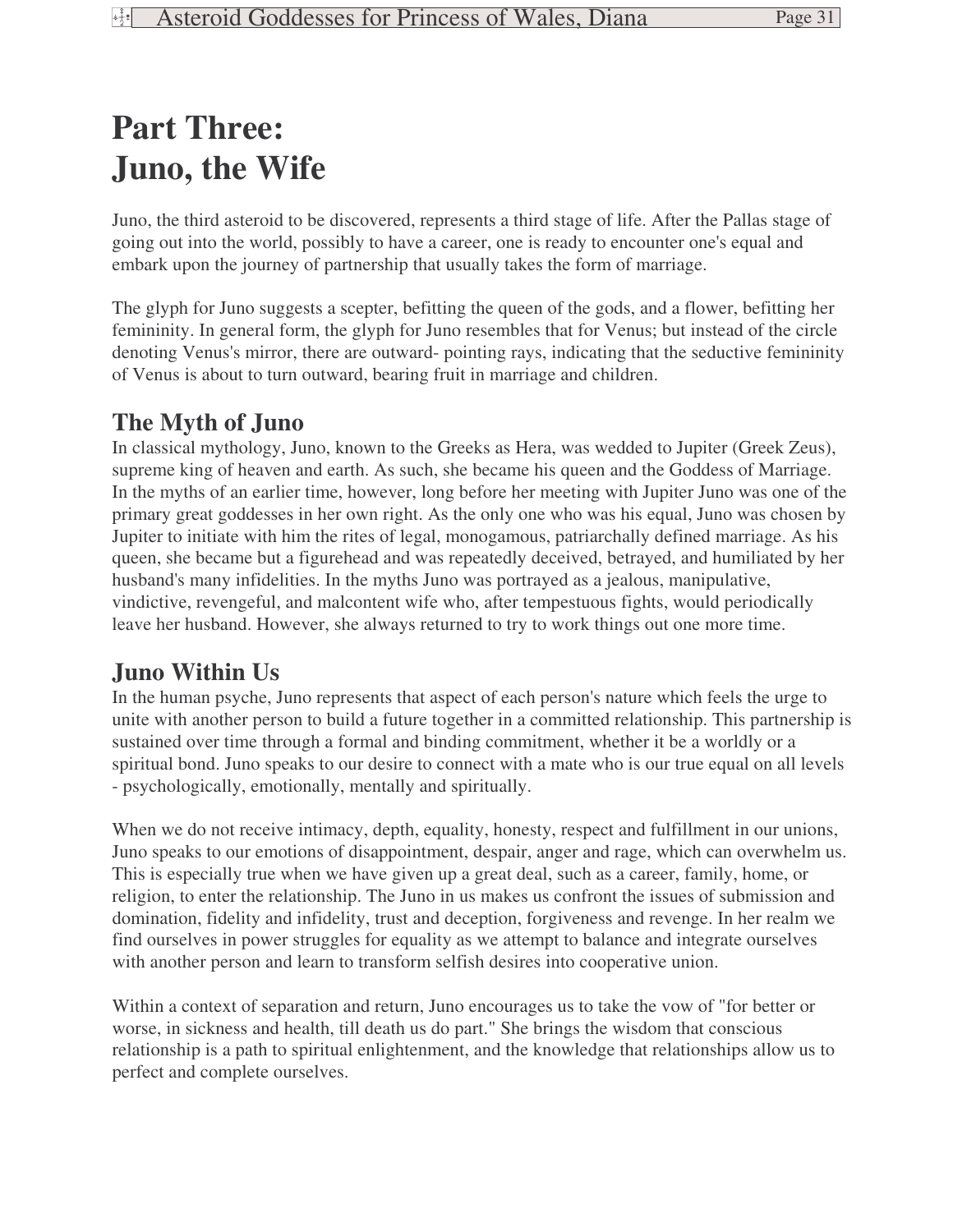In today's world, Juno is also a symbol for the plight of battered and powerless wives and minorities; for the psychological complexes of love-addiction and codependency; for the rise in divorce rates as people are driven to release unmeaningful relationships; and for the re-definition of traditional relationships in the face of feminism and of gay and lesbian coupling.

To sum up, Juno is the archetype of the wife and partner who maintains her marital commitment to her husband in the face of conflict and struggle. In the birth chart she, along with other chart factors such as the Seventh House, represents your capacity for meaningful committed relationships, your attitude toward such relationships, and the type of relationship experiences that you need in order to feel fulfilled. She represents both what you need and what you attract, and she also signifies the ways in which you act out your disappointment over broken unions. These relationships are usually romantic in nature, but may sometimes assume other forms such as business, professional or creative partnerships.

If you are in a relationship, you may want also to determine the element of your partner's Juno. In general, fire signs are most compatible with air signs, while earth and water seem to form a harmonious pair. However, if you and your partner's Juno's are placed in challenging elements (for example, fire and water), the relationship is still workable. It simply means that you will have to make more of an effort to understand each other's needs.

## **Juno in Your Chart**

### **Juno's Zodiacal Sign**

The sign that Juno was in when you were born describes what you are seeking in a long-term sexual partnership such as marriage, or, by extension, in a business partnership or enduring friendship. It can give clues about your most likely relationship problems, and can suggest ways to make your style of relating work more harmoniously for you.

#### *Juno in Pisces*

Through your committed relationships you seek to realize your highest ideals. You may be extremely romantic, longing to reach a mystical state of transcendence through union with your mate. Such a lofty ideal will not always be met in the reality of committed partnership, which demands daily work, struggle and the resolution of conflict. It needs to be tempered by the understanding that your partner is an imperfect human being and not a god or goddess.

If the gap between your ideal and the reality is too great, either of you may withdraw, become disillusioned, become a victim or martyr, or escape into fantasy or substance abuse. This placement of Juno may even work against forming a partnership in the first place, either because one is too shy or passive to go out and look for a mate, or because no earthly person can measure up to one's romantic ideal.

If the danger lies in Pisces, so also does the cure. As long as you don't seek complete perfection in a relationship, it will be all right. The strength of this Pisces placement is that, paradoxically, it can also give you an accepting, non- judgmental approach to your partner. With a Piscean ability to empathize, you can see the world from your partner's point of view and cherish your partner's foibles. This empathy and flexibility and ability to be "in tune" may also bring you a mate with very little effort. Also, rather than demanding that your partner be ideal, you can both strive toward a common ideal: by together pursuing a spiritual path, or by creating imaginative works of fantasy or illusion.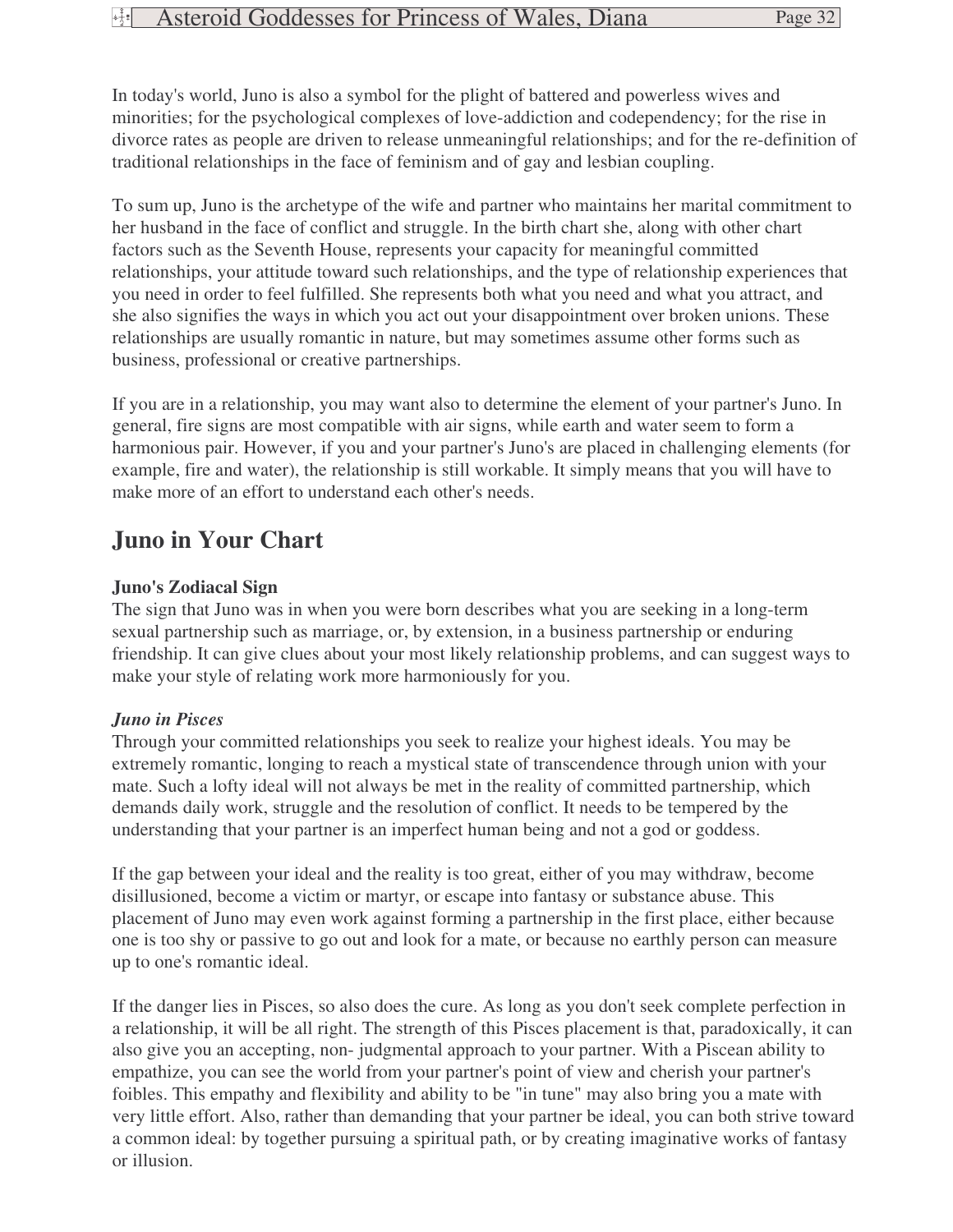Another tendency of Juno in Pisces is a wish to become totally merged with the partner. As with all water signs, you want to know that your partner will always be there for you. If you lose your sense of self and give away your power and individuality, problems will arise. This is because Juno relationships require a certain measure of equality. For there to be a true partnership there must be two distinct selves. You need to balance devotion to your beloved with a similar devotion to your own selfhood. In this way your relationship is nourished and kept vital.

Your business partnerships will probably not be concerned so much with money and tangible products as with the dissemination of ideas, the spreading of faith, the giving of comfort, or the creation of works of art, glamour, fantasy or illusion. This is the perfect placement for a close, intuitive collaboration, but do be sure to keep all your agreements clear and above-board from the very start.

#### **The House that Juno Occupies**

In the birth chart, Juno's house position shows where or in what department of life you will experience your most significant relationship interactions.

#### *Juno in the Third House*

Your most important relationships tend to focus on communicating information and ideas. Whether the partnership is for romance or business, intellectual and verbal communication form a principal way in which your relationship is played out. Phone calls, letters, faxes or e-mail may thus be an important part of your life together. You deepen your relationship by exchanging ideas, and, when there are problems, you are driven to talk them out. In this way, your partner may serve as a catalyst for your own self-understanding.

Your partner may be a neighbor, a schoolmate, a sibling or other relative, or such people may become an important part of your life together. You may have met in connection with writing, teaching, learning basic skills or networking with others. Or once you become partners, these activities may become central to your relationship. It's also possible that you may have met on a bus or commuter train, or perhaps even on the Internet - or as partners you may spend much time together in these places. You might also spend a lot of time together in the car or on short trips.

#### **The Aspects that Juno Makes**

Juno's aspects to other planets and asteroids indicate how her issues of attracting and keeping long-term relationships fit in with your other drives, as, for example, for self-expression, communication, creativity or the search for meaning in life.

#### *Juno semisextile the Moon. Moderate influence.*

*Juno, the archetype of the wife or partner, combines with the symbol of emotional responsiveness.*

This aspect mixes Juno's concern for meaningful relationships on the one hand with lunar matters such as feelings, daily habit patterns, and your most basic sense of security and belonging. The fulfillment of your emotional needs is more than usually intertwined with having a meaningful long-term relationship. More than most people, you want a partnership in which you feel a secure sense of belonging. Creating a home and family may be an important way of meeting this need.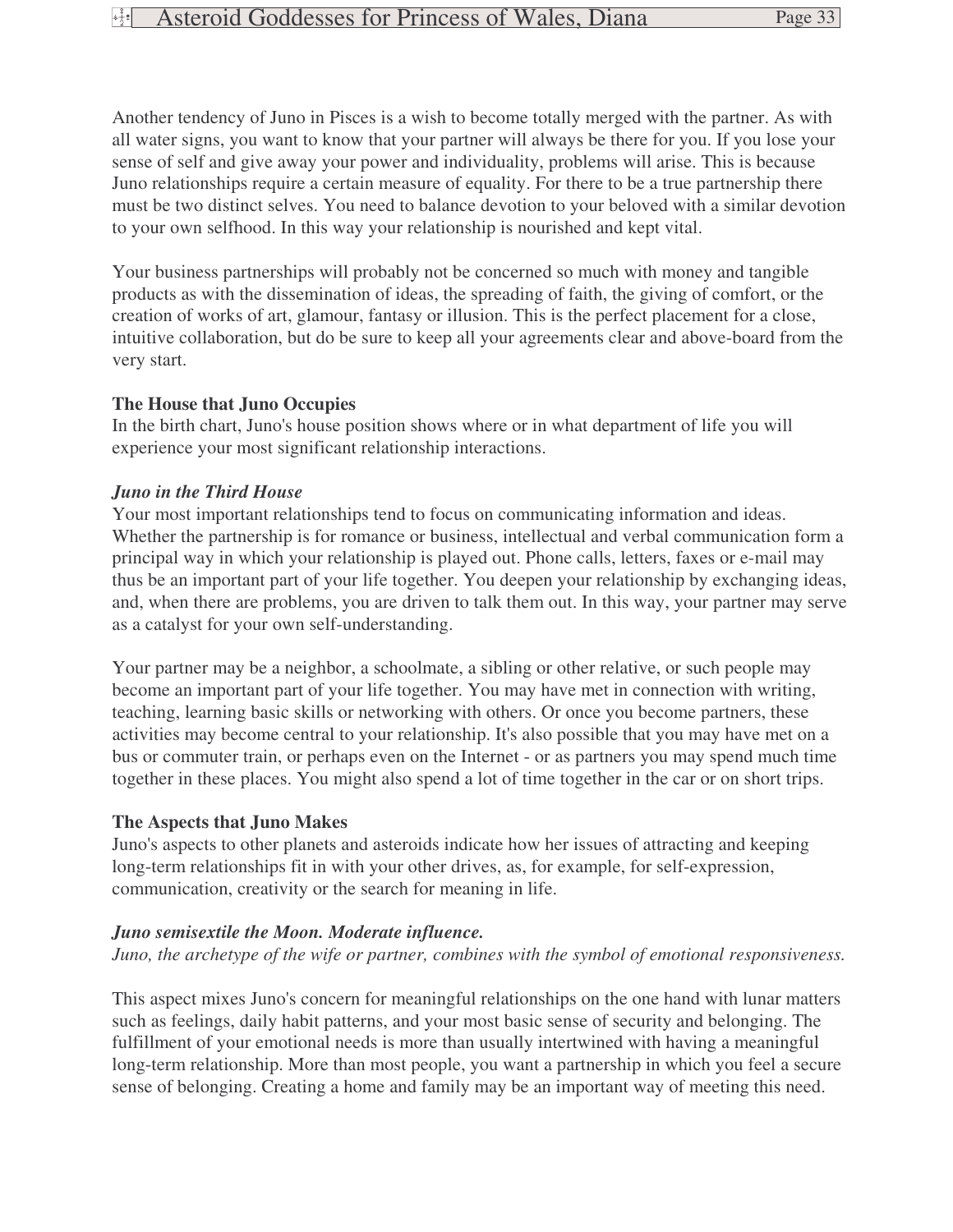Once you feel emotionally safe, you are able to express an unusual degree of sensitivity and empathy toward your significant other. In the course of understanding, supporting and nurturing your partner, you may find yourself tuning into his or her unconscious, and fulfilling needs of which your partner may not even be consciously aware.

More than for most people, your partnerships tend to become identified with the early relationship that you had with your mother. Very likely, you will pair off with a partner who resembles your mother, and this initial imprint may affect your approach to, and beliefs about, all human relationships.

When Juno and the Moon are relating stressfully, your need for a long-term committed relationship may come into conflict with your need for nurturing and emotional security. There may be a tendency to project unmet childhood needs onto your partner, or to have your partner do this with you. Feelings of insecurity in either of you may bring out possessiveness, jealousy, dependency, or emotional manipulation. Either or both of you may feel emotionally needy, and a fear of being engulfed may lead a partner to withdraw as a strategy for emotional self-protection.

One Juno issue that is at odds with the Moon is that of equality in a relationship. With your strong Juno-Moon connection, there is a danger that dependency issues could compromise the equality needed in a truly adult partnership. To achieve the strong partnership that is so essential to your emotional well-being, you will need to face up to these dependency issues and move beyond them.

Besides yourself being lunar in your Juno-type relationships, you tend to seek long-term partners who have a lunar quality. These are strongly feeling types who may have the Moon or the sign Cancer or some other water sign prominent in their charts. You may experience such a partner as sympathetic, sensitive or nurturing, or in some way parental. This can feel sometimes smothering and sometimes comforting.

At other times you may find yourself playing the parent to a partner. You may find your partner dependent or moody or otherwise childish, but may also be nourished by a partner's strong emotional energies.

Since Juno-type relationships are such a strong factor in your emotional makeup, still other themes from the Juno myth may well repeat themselves in your life. We suggest that you re-read the story of Juno. As you do so, you may find that many of the themes discussed there are reflected in your life experience.

#### *Juno sextile Venus. Moderate influence.*

*Juno's desire for committed relationship combines with the feminine principle of love and sexuality.*

A Juno-Venus aspect such as this emphasizes the romantic and aesthetic dimensions of partnership. You may form artistically creative partnerships, or marital partnerships that you infuse with love, pleasure, and the appreciation of beauty. It is usually important for you to you experience your partner as beautiful and sexually desirable.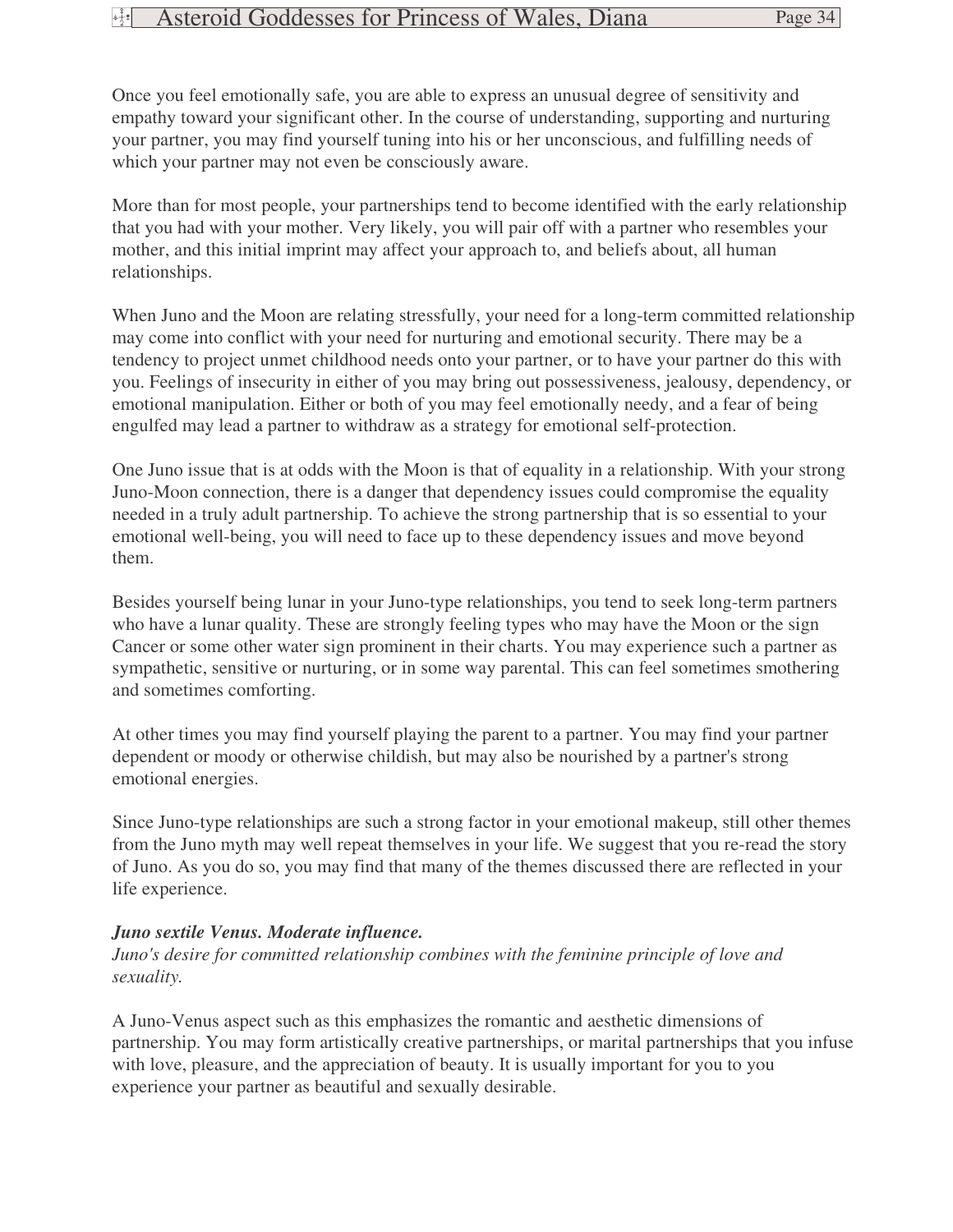The downside is that Juno and Venus represent two different approaches to relationship., Whereas Juno symbolizes the monogamous wife, Venus symbolizes the polygamous lover. When these two symbols are well-integrated in your chart, you have a passionate, erotic relationship with your marriage partner. When the Venus and Juno energies are not integrated, you may have a satisfactory relationship with your partner but still find that either you or your partner are drawn to having outside romantic relationships. This is exactly what happened in the Juno story, where her husband, Jupiter, enraged her by having many sexual affairs. This can give rise to jealousy, fear of sexual betrayal, and competition with real or imagined rivals.

In other instances, one or both partners may remain faithful, but may be frustrated by sexual problems or by a lack of sexual fulfillment in the primary relationship. There may be differences in tastes, preferences and values. Or a woman may feel dependent on the relationship to validate her femininity.

Juno-Venus individuals are attracted to artistic and sensual (that is, Venusian) types. While at some times they may experience their partner as attractive, pleasing and graceful, at other times they may view the other as self-indulgent, passive or superficial (beauty being only skin deep).

#### *Juno sextile Saturn. Moderate influence.*

*Juno's desire for committed relationship combines with Saturn's urge to create order, form and discipline.*

In your chart Juno is influenced by Saturn's tendency to slow things down, make them tangible, and impose form and structure on them. In your committed relationships, this melding of Juno and Saturn can take various forms.

To begin with, you will probably be slower than average getting into a committed relationship, either marrying later than most people, or at least not committing yourself until you have given it a great deal of thought. Sometimes, in order to form a meaningful relationship, people with this contact may first need to overcome limiting belief systems, personal insecurities, or fears of commitment.

Once committed, however, you tend to stay that way, and your relationship will probably have great longevity. It is natural for you to take a grounded and realistic approach to your partnerships, and to be capable of great loyalty. You may hang on in order to complete and perfect the relationship. You may also remain in the partnership for quite non- romantic reasons, such as social pressure, a sense of duty, or the desire for material security. Or even if it is quite romantic and full of fun, your relationship may center on building something concrete in the world. Juno-Saturn contacts favor any sort of partnership involving business and other financial concerns.

Another way that Saturn with Juno can work out is in a difference in real or perceived age between you and your partner. It may be simply that one of you is considerably older than the other in an otherwise un-Saturnine relationship. Alternatively, one of you may play a parental role, while the other plays the child who sees the parent-person as a serious, responsible provider of safety and security. Carried to extremes, one partner might see the other as childish and irresponsible, while himself being seen as authoritarian and controlling. Sometimes this aspect means that one or both of the partners is depressed.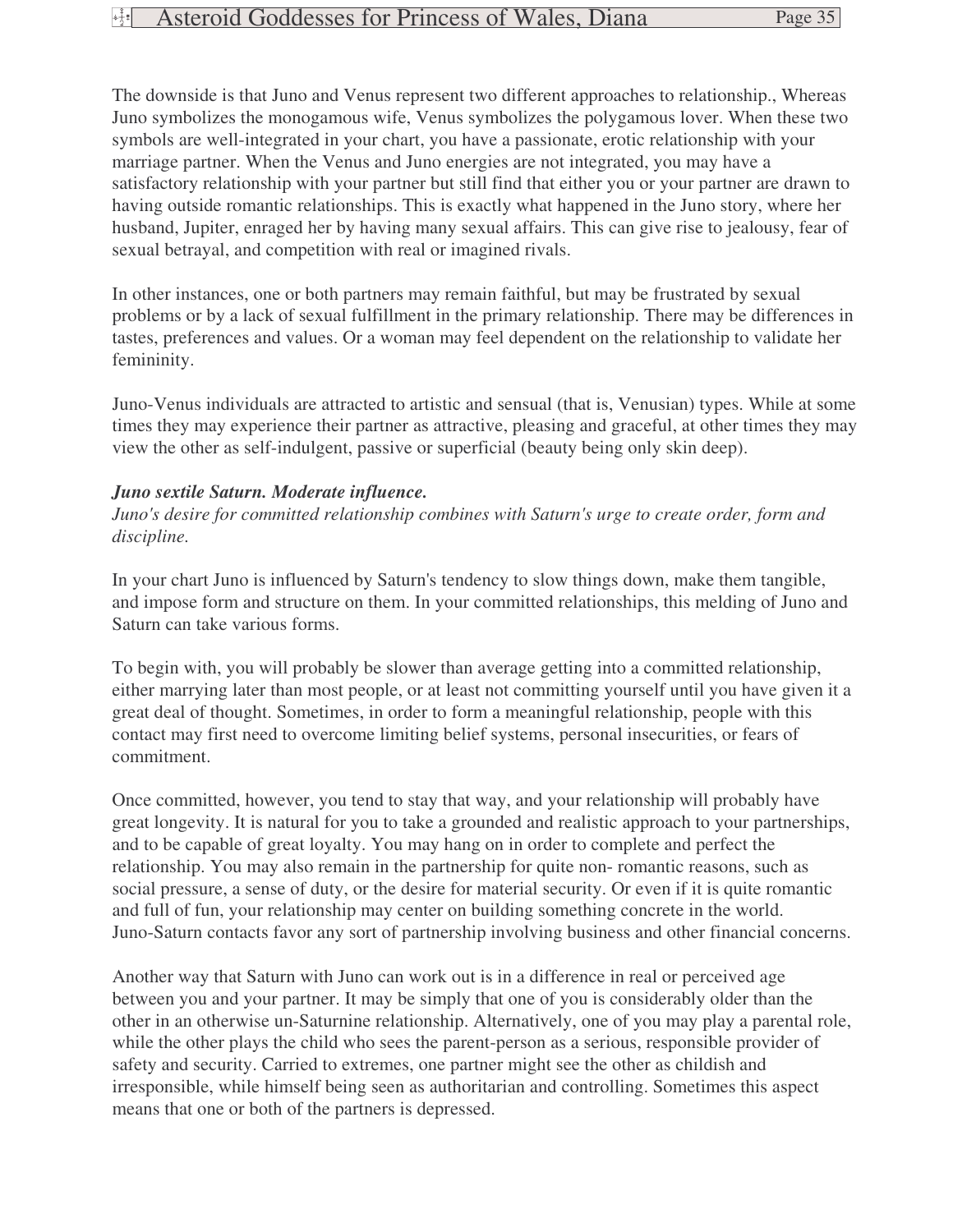It is fortunate that people with Juno-Saturn contacts tend to understand that relationships take a lot of work. Don't be discouraged. When you are willing to make the effort needed to overcome obstacles, you can realize your goals. With Juno teamed with Saturn, you have the stuff to persevere until you manifest the relationship you want.

#### *Juno semisquare Vesta. Slight influence.*

*Juno's commitment to partnership must deal with Vesta's virgin nature as whole and complete in herself.*

Associated with the First and Seventh Houses of the birth chart, Vesta and Juno signify the polarity between the self and the other. If this polarity is not integrated, you may experience a conflict between personal focus and relationship needs.

Some people with this aspect feel that all their energy must go into work on themselves so that they have nothing left to give to a partner. Or if they are in a relationship, they may feel isolated or alienated from the partner. For others, the great relationship of their lives maybe with their own spirituality. They may relate primarily to a spiritual teacher or guru, or feel a calling to unite with the divine rather than with an earthly partner.

It is still possible, however, to have a long-term marriage-type relationship with another human being. Vesta brings a feeling of sacredness to the union. Self-contained, she does not cling, but with her great focus and devotion she keeps the home fires burning just as she does in the myth.

Juno-Vesta unions are especially likely to succeed when the partners assist each other in spiritual growth. You may either follow a spiritual path together, or pursue parallel paths. In either case, your common goal to seek higher consciousness can contribute to the relationship's well-being.

Sexual issues are likely to be important in Juno-Vesta partnerships. Like the pre-Classical temple priestesses, you may find yourself alternating between intense sexual activity and periods of celibacy. Your interactions with your significant other may bring up sexual fears and inhibitions from the past, which you may have to experience and work through before intimacy can be attained.

With this Juno-Vesta aspect, you may attract a partner who is focused, self-identified and devoted, or your partner may see you in this way. If the energies of Vesta are not working well, however, you may experience your partner as self-absorbed, alienated or repressed.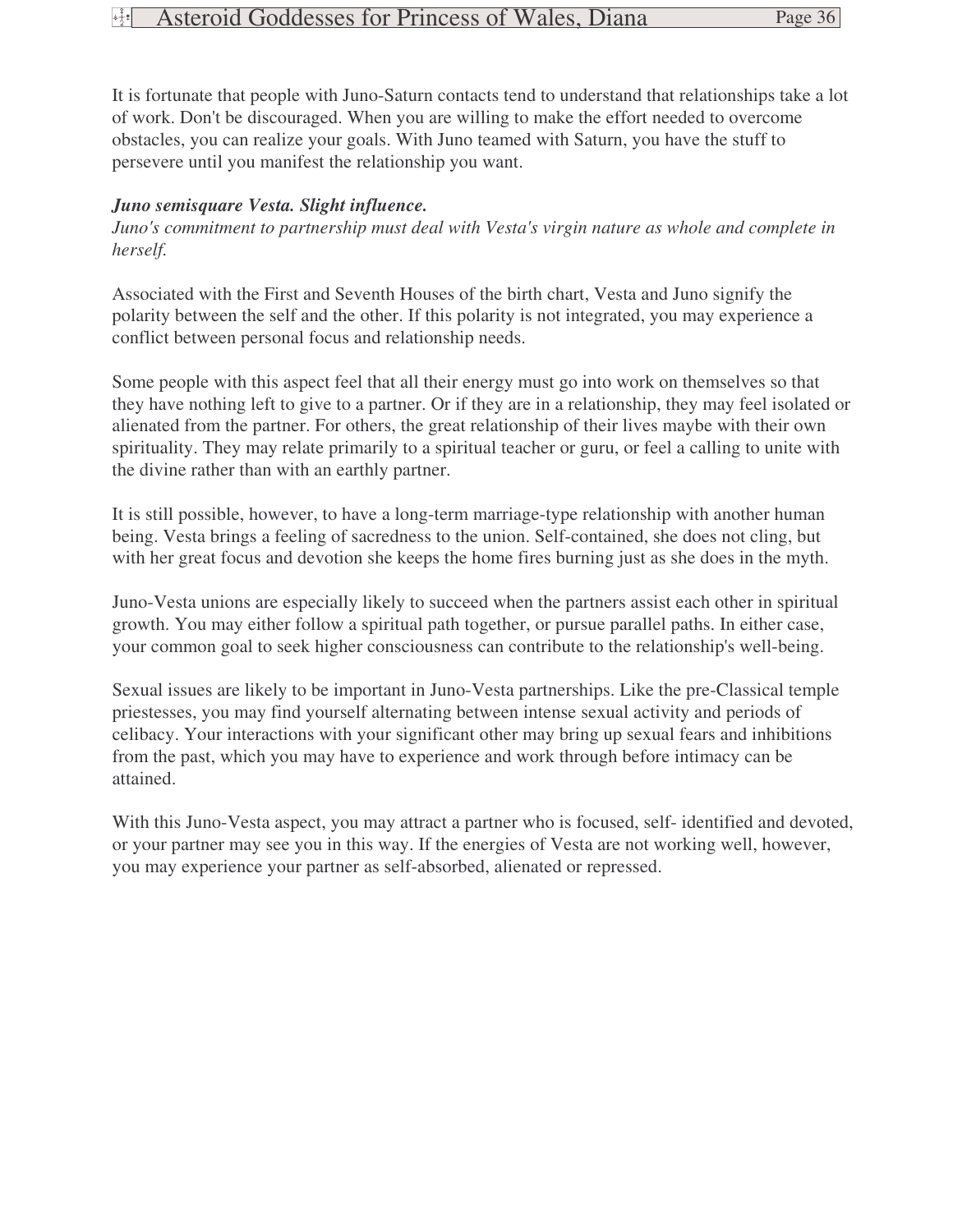# **Part Four: Vesta, the Sister**

After one has been nurtured, gone out into the world, found one's life partner and borne children, the time comes to turn inward to reconnect with one's spirit. In women, the Matron becomes the Crone; in the culture of India, the householder sets out on his final spiritual journey as a monk-like wanderer; and in Jungian psychology, the active person of affairs embarks on an inward journey to find the Self.

Vesta, the fourth and final of the major Olympian goddesses to give her name to an asteroid, relates to this final stage of life. Although renowned for her shining beauty, she is in fact the eldest of the Olympian gods.

Like Pallas Athene, Vesta was known as a virgin. If Pallas Athene was the pre-reproductive Maiden, Vesta could be thought of as the post-reproductive Crone. After their thirty-year term of office was up, the Vestal Virgins of Rome were allowed to marry, but they were then often beyond childbearing age. In pre-classical times, the cult of the goddess who later became Vesta included sex as a sacrament. Thus Vesta, insofar as she is sexual, represents a rarefied form of sex that transcends the procreative function and aims to achieve spiritual union rather than physical children.

Vesta was related to Jupiter as his sister. This, too, expresses her non- procreative way of relating, and the fact that she is often thought of as the prototype of the nun, whom we also call "Sister."

Besides suggesting the letter V, which points downward and inward, the astrological glyph for Vesta represents a flame burning on either a hearth or an altar. This signifies Vesta's function as keeper of the hearth fire and the temple flame, but it also points to the cultivation of the pure spark of spirit within us. Fittingly, Vesta is the brightest object in the asteroid belt.

## **The Myth of Vesta**

To the ancient Greeks, Vesta was known as Hestia, a name derived from the word for hearth, and it appears that she had to do with the domestication of fire for human use in the home and in sacrificial offerings. As the eldest of the Olympian gods, she was the most venerated, and was always given the first sacrifices and libations. There are few stories about her deeds, and the few depictions of her show her in repose, indicating an inward, contemplative nature. She refused the marriage offers of Apollo and Poseidon, and under Zeus's protection vowed to remain a virgin forever.

In Roman mythology, Hestia became Vesta, always veiled, but known as the most beautiful of the deities. In the home she was venerated as the protectress of the hearth and its flame. In public life, she was thought of as the protectress of the state, and her priestesses were the six Vestal Virgins of Rome. Dedicated to spiritual service, the Vestals were responsible for keeping the sacred flame burning which was thought to ensure the safety of Rome. They enjoyed great prestige, but if they let the flame go out, they were whipped, and if they violated their oath of chastity during their term of office, they were punished by a public whipping, and then buried alive.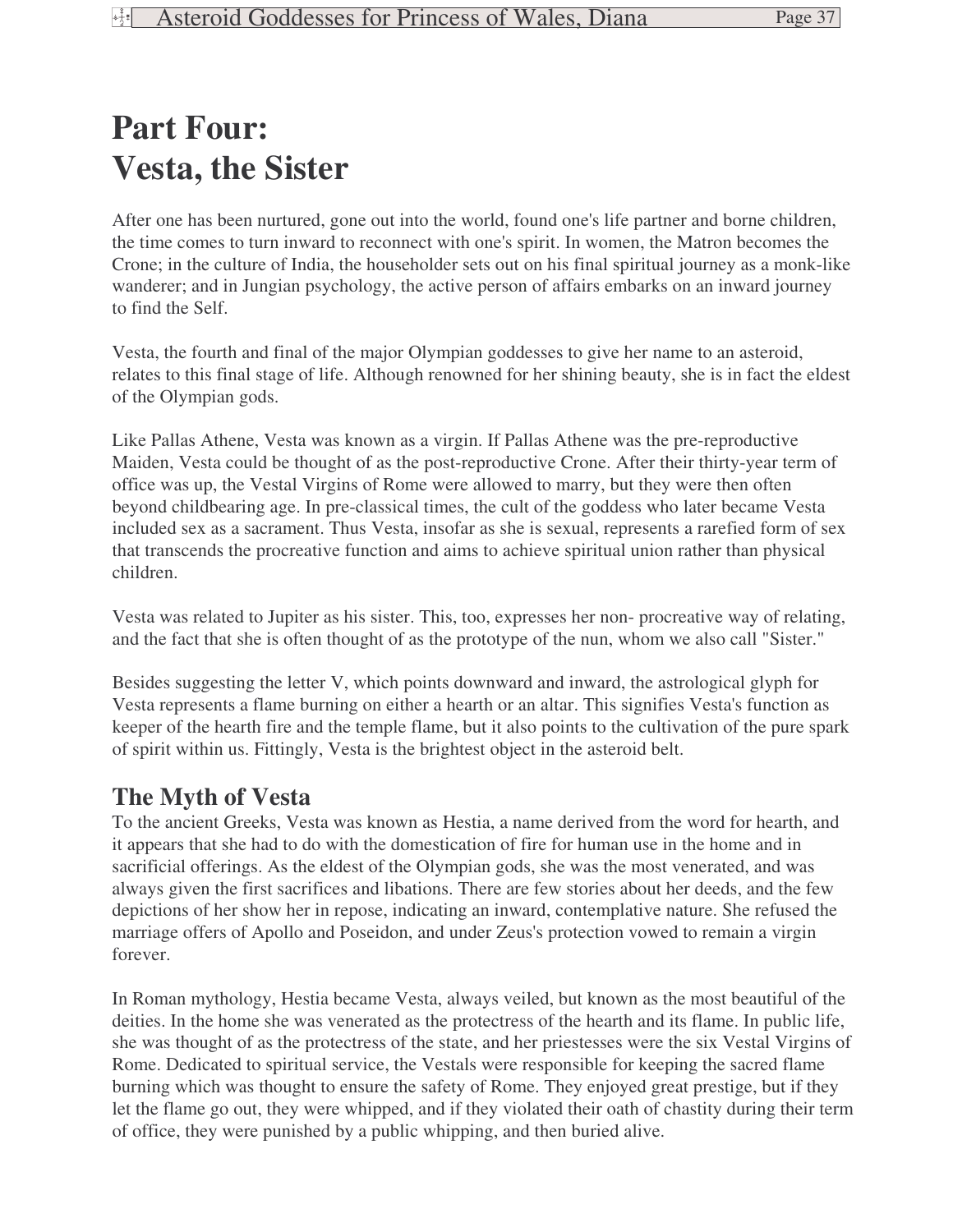Vesta became the prototype of the medieval nun. However, several thousand years earlier in the ancient Near East, the predecessors of the Vestals tended a temple flame but also engaged in sacred sexual rites in order to bring healing and fertility to the people and the land.

The original meaning of the word "virgin" meant not "chaste," but simply "unmarried." Whereas Ceres and Juno required relationship to complete themselves, Vesta's priestesses represent an aspect of the feminine nature that is whole and complete in itself.

When the old goddess religions gave way to those of the solar gods, sexuality became divorced from spirituality, such that a woman desiring to follow a spiritual path had to remain chaste. Earlier, however, a priestess, representing the Goddess, could enter into a state of spiritual transcendence through sexual union with an partner in a manner that did not call for marriage or commitment. In the later patriarchal culture, ecstatic illumination was experienced as the descent of the spirit of the god into oneself, and the now-chaste Greek priestesses became the brides of the god Apollo in the sense that the Christian nuns became the brides of Christ.

## **Vesta Within Us**

In the human psyche, Vesta represents the part of each person's nature that feels the urge to experience the sexual energy of Venus in a sacred manner. This may occur in several different ways.

If we are a typical product of our culture's mores, we will most likely internalize this sexual energy. We may devote ourselves to following a spiritual, religious, or meditational path, even following in priestly or monastic footsteps. Or, in our lifelong therapeutic work, we may experience this union with the Self as the process of psychological integration. In one way or another, we turn inward to attain clarity, and in this way we energize ourselves. The vision that arises when we reach the whole and self-contained core of our being then enables us to follow a vocation in which we can be of service in the world.

Vesta the virgin speaks to us of the importance of the relationship we have with ourselves. This may lead to a single lifestyle. If we are married, we may not be comfortable with the total surrender asked for in the merging with another. In Vesta's realm we may find our most satisfactory sexual encounters in being our own best lover.

Alternatively, we may hark back to the earlier cults of priestesses in the Ancient Near East, and periodically find ourselves in sexual encounters with those who pass briefly through our lives or to whom we are not married or committed. These couplings are often marked by a sense that something special, healing and sacred has occurred. To the extent that our society has no context in which to validate sexual unions that do not lead to becoming mated, we may be left with a sense of shame, guilt, and incompleteness. To free ourselves from this burden, we must understand the inherent nature of Vesta's virgins and how they unified sexuality and spirituality.

Vesta protects not only the inner flame of spirituality and sexual energy, but also other precious things that ensure the continuation of human life. As "keeper of the flame" she preserved the state and the institutions of society. She also guarded the home and hearth, including kitchens and the preparation and purity of food. Today she could be seen as a librarian, museum curator, or other sort of worker who preserves the sparks of human culture. She could also express herself in an occupation that deals with housing or food.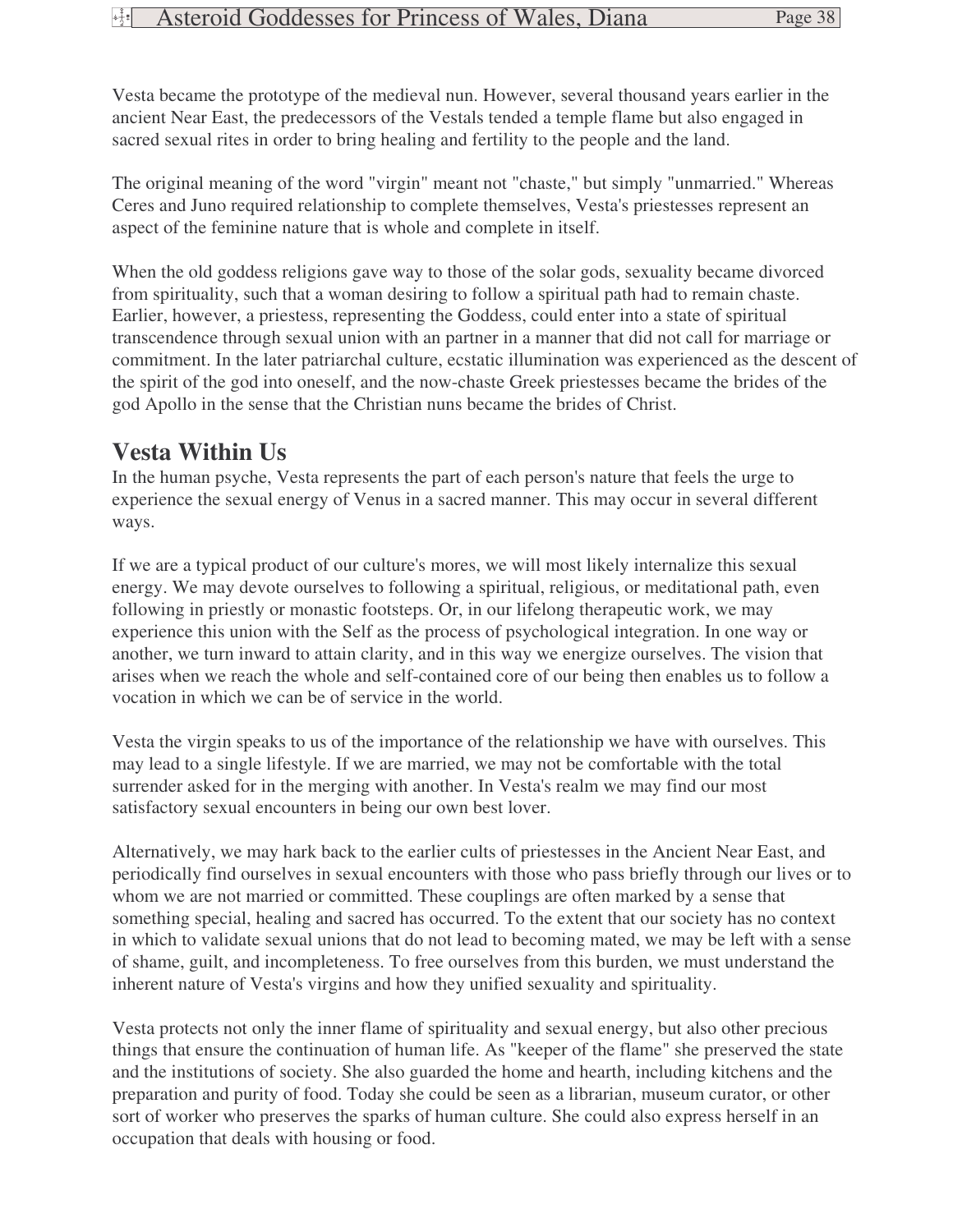### $\frac{1}{2}$  Asteroid Goddesses for Princess of Wales, Diana Page 39

Through Vesta, you integrate and regenerate on inner levels so that you can then focus and dedicate yourself to work in the outer world. In the human psyche, Vesta represents the process of spiritual focus that can lead to personal integration. In a broader sense, she signifies the ability to focus on and dedicate ourselves to a particular area of life. When our focus becomes too narrow, we can sometimes feel limited and hemmed in. When our capacity to focus is obstructed, we can feel scattered. This, too, may cause us to experience limitation in the area of life represented by Vesta's sign or house position.

To sum up, Vesta is the archetype of the Sister and the Temple Priestess, whose virginity signifies her wholeness and completeness within herself. Her sign, house and aspect placements in your birth chart show how you use the basic sexual energy of Venus to deepen your relationship to yourself.

## **Vesta in Your Chart**

#### **Vesta's Zodiacal Sign**

The zodiacal sign of Vesta in your chart suggests how you can best cultivate the spiritual flame within, and then use it in service to others. It can alert you to ways in which the intense focusing quality of Vesta can become too narrow and hence counterproductive, and it can also provide a key to exploring the spiritual qualities of sexual energy.

#### *Vesta in Taurus*

Your path of self-integration involves becoming firmly anchored and grounded in physical reality. Part of your personal development may involve learning how to manage your own financial resources.

In pursuing your desire to manifest resources, you have an excellent ability for long-term, concentrated focus. When this gets too single-minded, however, you run the danger of becoming overly attached to material things and of forgetting their underlying spiritual purpose.

In your spiritual life, you may be attracted to earth-based religions that honor the Divine in the natural, sensory world. As an integral part of your path, you may go back to the land, grow plants, spend time outdoors, or study nature in one of its many forms.

Your path of service could be through work with the earth or its resources, as in gardening, ecology, physical body work, or making pottery. You may also be attracted to helping others to manage their resources and become self- sufficient.

To bring the sacred dimension into your sexual relationships, you need to experience a great deal of pleasurable physical touch. You will especially delight in the beauty and physical presence of your partner. Creating a setting that involves all the senses, and then bathing, scenting and adorning your body would be appropriate parts of your sacred ritual.

#### **The House that Vesta Occupies**

Vesta's house position shows the areas of life where you are most likely to experience your desire for self-integration and your dedication to a calling. This can be a place of dedication and commitment, and also a place where you experience limitation of some sort in order to realize that commitment.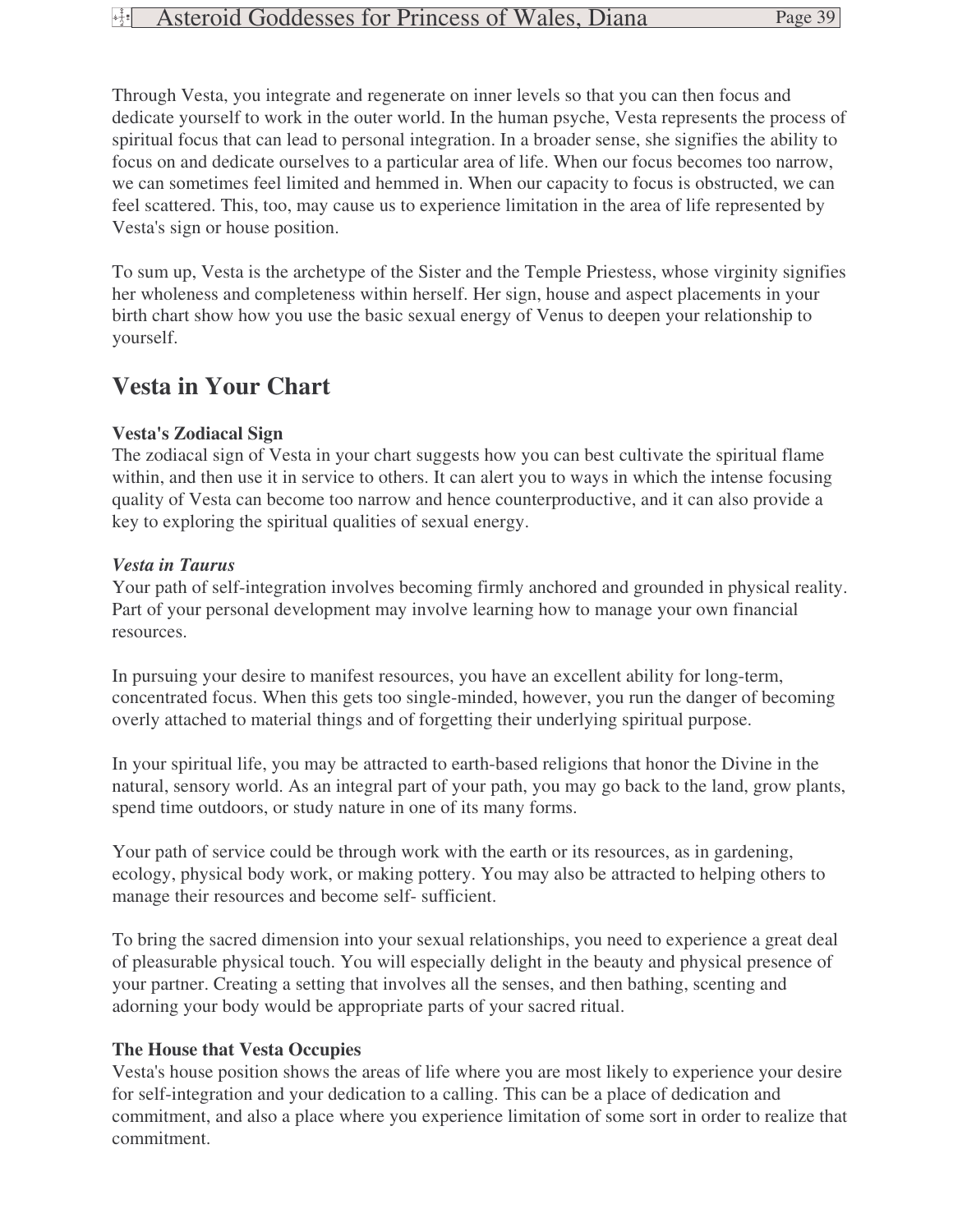Regardless of the house where your Vesta is placed, you might also like to look at other houses that have to do with Vesta themes. The Fourth and Twelfth houses show how you withdraw into yourself to do inner work. The Tenth House signifies your dedication and your calling. The Sixth House deals with service, the Twelfth House with where you experience limitation and blockages, and the Eighth House with inner transformation and your attitudes toward sex.

#### *Vesta in the Fourth House*

With Vesta in the Fourth, your inward quest has to do with work on your psychological and emotional roots and foundations. In the outward world, this may appear as a dedication to your family and home. Or you may unearth your own psychological roots by studying your family history.

You may have deep family-of-origin wounds that need to be worked through. Your path of spiritual service may involve healing your own wounds and then helping others to heal theirs. Social work or charitable activities involving families are ways in which you might accomplish this. You may also help others by feeding, clothing, housing or finding homes for them.

When you were young, you may have had added responsibility and work in your home, something that continued later on as duty to your family. Because of family obligations, you may still be challenged by deprivations or by the curtailment of your personal freedom. When you accept this as your path of service, however, it can further your spiritual growth and bring a deep sense of satisfaction.

For you, particularly, the hearth has special symbolic significance. Whether or not you have an actual fireplace or stove, home, to you, means a glowing center of warmth both physical and spiritual. When you are truly on your path, your home becomes a place of rituals and devotions as you integrate a variety of sacred activities into your family life.

#### **The Aspects that Vesta Makes**

Vesta's aspects to other bodies in the solar system show how her drive to go inward and search for higher meaning either clashes with or finds an outlet through the other functions of your chart.

#### *Vesta sextile the Sun. Strong influence.*

*Vesta, the sister and priestess, unites with the symbol of one's basic identity and conscious purpose.*

This interaction of Vesta and the Sun suggests that going on an inward quest takes on central importance in your life. Turning within to locate your own true center, you embark on a heroic quest to regenerate and integrate the parts of your being. Shining light on the dark corners of your soul, you find your demons and do battle with them. This being done, you can then dedicate yourself to work in the outer world. Your Vesta vocation may have to do with solar matters: with either being yourself a source of light and energy to others, or with helping others to realize the light that is within them.

Vesta gives you a strong need to get in touch with an inner calling and then to commit yourself to it. As Vesta represents the archetype of the temple priestess, this may well be a spiritual vocation. Even if it is not, you will want to infuse spiritual values into whatever work you do.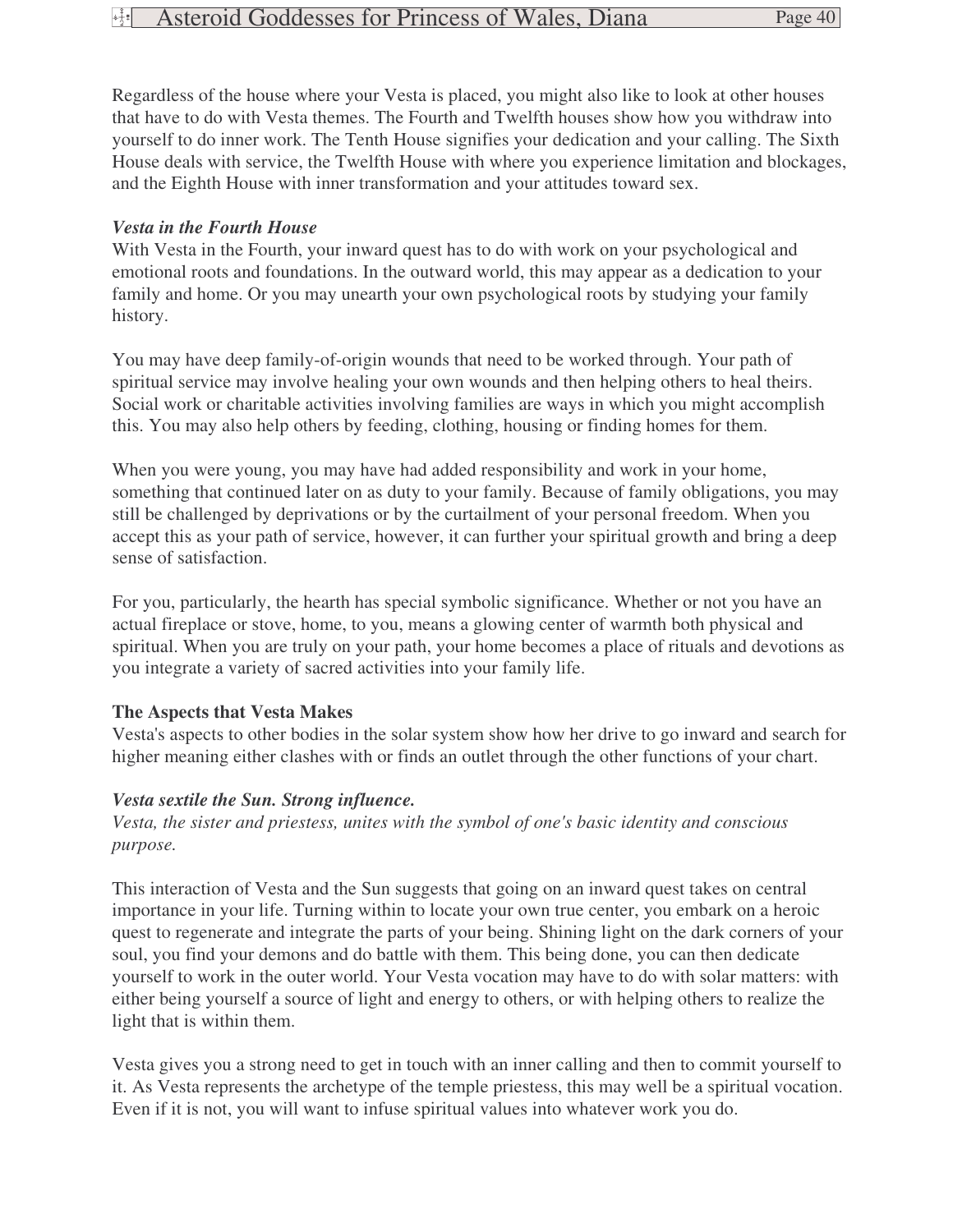If the connection between Vesta and the Sun is problematical, you may have difficulty finding a larger purpose in your life to which you can dedicate yourself. This may result in a general sense of confusion and aimlessness about your life direction. To give yourself a substitute sense of direction, you may keep your nose to the grindstone and become so absorbed in your daily job that you exclude other people and activities. The cure for this form of workaholism is to go within and connect with your higher purpose. Only then will you have the perspective to put your work in its proper place.

Another possible difficulty with Vesta is that you may experience confusion over the appropriate expression of your sexuality. Like the temple priestess in the ancient Near East, Vesta sees sacred sexual rites as a part of spiritual life. In modern culture, however, sexuality is divorced from spirituality, and is still often surrounded by negative moral and religious attitudes. As a product of your culture, you may have either repressed the natural expression of sexual urges, or expressed them outside the boundaries of conventional standards and then been made to feel ashamed. Alternatively, believing sex to be sacred, you may not be able to enjoy it unless the sacred dimension is present, and in our culture the sacred dimension may be hard for you to find.

Vesta's virginity signifies a woman who, though not necessarily sexually chaste, is nevertheless whole and complete within herself. Whether you are male or female, with this aspect you may fear intimacy, and find it hard to commit to a relationship for fear of giving up your sense of self. People with this aspect do have intimate relationships, but they retain a sense of separateness and self-containment. Such a relationship can be happy as long as it suits the needs of both partners.

Isadora Duncan is a famous example of the Vesta-Sun archetype. With Vesta in Taurus conjunct the Sun in Gemini in the Second House, she was a self-identified woman who defied sexual taboos and communicated inner meaning through her celebration of the body and her dedication to the dance.

Contemplating the whole story of Vesta can give you further insight into this centrally important aspect in your chart.

#### *Vesta opposition Neptune. Strong influence.*

*Vesta's focus on a spiritual path combines with Neptune's urge to transcend one's boundaries and merge with a greater whole.*

Vesta's combination with Neptune in your chart doubly emphasizes Vesta's devotion to spiritual development, making it more idealistic, more intuitive, more compassionate, and possibly more artistic. You may be committed to a life-long spiritual path. Neptune's clairvoyant nature may allow you to channel metaphysical information from other realms. Compassionate impulses may lead you to alleviate the suffering of others through some sort of healing ministry. To communicate your spiritual vision, you may use painting, poetry, music or dance, and you may create your art specifically for religious or spiritual purposes.

For you, personal integration means opening yourself to the subtle and transcendent dimensions of reality where you can have a direct experience of the Divine. Vesta gives you the impulse to focus strongly on your spiritual development, and gives you ample discipline to realize Neptunian goals. From sustained study of religion or consciousness-expanding techniques, or a daily practice of meditation, prayer and kindly service, you can eventually learn to transcend everyday feelings of separation and find a Neptunian sense of unity and bliss.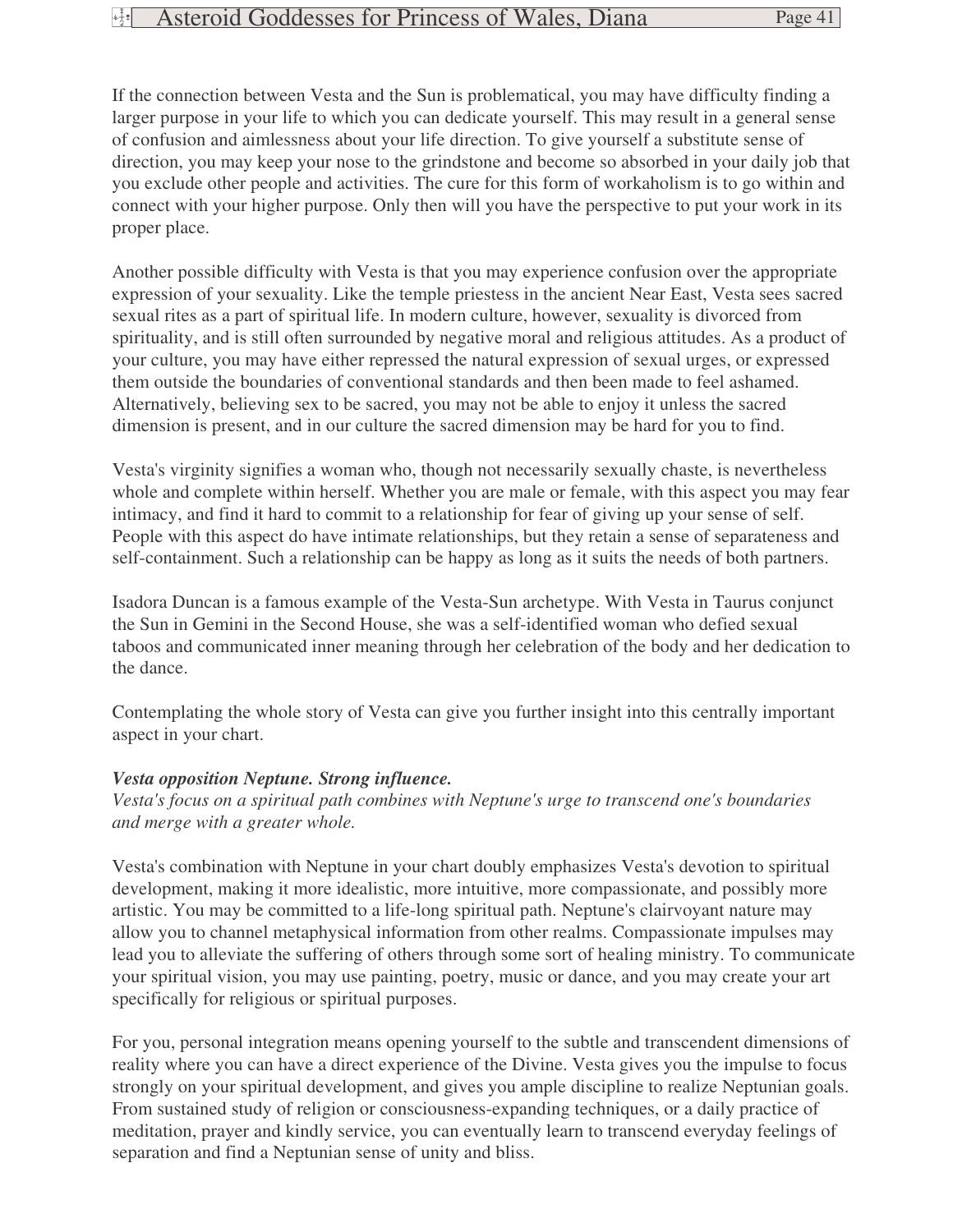Though the early temple priestesses took part in ritual sex, the Vestal priestesses of Rome became oath-bound to celibacy, and thus had to sublimate their sexual energy. With Neptune combining with Vesta, you, too, may be inclined to do this. Neptune tends to flee from the physical in order to merge with the Divine. You may either entirely sublimate your sexuality into spiritual or vocational pursuits, experience sexual energies on an internal level as part of a mystical experience, or desire that the outer sexual unions that you do have lead to an experience of mystical unity with your partner.

When the energies of Vesta and Neptune do not work well together, it may be difficult for you to become clear about your spiritual path or vocation. If you have not established a firm foothold in the ordinary world, you may have romantic illusions or unrealistic expectations about the nature of spirituality. This could work out in several ways. You may use your spiritual quest as a way to avoid earthly responsibilities. Seeking the transcendent experience, you may become enmeshed in drug or alcohol use. You may be vulnerable to spiritual charlatans or cults. Lacking a sense of boundaries and an orientation in reality, you may inappropriately deny or sacrifice yourself for the sake of others. Later, when you see that you have been misled, you feel disillusioned or betrayed. If this happens, do not become discouraged or cynical. This is just a stage in your learning process. Though painful at the time, it is a reality check. If you let it, it will be a step forward on your spiritual path, teaching you the difference between illusory spirituality and a true, grounded connection with the Infinite.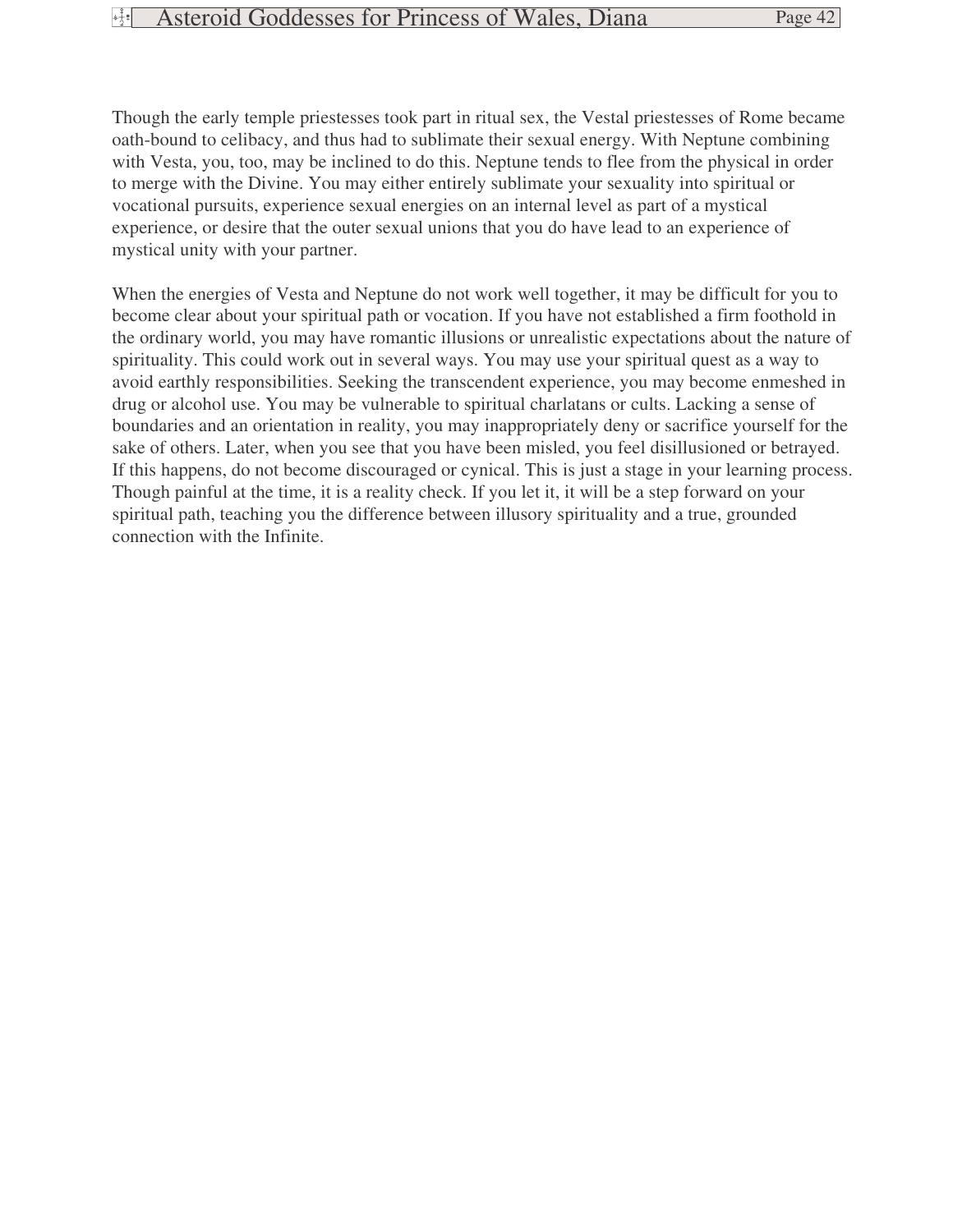# **Conclusion: Taking This Report Further**

Now that you have read all about your asteroids, you may wonder which of the four goddess archetypes predominates in your nature. Having just immersed yourself in the symbolism of these four great goddesses, you most likely have a feeling for which of the mythical themes has touched you the most deeply.

But what does your chart say about this? Looking back at the lists of chart positions and aspects at the beginning of this report can give you some idea of which asteroid has the strongest position in your chart. Roughly in order of importance, the main factors that give a planet or asteroid strength are:

1. Being in aspect to the Sun, Moon or Ascendant. If there is a tie, you can consider the aspect with the smallest orb to be the strongest. In order of importance, the aspects are the conjunction, opposition, square, trine and sextile. The "minor" aspects such as the quincunx, semisextile, semisquare and sesquiquadrate are only considered if they are very close (say, within an orb of 2 degrees). 2. Being closely conjunct (within 5 to 7 degrees of) the Midheaven, Descendant or IC. If you have more than one asteroid conjunct one of these points, the one that has the smallest value in the "Orb" column is the strongest. If the orbs are approximately the same, aspects to the Midheaven are considered stronger than aspects to the Descendant or IC. Also, applying aspects are stronger than separating ones. 3. Having the closest aspect of any of the four asteroids. Run your eyes down the "Orb" column and find the smallest orb value. You might think of this as a sort of keynote aspect in your chart, especially if it is a major aspect such as the conjunction, opposition, square or trine. 4. Having the most aspects. This means that the asteroid is well-integrated into your chart and influences many functions in your life. If it is involved in a pattern of planets such as a cluster of conjunctions, a T- square, grand cross, or grand trine, this group of planets and asteroids will form a more or less self-contained complex that describes a recurring theme in your life. 5. Having an asteroid that is "elevated." Look at your chart wheel. Even if an asteroid or planet is not closely conjunct the Midheaven, if it is closer to the Midheaven than any other planet or asteroid, it gains some power because it tends to be more publicly observable than the other celestial bodies in your chart.

After all these considerations, do you feel that you are primarily a Ceres nurturer, a Pallas career person, a Juno partner, or a Vesta keeper-of-the-flame? We hope that these four great goddesses of antiquity have given you some new and useful perspectives on the major themes in your life.

If you would like to learn more about these goddesses and what they represent in your birth chart, we recommend the books *Asteroid Goddesses* by Demetra George, and *Astrology for Yourself* by Douglas Bloch and Demetra George. These are available at bookstores or through the authors.